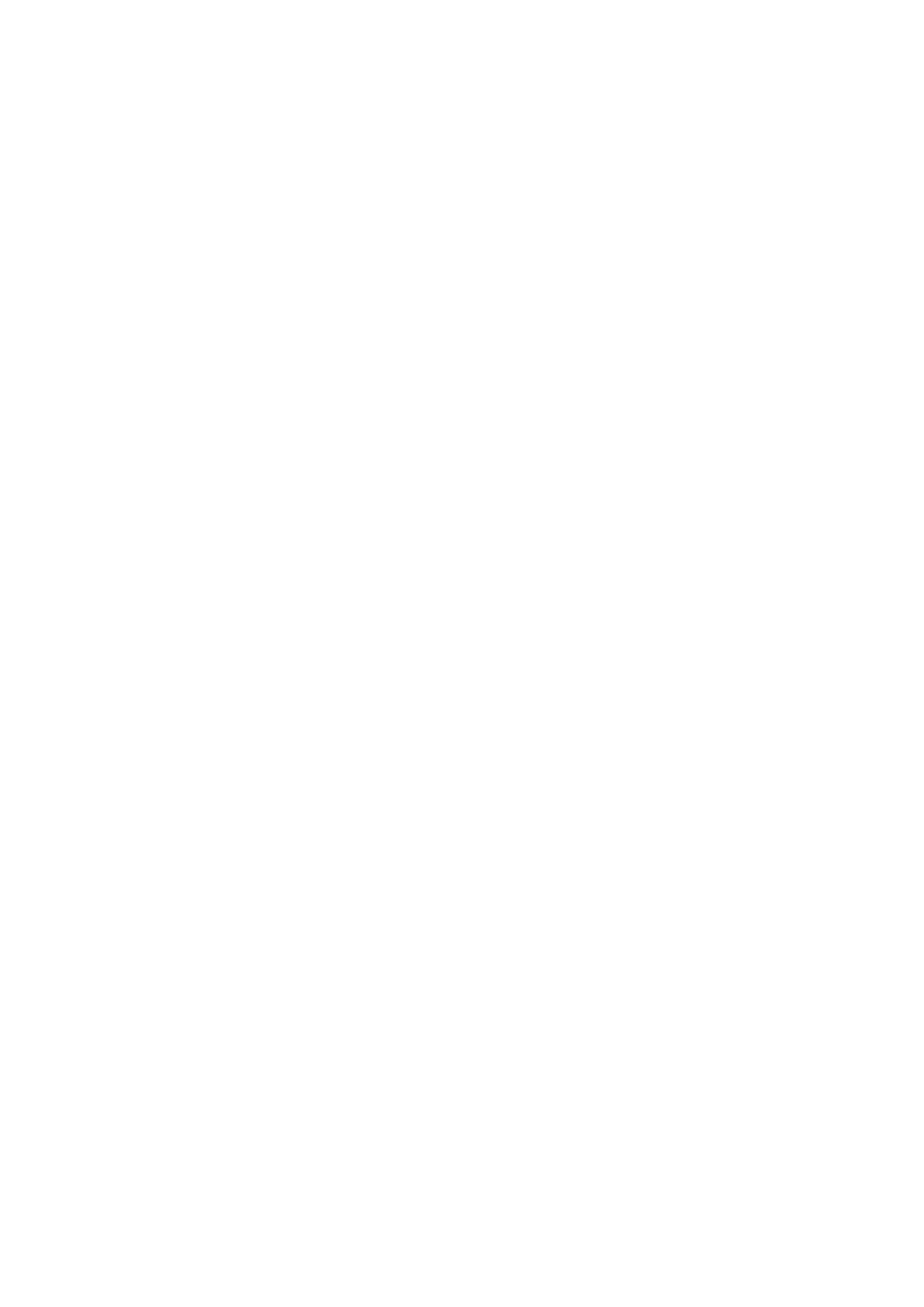# **Uzbekistan's New Foreign Policy: Change and Continuity under New Leadership**

**Richard Weitz**

**© Central Asia-Caucasus Institute & Silk Road Studies Program – A Joint Transatlantic Research and Policy Center** American Foreign Policy Council, 509 C St NE, Washington D.C. Institute for Security and Development Policy, V. Finnbodavägen 2, Stockholm-Nacka, Sweden www.silkroadstudies.org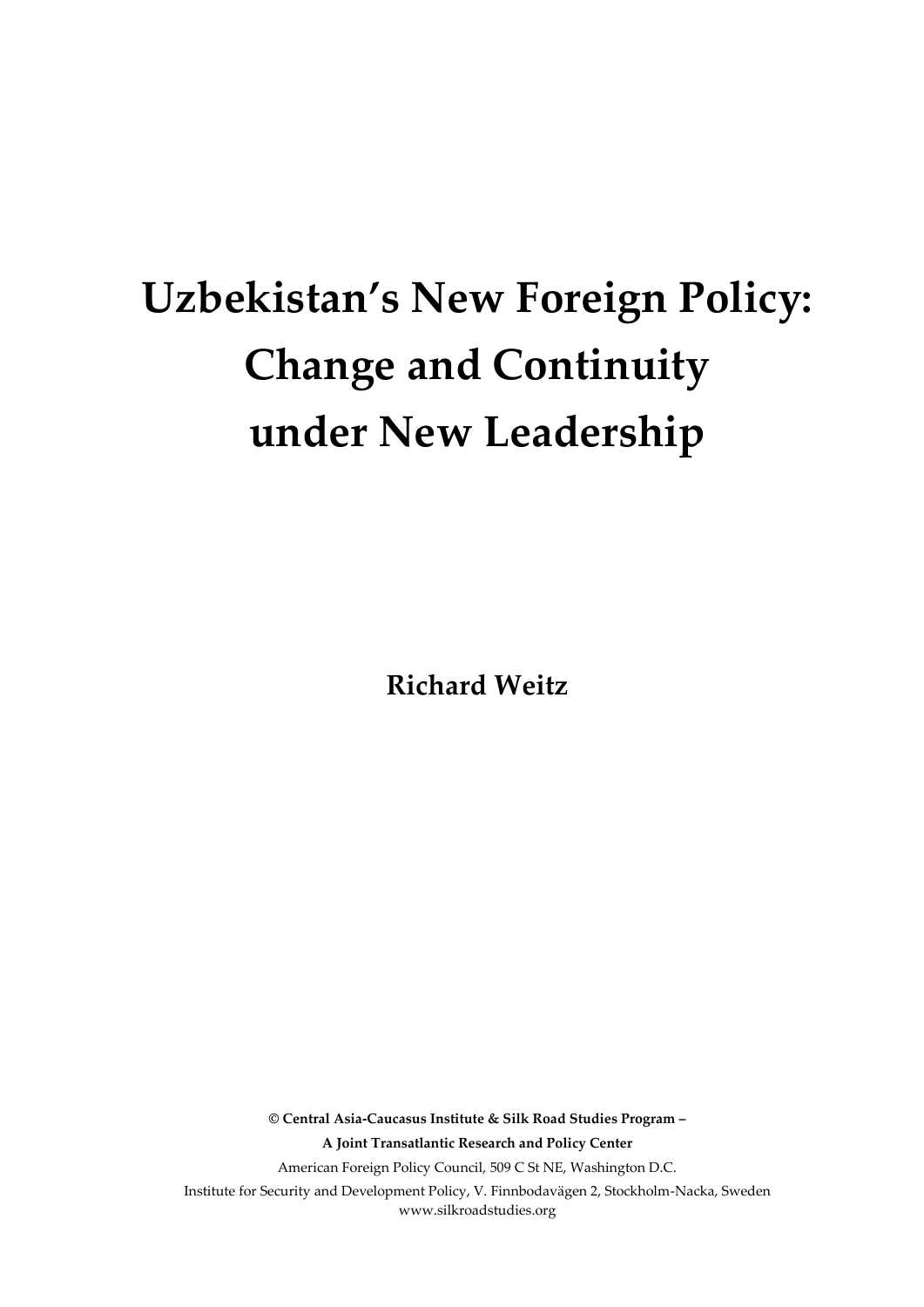**"Uzbekistan's New Foreign Policy: Change and Continuity under New Leadership"** is a *Silk Road Paper* published by the Central Asia-Caucasus Institute and Silk Road Studies Program, Joint Center. The Silk Road Papers Series is the Occasional Paper series of the Joint Center, and addresses topical and timely subjects. The Joint Center is a transatlantic independent and non-profit research and policy center. It has offices in Washington and Stockholm and is affiliated with the American Foreign Policy Council and the Institute for Security and Development Policy. It is the first institution of its kind in Europe and North America, and is firmly established as a leading research and policy center, serving a large and diverse community of analysts, scholars, policy-watchers, business leaders, and journalists. The Joint Center is at the forefront of research on issues of conflict, security, and development in the region. Through its applied research, publications, research cooperation, public lectures, and seminars, it functions as a focal point for academic, policy, and public discussion regarding the region.

The opinions and conclusions expressed in this study are those of the authors only, and do not necessarily reflect those of the Joint Center or its sponsors.

© Central Asia-Caucasus Institute and Silk Road Studies Program, 2018 ISBN: 978-91-88551-05-4 Printed in Lithuania

Distributed in North America by: Central Asia-Caucasus Institute American Foreign Policy Council 509 C St NE, Washington DC 20002 E-mail: info@silkroadstudies.org

Distributed in Europe by: The Silk Road Studies Program Institute for Security and Development Policy Västra Finnbodavägen 2, SE-13130 Stockholm-Nacka E-mail: info@silkroadstudies.org

Editorial correspondence should be addressed to the European offices of the Joint Center (preferably by e-mail.)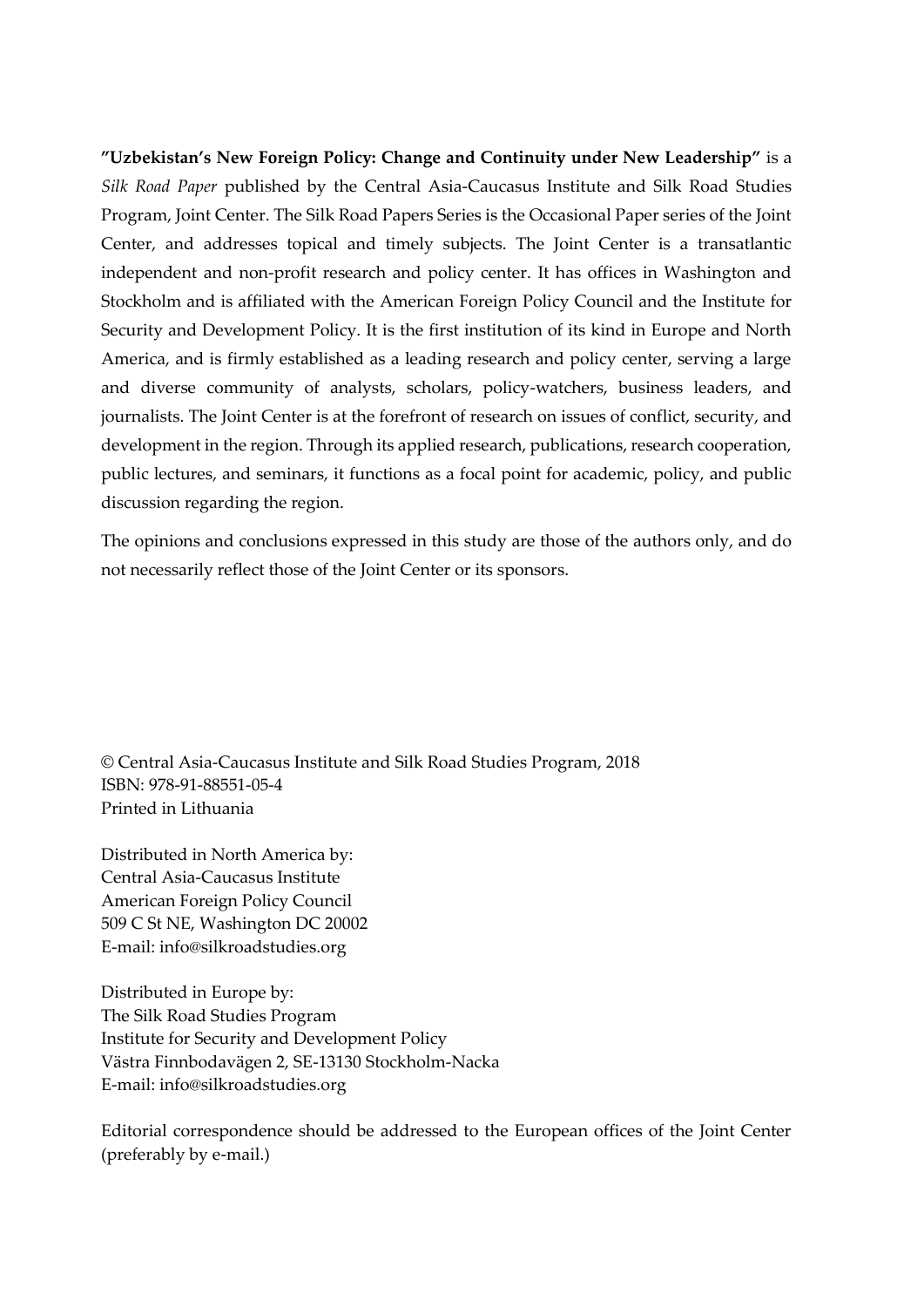# Contents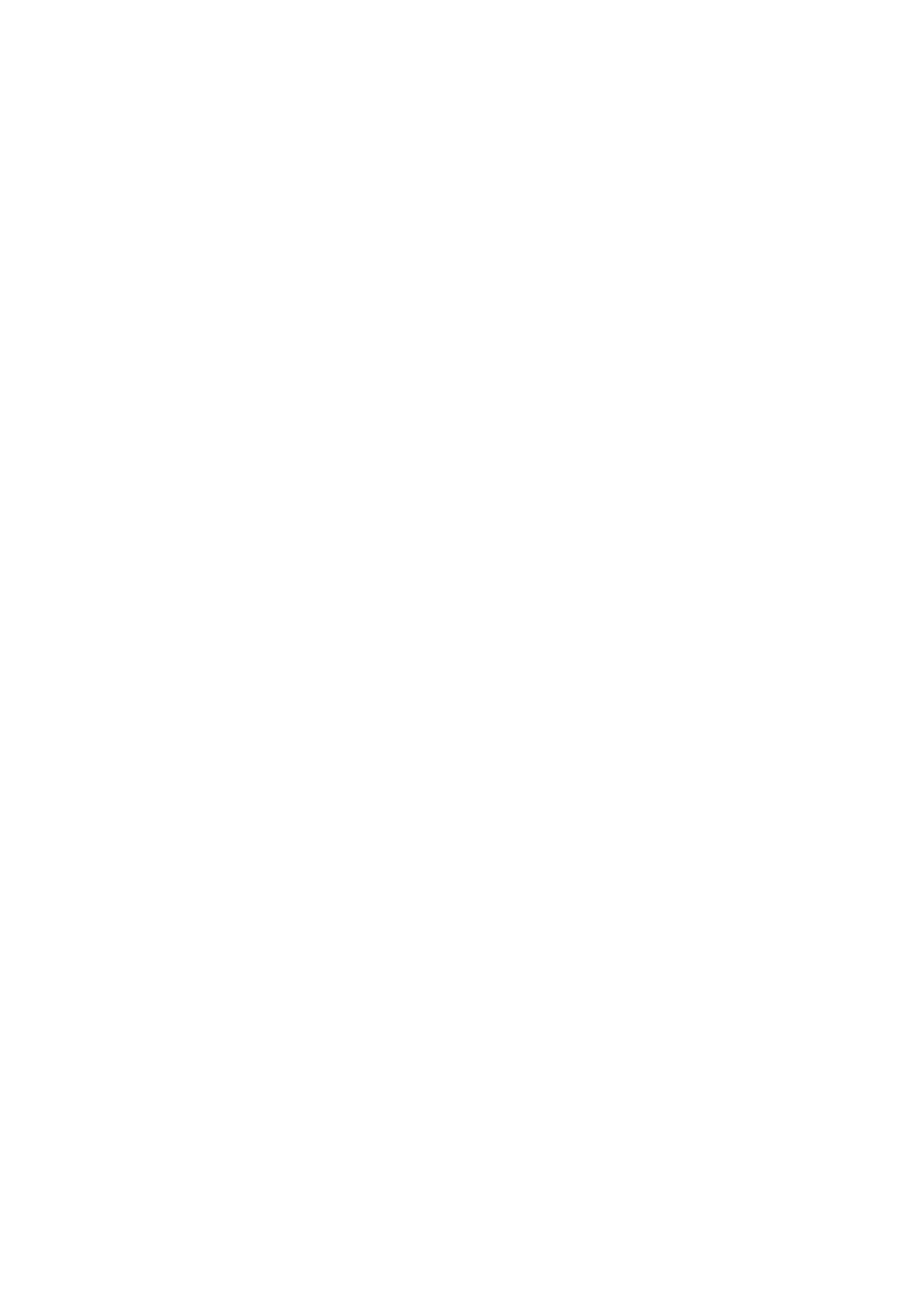### <span id="page-6-0"></span>**Preface**

During the year following Shavkat Mirziyoyev's election as president of the Republic of Uzbekistan he has introduced dramatic changes in that country. Some of these changes have come in the form of legislative acts of the Oliy Majlis or Supreme Assembly, Uzbekistan's parliament. Others have taken the form of administrative orders issued by the President or his principal Ministers. At no other time since Uzbekistan's establishment as an independent state have more innovations been introduced, or with greater speed.

Since these changes are bound to affect Uzbekistan's internal economic, social, and political life, and since they directly affect Uzbekistan's ties with its regional neighbors and its relations with all the world's major powers, the Central Asia-Caucasus Institute & Silk Road Studies Program Joint Center has undertaken to document this year of innovation. As part of this effort, we are pleased to present this study by Richard Weitz, who offers a comprehensive and meticulously documented overview of new initiatives affecting Uzbekistan's foreign policy, both towards its neighbors and major external powers.

This Silk Road Paper will constitute a key chapter in CACI's forthcoming volume on Uzbekistan's reform agenda as a whole, to be published in the summer of 2018.

The reader may well ask how this dramatic series of initiatives will work out in actual practice. As the saying goes, "there is a big distance between the cup and the lip." Obviously, only the passage of time will enable us to reach firm conclusions on this important point. However, certain impacts of the reform agenda have already been registered in the realm of international relations. Others will follow.

Our objective in cataloguing and presenting the legislative acts, decrees, and executive orders that constitute the present Era of Reforms is to provide those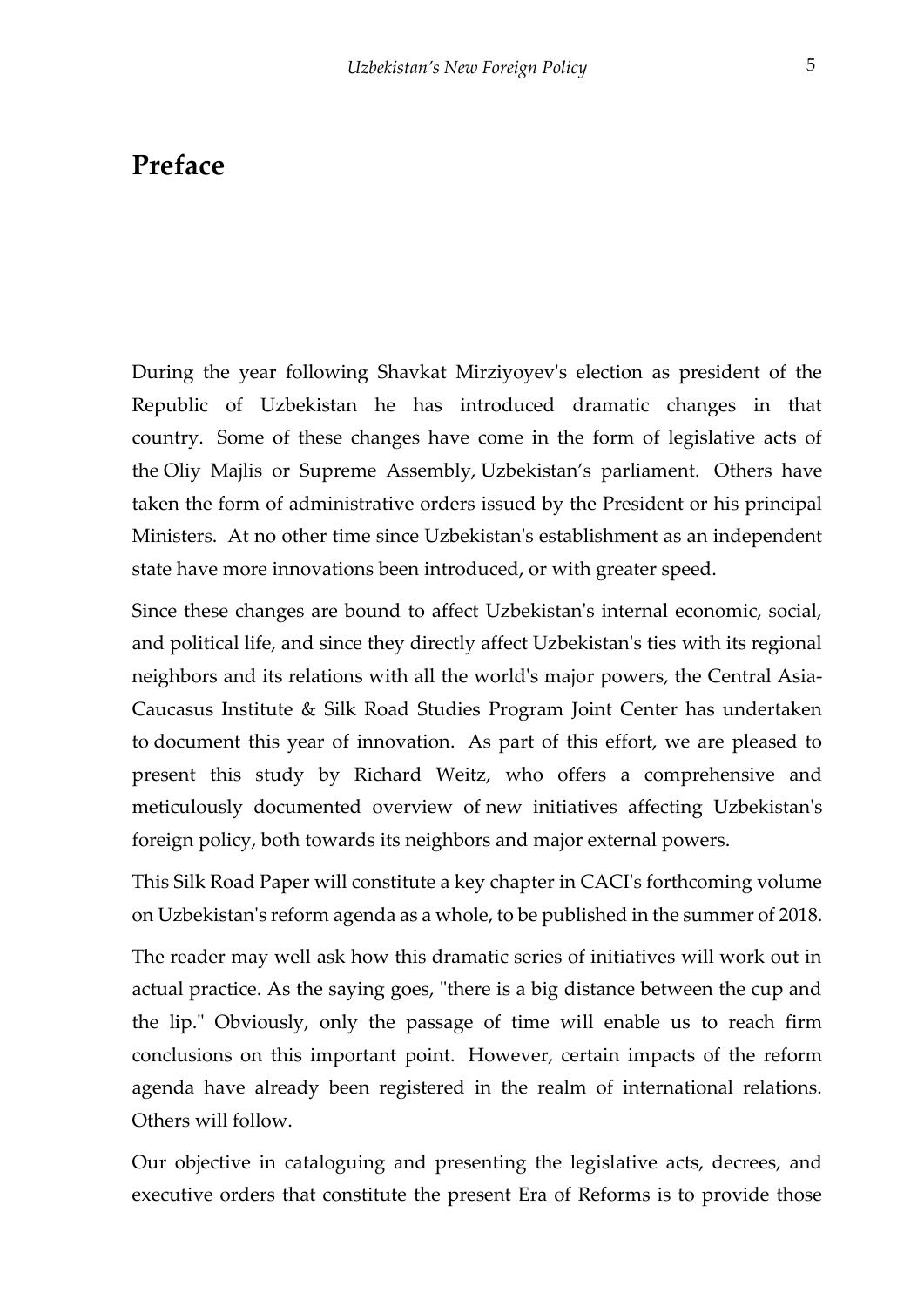interested in Uzbekistan with a base line and guide that will enable them to evaluate the on-going process of implementation as it emerges. Stated differently, it is a story of aspirations that are sweeping in their intent and far-reaching in their likely impact. It will enable friends of Uzbekistan and academic analysts in many countries to track that Uzbekistan's further evolution.

S. Frederick Starr Chairman Central Asia-Caucasus Institute & Silk Road Studies Program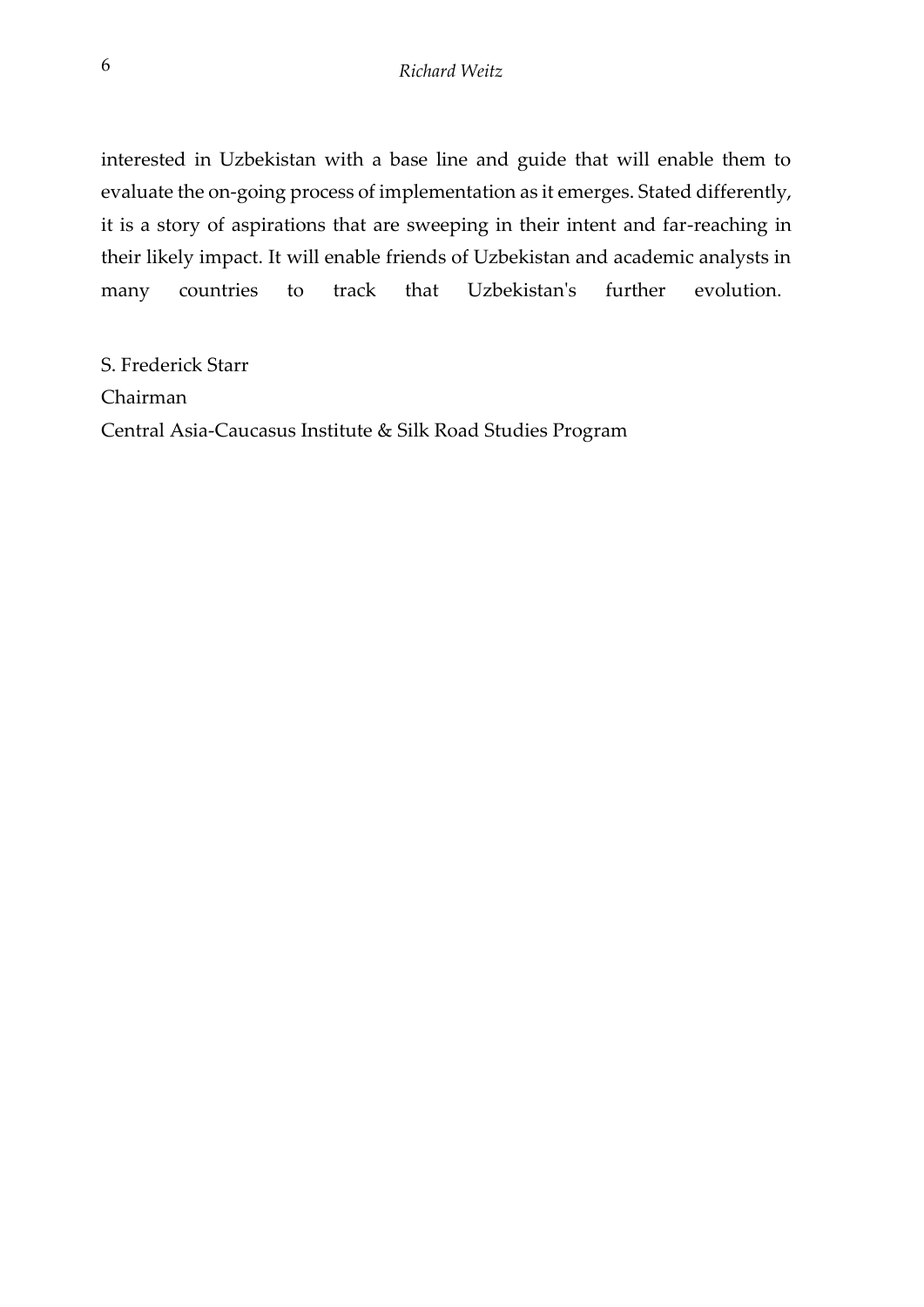### <span id="page-8-0"></span>**Executive Summary**

Since Uzbekistan gained independence in 1991, its government has sought to maximize its national security and sovereignty by limiting dependence on foreign actors. This priority has continued under former President Islam Karimov and current leader Shavkat Mirziyoyev. Mirziyoyev's foreign policy builds upon that of Karimov. Even as Tashkent has recently sought to improve ties with Central Asian neighbors and deepen relations with some international institutions, the Uzbek government still strives for balanced relations with external great powers like Russia, China, and the United States. Uzbekistan's foreign policy still adheres to core principles such as abstention from military alliances or the Moscow-led Eurasian Economic Union; refusal to deploy Uzbek troops beyond its national territory or to host foreign military bases; and non-intervention in the internal affairs of foreign countries. These continuities are unsurprising since many of the security challenges that faced the Karimov administration persist today, including transnational terrorism, underdeveloped regional transportation infrastructure, and contested Eurasian borders and water usage rights.

Notwithstanding these continuities in *strategy*, Uzbekistan foreign policy *tactics* have clearly changed over the past year following Mirziyoyev's ascent to the presidency. A flurry of significant new policy initiatives that have differentiated his foreign policy from that of his predecessor. Furthermore, Uzbek officials have emphasized more the imperative of cooperating with other Central Asian countries, while Uzbek leaders have adopted a more amicable tone with all their regional counterparts. For example, they have called for a joint effort to build regional power stations and share electricity, reducing a source of regional conflict. Mirziyoyev has personally travelled to many neighboring countries, signing important socioeconomic and security agreements during these visits. Many business leaders have accompanied these presidential delegations. Meanwhile, Tashkent has welcomed representatives of leading international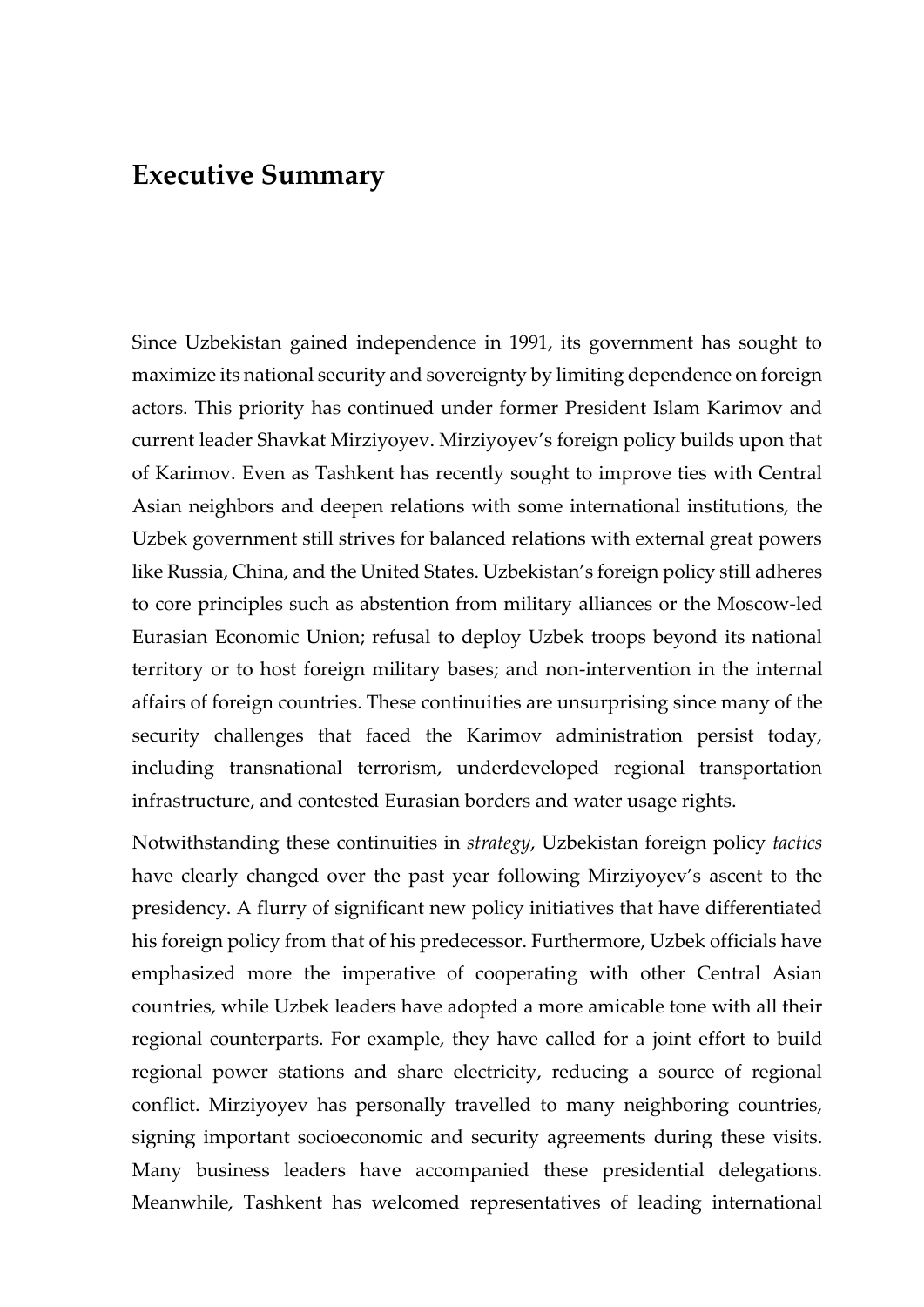institutions, as well as major foreign governments. Mirziyoyev has also traveled to Moscow, Beijing, and the United States in pursuit of business deals, diplomatic support, and security partnerships. His administration's domestic reforms partly aim to make the country a more attractive partner to the West, even as Uzbekistan continues to deepen economic ties with Russia and China.

Uzbekistan's expanded engagement with foreign partners and international institutions contributes to improved relations with its Central Asian neighbors. Recent Uzbek initiatives have led to the construction of new transportation infrastructure, economic deregulation to simplify business entrepreneurship, liberalizing of national currency controls, and other market-oriented reforms in pursuit of Uzbekistan's goal of becoming a regional transportation and investment hub. These new tactics should help Uzbekistan better leverage its natural advantages, such as its pivotal geographic location. In particular, Uzbekistan is strategically positioned to benefit from China's infrastructure investment across Eurasia. Besides developing additional economic connections, the Uzbek government's new foreign policy approach could also generate social and economic opportunities for its citizens, strengthen the regional capacity to manage transnational threats, raise Uzbekistan's foreign economic profile beyond Central Asia, and help maintain geographic pluralism in the heart of Eurasia.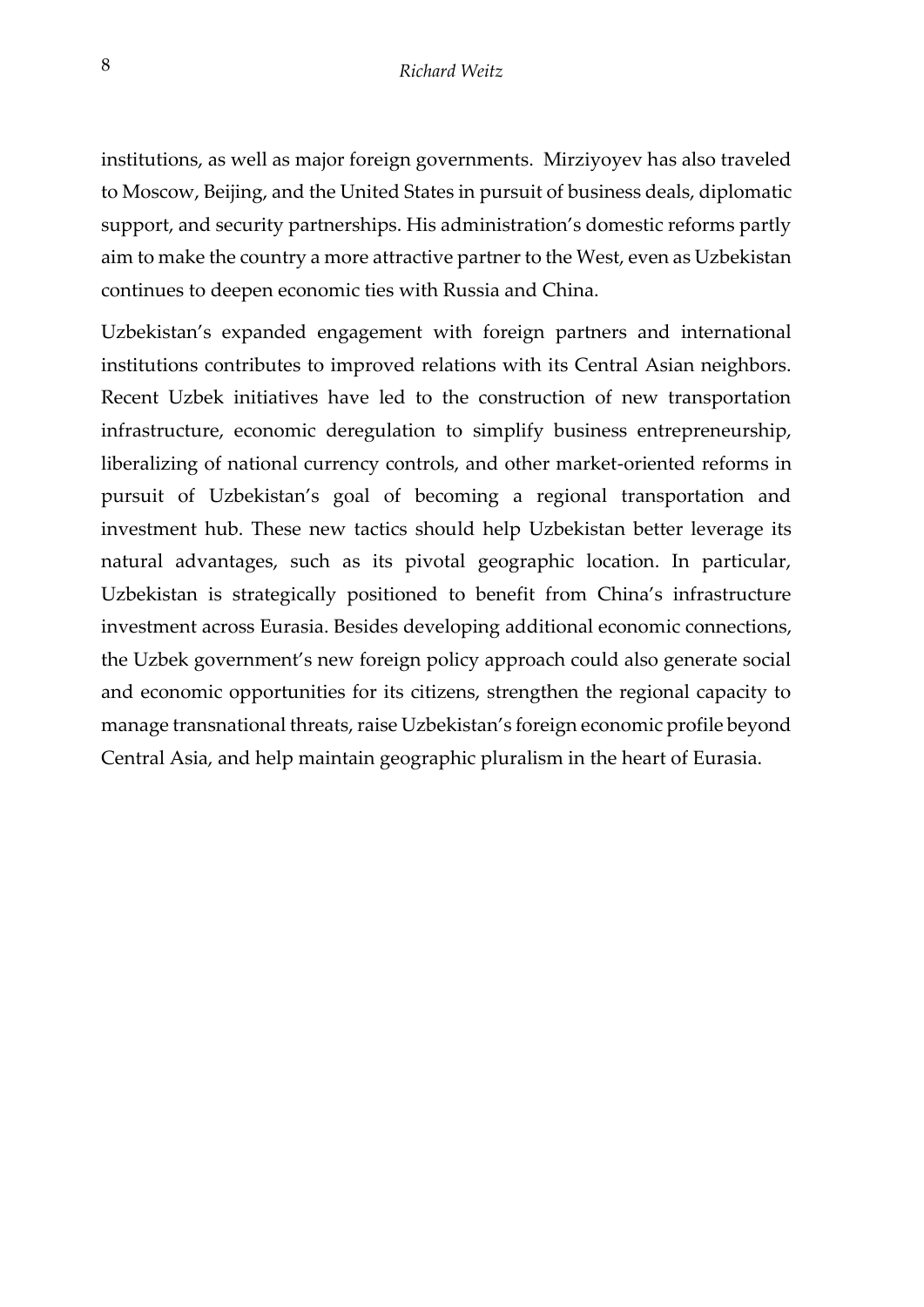## <span id="page-10-0"></span>**Introduction**

-

For the first time in decades, Uzbekistan's foreign policy is in great flux. In his first year as the country's new president, Shavkat Mirziyoyev was a man in motion, visiting more than a dozen countries and overseeing significant new policy initiatives. These included strengthening foreign economic cooperation, ending public quarrels with neighbors, easing travel restrictions, and making Central Asian solidarity a core foreign policy goal. During the August 2017 Conference on "Central Asia–A Major Priority of Uzbekistan's Foreign Policy," Uzbekistan's Foreign Minister Abdulaziz Kamilov emphasized the government's determination to transform Eurasia into an area of "stability, sustainable development and good-neighborliness."<sup>1</sup> At the same time, Uzbekistan has remained committed to the principles of non-intervention in the internal affairs of foreign countries; non-membership in foreign military alliances or the Eurasian Economic Union; non-deployment of Uzbek troops in foreign countries; and nonacceptance of foreign military bases on Uzbekistan's territory.

Following the Soviet Union's collapse in 1991, Uzbek leaders attempted to preserve essential security, economic, and other multilateral connections while opposing Russian initiatives that could undermine national independence. Relations with other Central Asian states suffered from competing territorial claims, water access disputes, and Uzbekistan's prioritization of border and internal security over foreign engagement and regional integration. The government assertively leveraged Uzbekistan's strategic geography—located in the heart of Eurasia, adjoining all the other Central Asian countries and Afghanistan, but not bordering China or Russia—to extract concessions from

<sup>1</sup> Abdulaziz Kamilov, "Opening Remarks by Abdulaziz Kamilov at Central Asia - Uzbekistan's Top Foreign Policy Priority Conference," *The Tashkent Times*, August 11, 2017,

http://www.tashkenttimes.uz/national/1287-opening-remarks-by-abdulaziz-kamilov-at-central-asiauzbekistan-s-top-foreign-policy-priority-conference.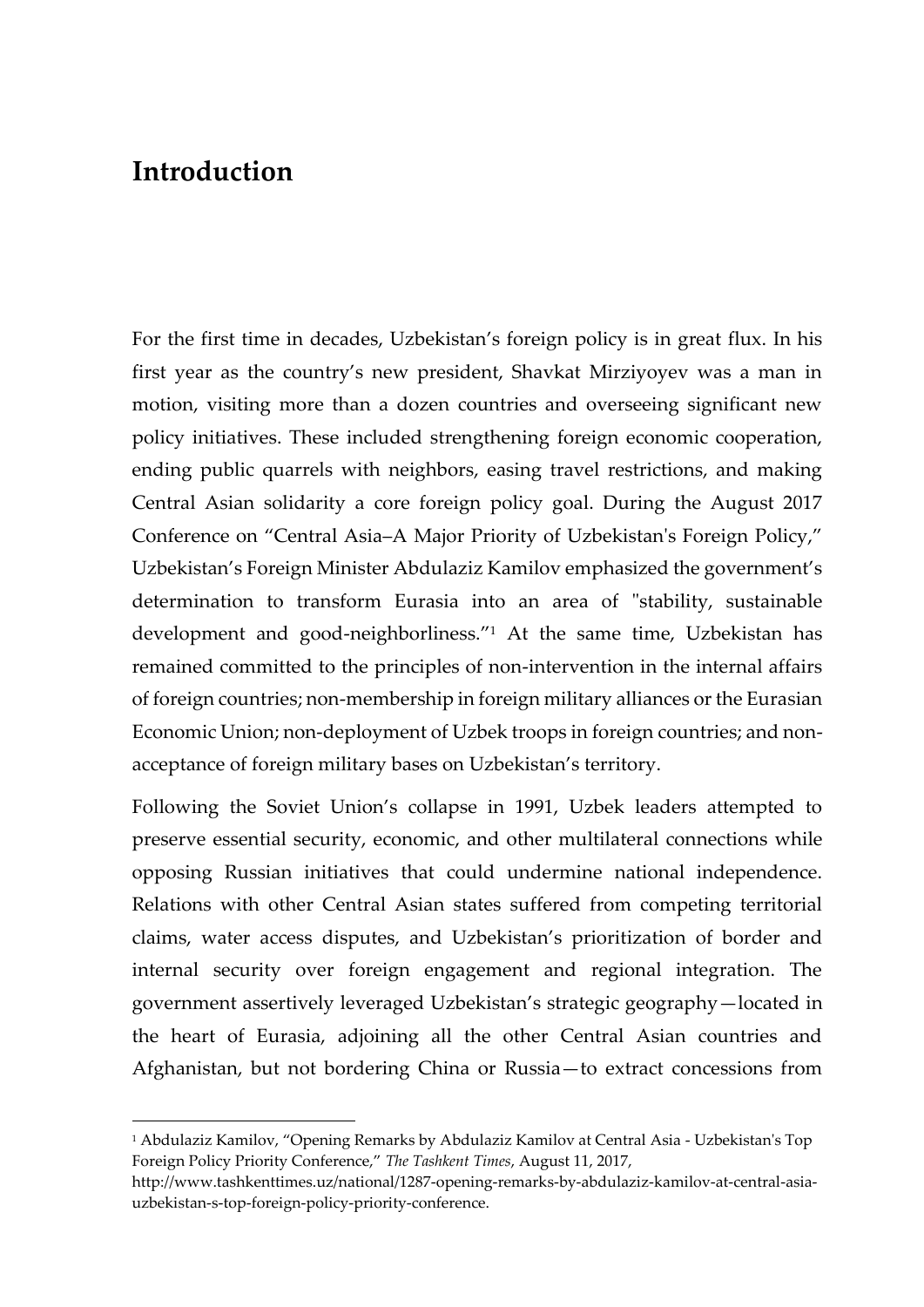neighboring states and to maximize strategic autonomy from Moscow and Beijing.<sup>2</sup>

The foreign policy challenges facing Uzbekistan have not substantially changed under the Mirziyovev administration. Uzbekistan still confronts such major challenges as transnational terrorism, narcotics trafficking, contested water access, limited energy export revenue, reduced remittances from Uzbeks working in foreign countries, and the need to balance external powers. Like Uzbekistan's 2012 Foreign Policy Concept, the newly adopted "Development Strategy for 2017- 2021" emphasizes national independence and sovereignty, as well as the maintenance of balanced relations with other countries.<sup>3</sup> However, the Mirziyoyev government has adjusted some tactics in the pursuit of these enduring objectives. For example, the "Development Strategy" establishes such goals as:

- Joining the ranks of developed democratic states;
- The creation of a security, stability and good neighborliness belt around Uzbekistan;
- Strengthening the international reputation of the Republic of Uzbekistan, making available to the international community of the objective information on the ongoing reforms in the country;
- Improving the legal framework of the foreign policy and foreign economic activities of the Republic of Uzbekistan, as well as the legal basis for international cooperation;
- Resolving issues of delimitation and demarcation of the state boundary of the Republic of Uzbekistan.

1

<sup>2</sup> Farkhod Tolipov, "Flexibility or Strategic Confusion? Foreign Policy of Uzbekistan," in Marlene Laruelle, ed., *Uzbekistan: Political Order, Societal Changes, and Cultural Transformations* (Washington, D.C.: Central Asia Program, 2017), pp. 139-142, http://centralasiaprogram.org/wpcontent/uploads/2015/11/Uzbekistan\_f.pdf.

<sup>&</sup>lt;sup>3</sup> "Uzbekistan's Development Strategy for 2017-2021 has been adopted following public consultation", *The Tashkent Times*, February 8, 2017, http://tashkenttimes.uz/national/541-uzbekistans-development-strategy-for-2017-2021-has-been-adopted-following-discussion.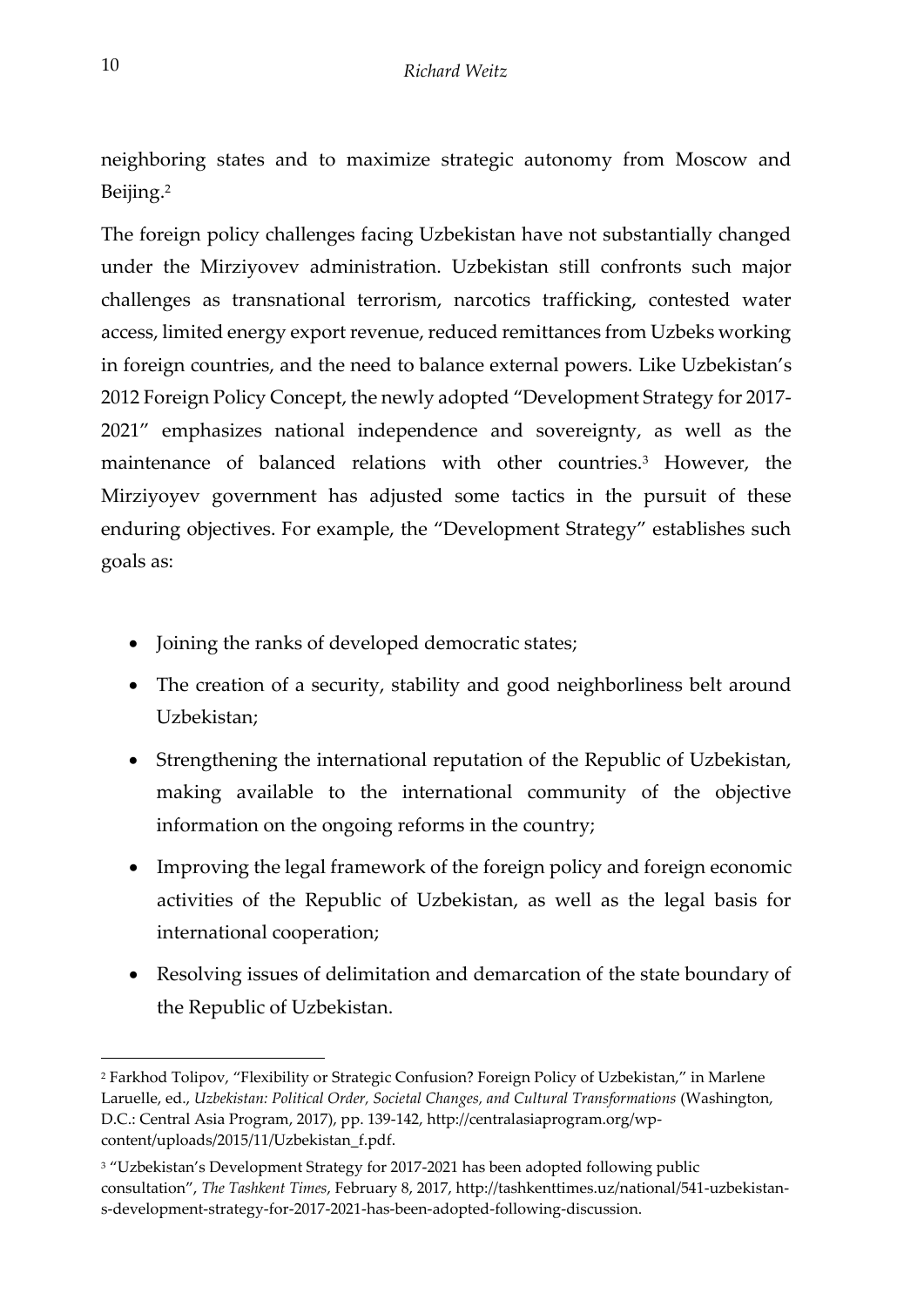At home, the new government has focused on economic reforms, which aim to curtail central planning, promote private business, encourage foreign investment, pursue diversification, liberalize currency regulations, spur technological innovation, and eliminate corruption and the informal economy.<sup>4</sup> Abroad, the Mirziyoyev administration has promoted two-way trade, investment, and deepened engagement with international economic institutions; pursued balanced security measures with other countries, and sought opportunities within the framework of China's "One Belt One Road" (OBOR) Initiative by leveraging Uzbekistan's potential as a transportation corridor and source of regional labor.

This study begins with a review of the Uzbek government's recent steps to improve the country's regional standing and influence. In their official statements, Uzbek leaders have emphasized Central Asians' shared civilizational heritage; the connectivity of Eurasian economic and security networks; and the imperative of jointly addressing region-wide transnational issues. Uzbekistan's regional initiatives have encompassed Afghanistan and regional institutions such as the Shanghai Cooperation Organization (SCO), which provides a multilateral framework for addressing transnational issues. Uzbekistan's intent is to capitalize on its potential as a strategic transport corridor and labor hub. The next section reviews how Uzbekistan's economic aspirations extend throughout Eurasia and beyond, including to South and East Asia. A following section details Tashkent's growing ties with the other four former Soviet republics in Central Asia. Uzbek officials have met frequently with their Central Asian counterparts and jointly addressed enduring disputes over borders, water access, and other issues. A final section reviews how Uzbekistan is managing ties with Russia, China, and the United States in a balanced manner to minimize dependence on any single external actor while maximizing national autonomy.

<sup>4</sup> Kenneth Rapoza, "Eurasia's Latest Economic Reboot Can Be Found In Uzbekistan," *Forbes*, September 14, 2017, https://www.forbes.com/sites/kenrapoza/2017/09/14/eurasias-new-perestroikauzbekistan-silk-road-china/#2033a4386f25; and Andrew Korybko, "Uzbekistan's New President Mirziyoyev is Undoing Karimov's Legacy," *Global Research*, October 12, 2017,

https://www.globalresearch.ca/uzbekistans-new-president-mirziyoyev-is-undoing-karimovs-legacytowards-a-rapprochement-with-moscow-and-beijing/5613138.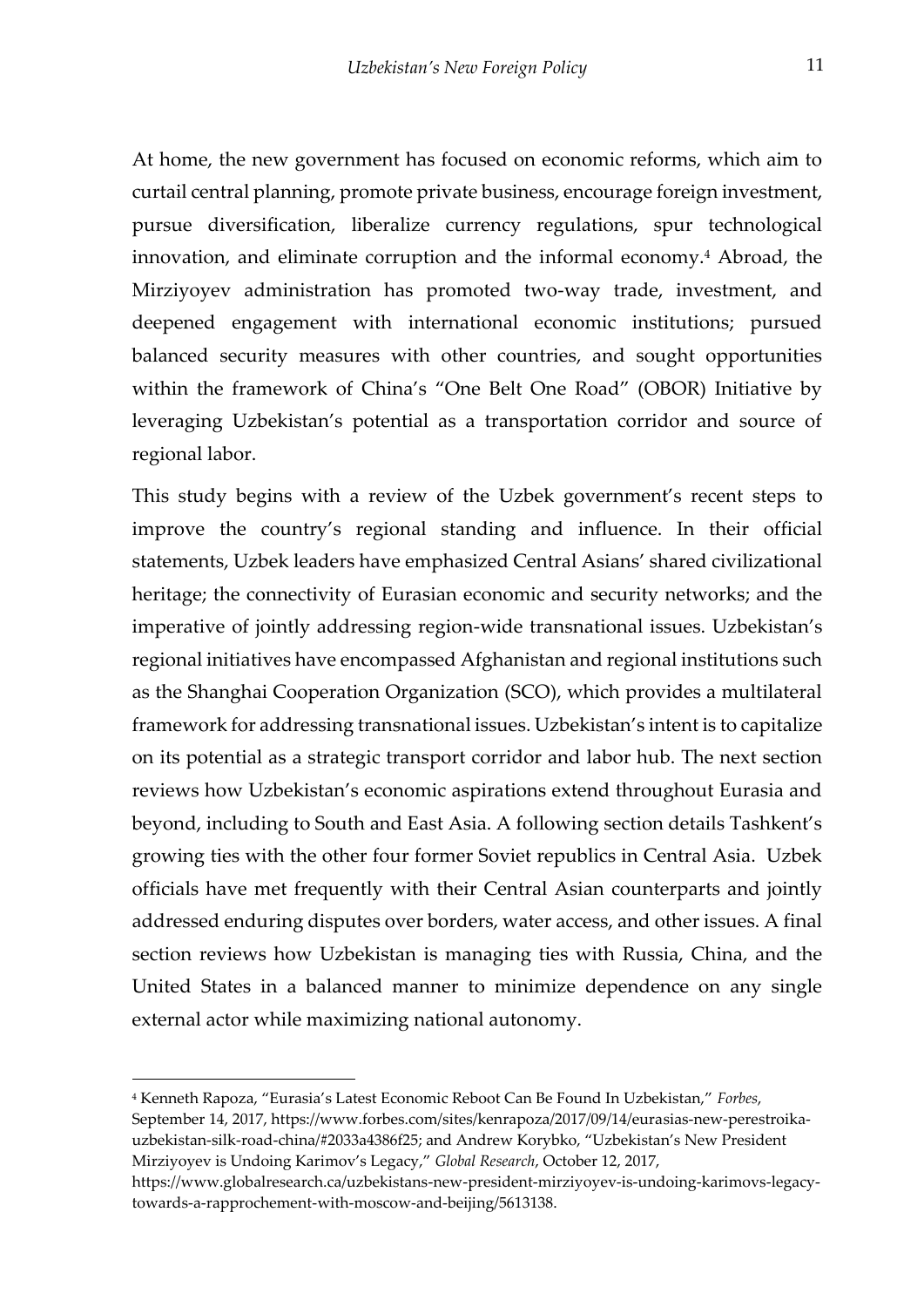# <span id="page-13-0"></span>**Promoting Regional Cooperation**

President Mirziyoyev's administration is clearly seeking to improve Uzbekistan's regional standing and influence. In his end-of-year parliamentary speech, Mirziyoyev reaffirmed that, "Central Asia is the main priority in the foreign policy of Uzbekistan."<sup>1</sup> Uzbek leaders have highlighted Central Asians' common civilizational heritage; the interconnectedness of regional economic and security networks; the importance of collectively addressing water, energy and other transnational issues; and the need to complete the delineation of national borders that were arbitrarily drawn and redrawn by the Soviet authorities.<sup>2</sup> Most of Mirziyoyev's foreign trips in 2017 were to other Central Asian countries, beginning with visits to Turkmenistan and Kazakhstan in March. New initiatives included convening regular meetings of Eurasian actors and overcoming past divisions between Uzbekistan and its neighbors.

### <span id="page-13-1"></span>**Water Management**

j

One area of divergence between the Karimov and Mirziyoyev policies has been in the government's public discourse regarding regional water access and management issues. Political decentralization, the uneven distribution of rainfall, diverging priorities between agriculture and hydropower, arbitrary borders, and climate change have generated tensions over water resources across Central Asia. Uzbekistan and Kazakhstan employ Central Asian water supplies primarily to

<sup>1</sup> Послание Президента Республики Узбекистан Шавката Мирзиёева Олий Мажлису," Press Service of the President of the Republic of Uzbekistan, December 22, 2017, http://president.uz/ru/lists/view/1371.

<sup>2</sup> Shavkat Mirziyoyev, "Opening remarks by Shavkat Mirziyoyev at Central Asia: Shared Past and Common Future, Cooperation for Sustainable Development and Mutual Prosperity conference," (opening remarks, Samarkand, November 11, 2017), *The Tashkent Times*,

http://tashkenttimes.uz/national/1670-opening-remarks-by-shavkat-mirziyoyev-at-central-asia-onepast-and-a-common-future-cooperation-for-sustainable-development-and-mutual-prosperityconference.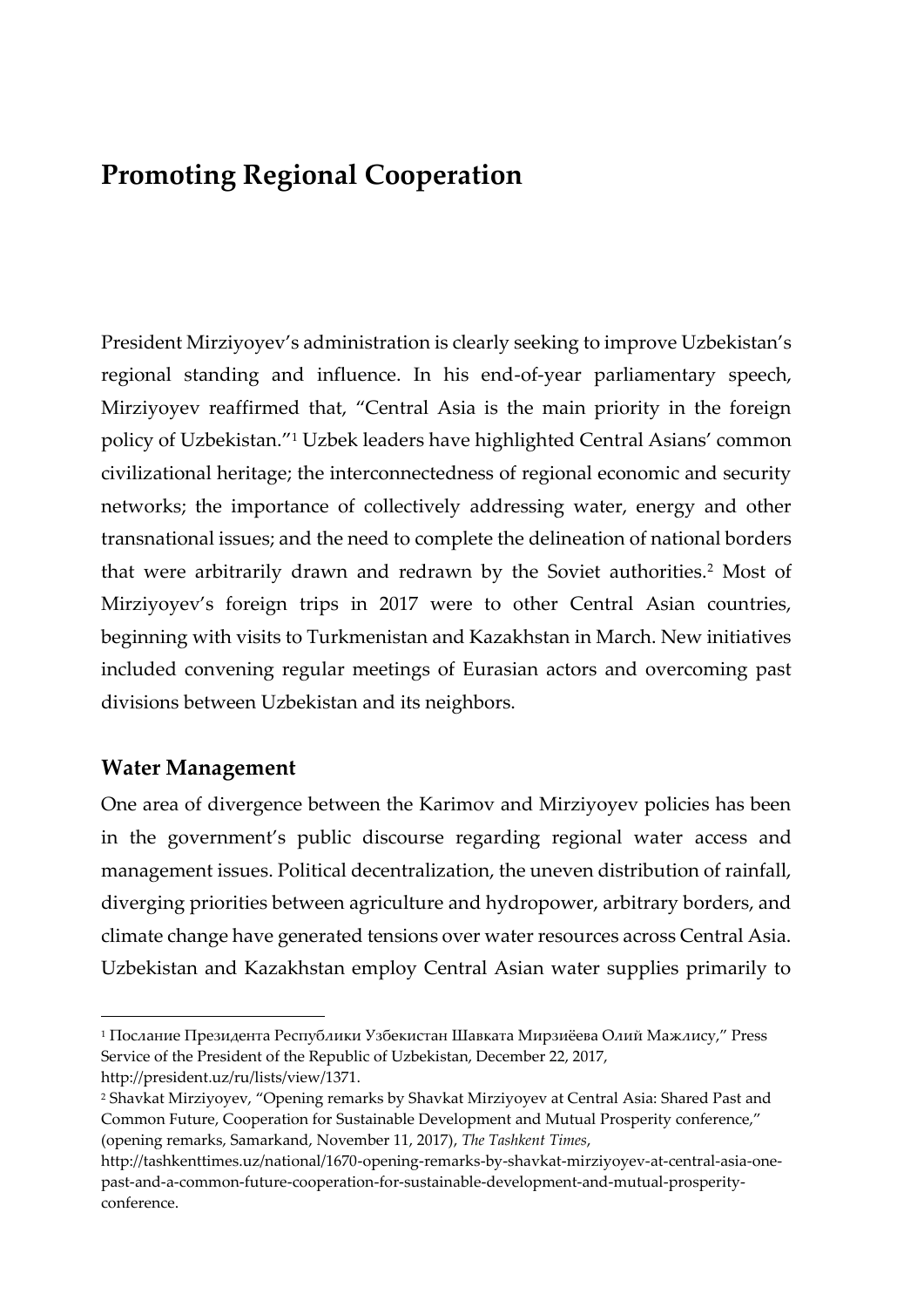irrigate crops and for direct consumption. By contrast, Kyrgyzstan and Tajikistan mostly convert the region's water into electricity, some of which they sell to neighboring countries. Despite Uzbek objections, Tajikistan is constructing the Rogun Dam on the Vakhsh River to meet domestic energy needs and allow for electricity exports to Afghanistan and Pakistan. In 2012, Karimov warned that regional water use disputes could lead to war.<sup>3</sup>

The Mirziyoyev administration has eschewed such rhetoric and committed to following UN conventions on water-sharing issues. On July 5, 2017, Foreign Minister Abdulaziz Komilov indicated that Uzbekistan would no longer oppose Rogun as long as its interests as a downstream country were respected.<sup>4</sup> Furthermore, after so many years denouncing Kyrgyzstan for its plans to build a hydroelectric plant at Kambarata, Mirziyoyev has proposed jointly building the power station and sharing access to its electricity. In January, 2017, the government also announced a five-year \$2.6-billion initiative to develop the environmentally devastated Aral Sea region.<sup>5</sup> Over time, the Uzbek government's policy of increasing water efficiency and diversifying beyond cotton and grain could reduce demand for water, promote ecological recovery, and further alleviate regional tensions.

#### <span id="page-14-0"></span>**Transnational Threats**

-

Since gaining independence, Uzbekistan has confronted Islamist extremists seeking to overthrow the country's secular government and impose their totalitarian ideology on the Uzbek people and neighboring nations. The oldest group, the Islamic Movement of Uzbekistan, has collaborated with al-Qaeda and the so-called Islamic State (aka State of Iran and Syria or ISIS). Uzbek nationals radicalized as emigrés in foreign countries have participated in some recent

<sup>3</sup> Raushan Nurshayeva, "Uzbek leader sounds warning over Central Asia water disputes," Reuters, September 7, 2012, https://www.reuters.com/article/centralasia-water/uzbek-leader-sounds-warningover-central-asia-water-disputes-idUSL6E8K793I20120907.

<sup>4</sup> "Uzbekistan Breaks Silence on Tajik Giant Dam Project," EurasiaNet, July 8, 2017, http://www.eurasianet.org/node/84281.

<sup>5</sup> "Uzbekistan to Spend Billions in Troubled Aral Sea Region," Radio Free Europe/Radio Liberty (hereafter abbreviated RFE/RL), January 31, 2017, https://www.rferl.org/a/uzbekistan-aral-seaspending/28269828.html.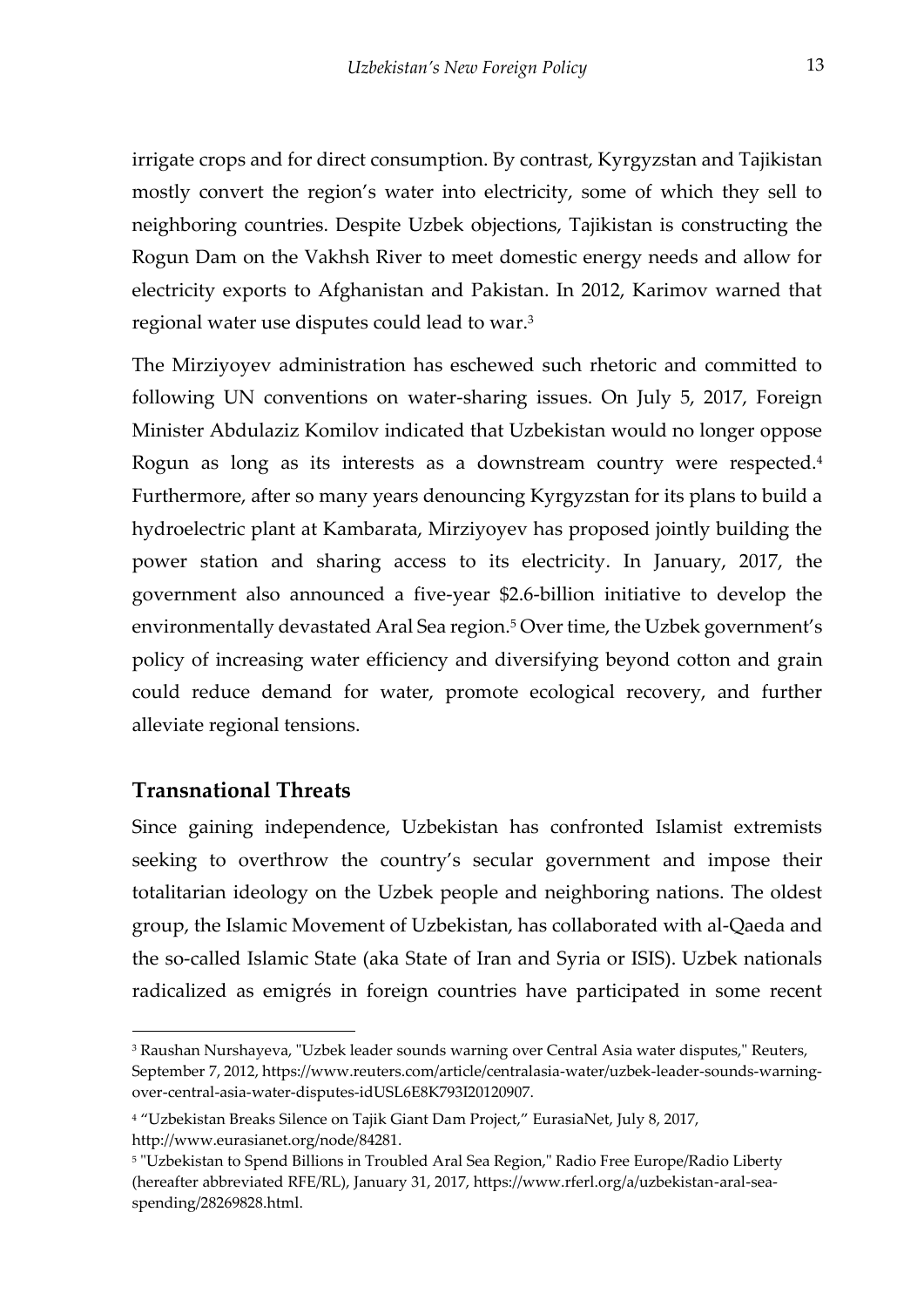prominent international incidents.<sup>6</sup> Uzbek authorities have sought to block their return while reintegrating those already in the country who have been misled by extremist messaging. The government has also removed thousands of individuals from the blacklist of people who have restricted employment and travel rights due to their suspected extremist beliefs.<sup>7</sup> The government hopes that its efforts to expand economic opportunities and civic participation at home will reduce drivers of radicalization and emigration and therefore curb opportunities for terrorist recruitment.

Furthermore, new laws and government decrees have restructured how agencies address domestic extremism.<sup>8</sup> The "Development Strategy for 2017-2021," approved in February 2017, aims to promote "civil, inter-ethnic, [and] interreligious peace and harmony."<sup>9</sup> Towards this end, the government has created a new Center for Islamic Civilization in Tashkent, made educational reforms, raised the annual quota of people authorized to perform the Hajj, promoted interfaith dialogue, and highlighted Uzbeks' historic contributions to "Enlightened Islam" in such fields as medicine, science and mathematics.<sup>10</sup> Special attention has been

http://www.ilanberman.com/20568/toward-a-new-uzbekistan.

1

<sup>6</sup> Tony Wesolowsky, "Tashkent washes its hand of radicalized Uzbeks," RFE/RL, November 2, 2017, https://www.rferl.org/a/uzbekistan-distances-itself-uzbek-terror-attack-suspects/28831746.html; and Svante Cornell, "Central Asia Is Not a Breeding Ground for Radicalization," *The Diplomat*, November 15, 2017, https://thediplomat.com/2017/11/central-asia-is-not-a-breeding-ground-forradicalization/.

<sup>7</sup> Mukhammadsharif Mamatkulov, "Uzbekistan removes 16,000 people from security blacklist," Reuters, September 1, 2017, https://www.reuters.com/article/us-uzbekistan-securityblacklist/uzbekistan-removes-16000-people-from-security-blacklist-idUSKCN1BC5IS.

<sup>8</sup> "Uzbek President optimized activities of internal affairs bodies," *UzDaily*, April 11, 2017, http://www.uzdaily.com/en/articles-id-39011.htm.

<sup>9</sup> "Uzbekistan's Development Strategy for 2017-2021 has been adopted following public consultation," *The Tashkent Times*, February 8, 2017, http://tashkenttimes.uz/national/541-uzbekistans-development-strategy-for-2017-2021-has-been-adopted-following-discussion.

<sup>10</sup> Andrew Kramer, "Once closed and repressive, Uzbekistan is opening up," *The New York Times*, October 25, 2017, https://www.nytimes.com/2017/10/25/world/asia/uzbekistan-politics.html; Maksim Yeniseyev, "Work progressing on Uzbekistan's Centre for Islamic Civilization," CaravanSerai, October 12, 2017, http://central.asia-news.com/en\_GB/articles/cnmi\_ca/features/2017/10/12/feature-01; "Uzbekistan: Is Hike in Mecca Pilgrimage Quota Another Sign of Thaw?," EurasiaNet, March 2, 2017, http://www.eurasianet.org/node/82651; Maksim Yeniseyev, "Uzbekistan denounces terrorism, seeks to rehabilitate ex-radicals," Central Asia News, July 2017, http://central.asia-

news.com/en\_GB/articles/cnmi\_ca/features/2017/07/06/feature-01; and Ilan Berman, "Toward A New Uzbekistan," *U.S. News & World Report*, November 22, 2017,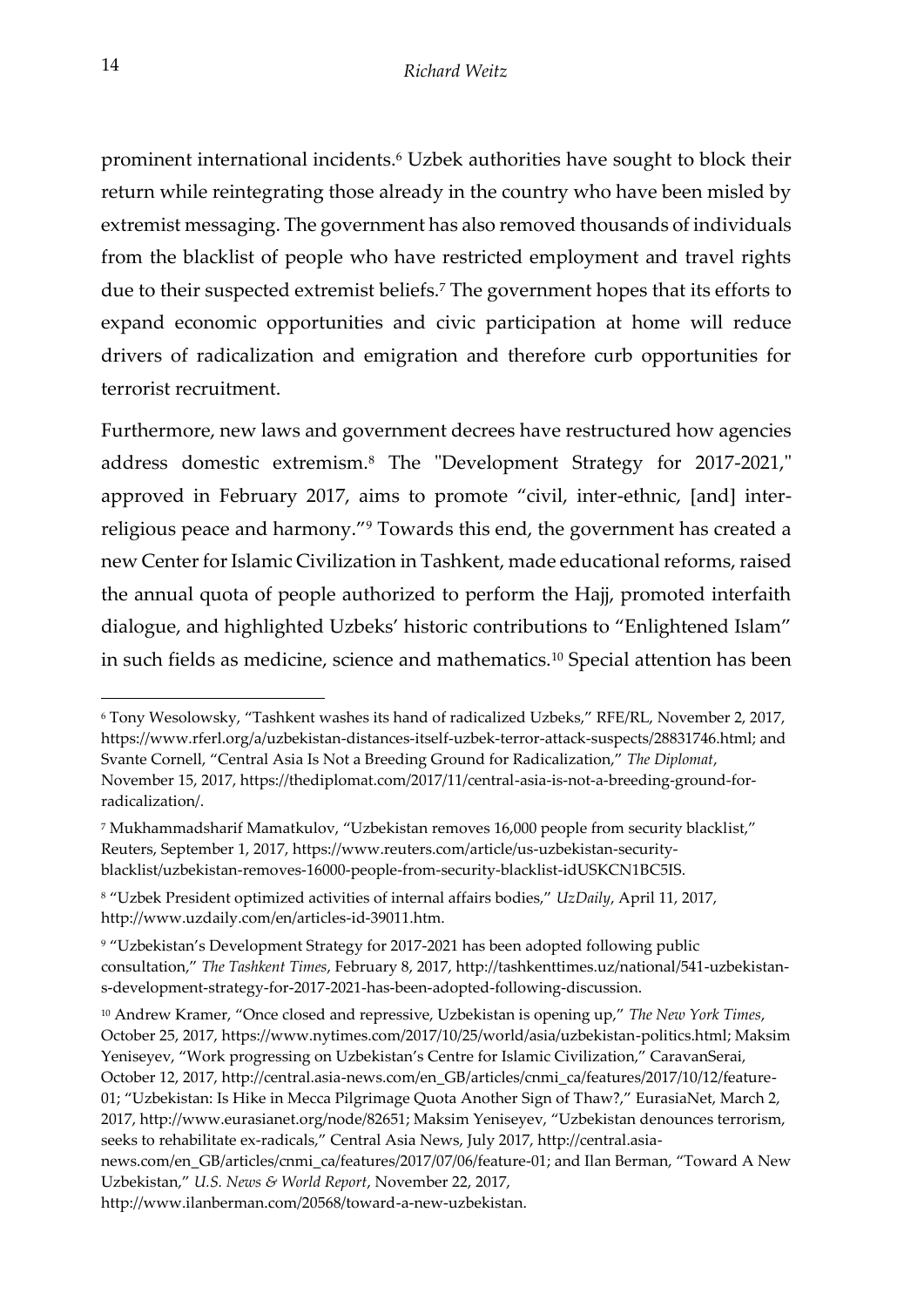given to marginalized women (hundreds of female Uzbeks have joined foreign terrorist organizations) and potentially radicalized youth (40 percent of Uzbekistan's population of 31 million are under the age of  $25$ ).<sup>11</sup> Abroad, Uzbekistan has used its 2017 chairmanship of the Organization of Islamic Cooperation (OIC), the May 2017 Arab Islamic American Summit, and other international opportunities to promote similar initiatives.<sup>12</sup> In conjunction with the Organization for Security and Cooperation in Europe, the Uzbek Financial Intelligence Unit and the Central Bank have promoted education and training on money laundering and terrorist financing.<sup>13</sup> The government continues to participate in the UN Joint Plan of Action in Central Asia, which promotes regional cooperation against terrorism.

Recent military reforms aim to enhance national defenses against regional terrorist threats. In January 2017 Mirziyoyev announced a military modernization program that includes increasing Uzbekistan's maintenance and repair capabilities, restructuring legislative oversight, reorganizing regional commands, and updating educational doctrines.<sup>14</sup> The Uzbek military is downsizing in size, upgrading its equipment, and reinforcing border security and counterterrorism

<sup>11</sup> Uran Botobekov, "The Central Asian Women on the Frontline of Jihad," *The Diplomat*, January 10, 2017, https://thediplomat.com/2017/01/the-central-asian-women-on-the-frontline-of-jihad/; and Untus Latip, "Uzbekistan maneuvers to face changing security threats," CaravanSerai, January 27, 2017, http://central.asia-news.com/en\_GB/articles/cnmi\_ca/features/2017/01/27/feature-01.

<sup>12</sup> "President Shavkat Mirziyoyev attends the Arab Islamic American Summit," Uzbekistan's National News Agency, May 21, 2017, http://uza.uz/en/politics/president-shavkat-mirziyoyevattends-the-arab-islamic-americ-21-05-2017; and Demir Azizov, "Religious extremism, terrorism recognized as crimes in Uzbekistan," Trend, June 15, 2017,

https://en.trend.az/casia/uzbekistan/2766775.html; and Skand Tayal, "Uzbek President's Roadmap to Check Radicalization," Vivekananda International Foundation, August 17, 2017,

http://www.vifindia.org/article/2017/august/16/uzbek-president-s-roadmap-to-check-radicalization.

<sup>&</sup>lt;sup>13</sup> "OSCE supports combating money laundering and financing of terrorism in banking sector," *Modern Diplomacy,* October 25, 2017,

http://moderndiplomacy.eu/index.php?option=com\_k2&view=item&id=3101:osce-supportscombating-money-laundering-and-financing-of-terrorism-in-banking-sector&Itemid=176.

<sup>14</sup> Yuriy Korol, "Uzbekistan to Create Own Military-Industrial Complex by 2022," *Modern Diplomacy*, January 2017,

http://moderndiplomacy.eu/index.php?option=com\_k2&view=item&id=2132:uzbekistan-to-createown-military-industrial-complex-by-2022&Itemid=134.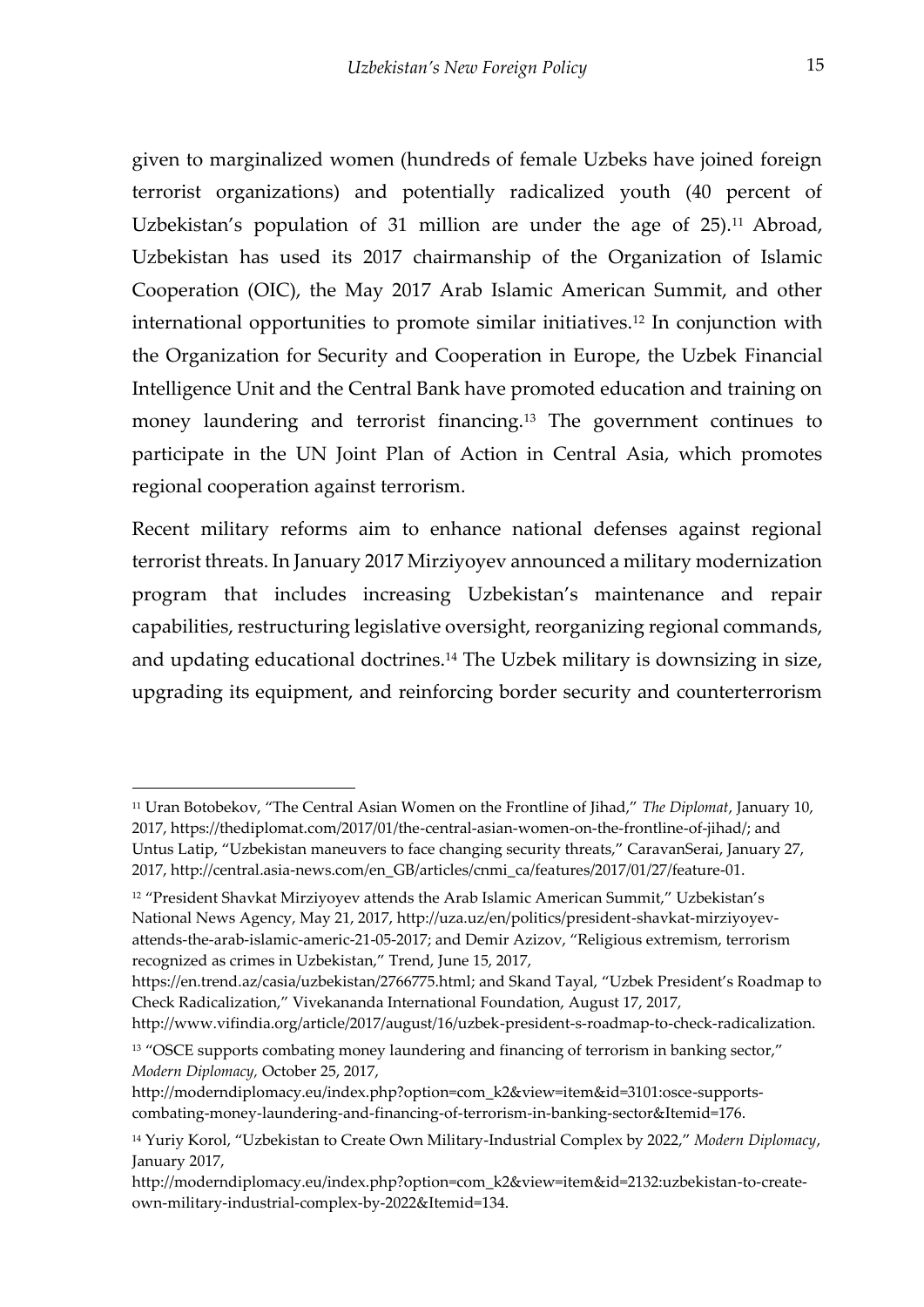capabilities. Furthermore, under Mirziyoyev, Uzbekistan is developing militarytechnical cooperation with Russia, Kazakhstan, and Turkey.

To reduce human trafficking, Uzbekistan has ratified the UN Convention Against Transnational Organized Crime as well as the supplemental Protocol to Prevent, Suppress, and Punish Trafficking in Persons, especially Women and Children. Nonetheless, the U.S. State Department assesses that human traffickers continue to exploit Central Asia's porous frontiers, corrupt border services, and narcotics smuggling routes to move people into and through these countries. Based on data compiled before the new government took office, the 2016 report downgraded Uzbekistan's placement in the Trafficking in Persons report from Tier II to Tier III due to widespread forced labor in the cotton industry.<sup>15</sup> In his address to the UN General Assembly in September 2017, Mirziyoyev affirmed support for eliminating child labor and improving civil rights.<sup>16</sup> In 2017, the government allowed Human Rights Watch to reopen an office in Uzbekistan, released some human rights activists, and hosted visits by the UN High Commissioner for Human Rights, the UN Special Rapporteur on Freedom of Religion or Belief, and the OSCE Representative on Freedom of the Media.

### <span id="page-17-0"></span>**Afghanistan**

1

At the October 2013 CIS Council meeting in Minsk, President Karimov stated that Uzbekistan "adheres to a principled policy of non-interference in the internal affairs of Afghanistan, the reorganization of bilateral cooperation with Afghanistan and the rendering of assistance and support to a government elected by Afghans themselves."<sup>17</sup> This description continues to broadly apply to the current government's approach to Afghanistan. Uzbekistan's 137-kilometer border with Afghanistan's Balkh province, along with the large number of ethnic

<sup>15</sup> "Uzbekistan: Events of 2016," Human Rights Watch, 2017, https://www.hrw.org/worldreport/2017/country-chapters/Uzbekistan.

<sup>16</sup> Otabek Akromov, "'Mirziyoyev Model': Break from the Past in Uzbekistan," *International Policy Digest*, October 2017, https://intpolicydigest.org/2017/10/03/mirziyoyev-model-break-from-the-pastin-uzbekistan/.

<sup>17</sup> Viktoriya Zhavaronkova, "Brief: Uzbekistan, UN Discuss Cooperation," McClatchy-Tribune Business News, October 30, 2013, http://search.proquest.com.proxygw.wrlc.org/docview/1446461322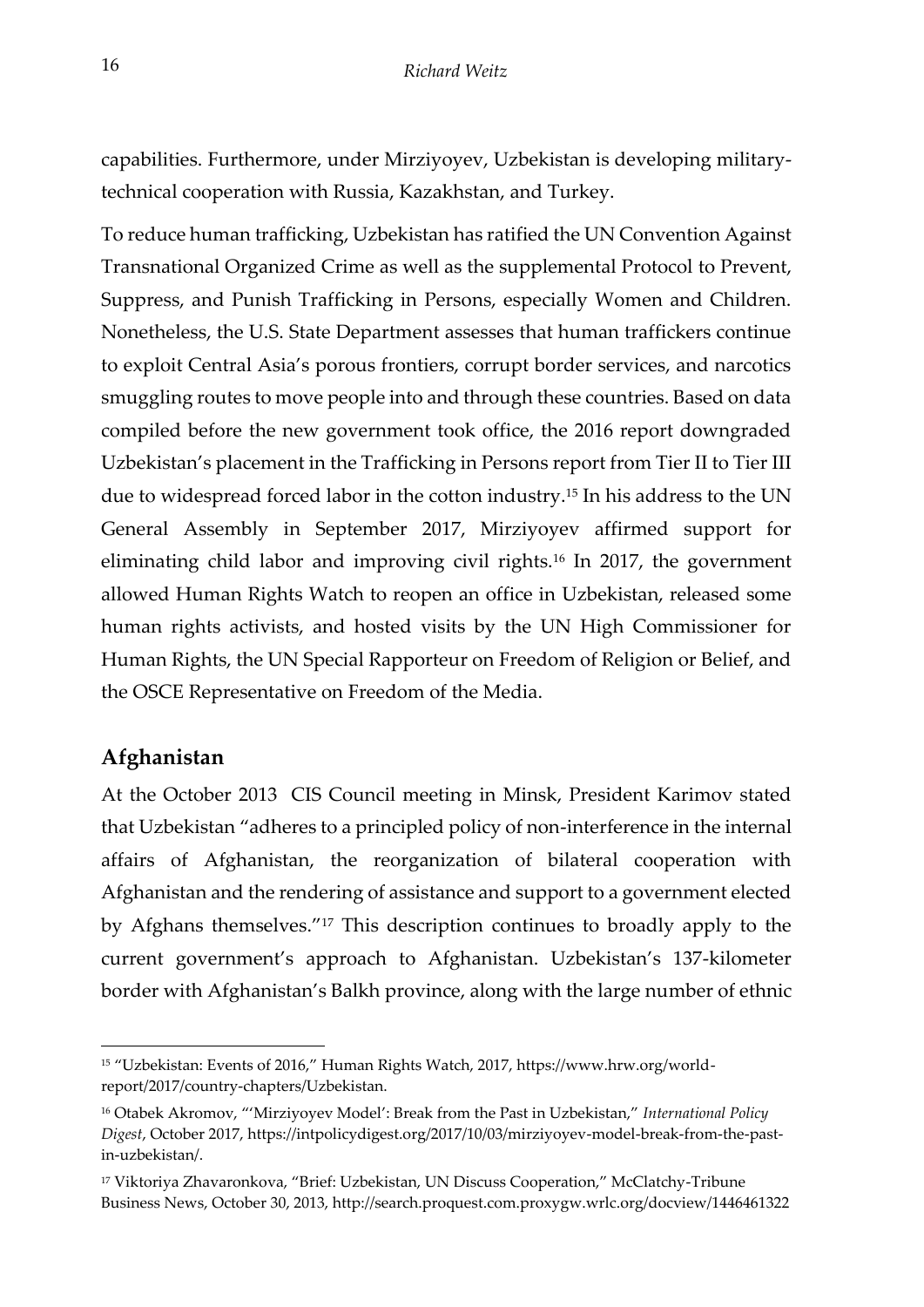Uzbeks living in the country, make it a "front-line" state in the Afghan War. Besides fortifying this border against Taliban attacks or infiltration, Uzbekistan has for years been promoting regional diplomacy and Afghanistan's integration into regional economic structures. The Karimov administration backed a "6+3" process as a structure for Afghan-Taliban peace talks. In this framework, Afghanistan's six neighbors (China, Iran, Pakistan, Tajikistan, Turkmenistan, and Uzbekistan) would be supported by Russia, the United States, and NATO. Mirziyoyev has focused more on bilateral initiatives, discussing economic and security cooperation with Afghan President Ashraf Ghani at the SCO Summit in Astana.<sup>18</sup> Bilateral economic collaboration has grown in recent years. Uzbekistani firms have helped build Afghanistan's roads, railroads, bridges, telecommunications (including parts of Afghanistan's Internet network), and other national infrastructure.

Since assuming office, Mirziyoyev has stated that Uzbekistan will continue to contribute to Afghanistan's economic reconstruction and affirmed that "Afghanistan must remain at the heart of the global agenda."<sup>19</sup> He appointed a presidential envoy to the country, while in January, 2017, Kamilov became the first Uzbek foreign minister to visit Afghanistan in years. During his visit, the two countries signed a Roadmap for further development of full-fledged cooperation between the Republic of Uzbekistan and the Islamic Republic of Afghanistan. Kamilov said that his government saw Afghanistan not as a security threat but as a regional partner.<sup>20</sup> During Ghani's first presidential visit to Uzbekistan from December 4-6, 2017, the two governments signed 20 bilateral cooperation agreements regarding trade, transportation, communications, education, and other spheres. Additionally, Uzbek and Afghan businesses signed some \$500

<sup>&</sup>lt;sup>18</sup> Abasin Zaheer, "Kabul, Tashkent vow enhanced economic ties," Pajhwok Afghan News, June 9, 2017, https://www.pajhwok.com/en/2017/06/09/kabul-tashkent-vow-enhanced-economic-ties.

<sup>&</sup>lt;sup>19</sup> Shakhriyor Turgunboyev, "Deputy Foreign Minister about the Results of Uzbekistan's Participation in the SCO Astana Summit," Jahon, June 15, 2017, http://www.jahonnews.uz/en/politika/314/35554/.

<sup>20</sup> "New Uzbekistan's Guide Corrupts its Afghan Policy," PolitRUs*,* January 31, 2017, http://www.politrus.com/2017/01/31/afghanistan-uzbekistan/.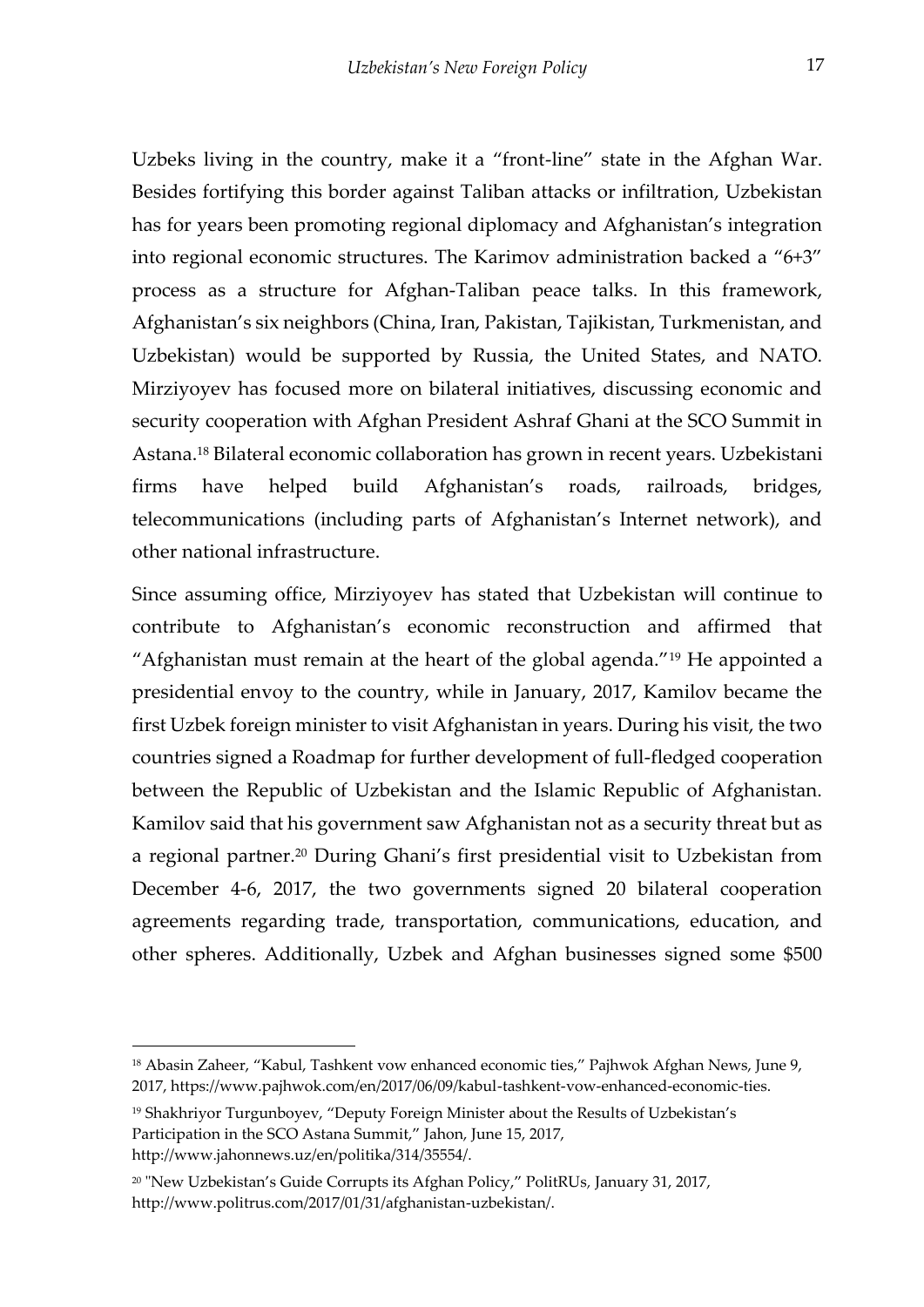million worth of contracts.<sup>21</sup> They also agreed to extend the existing Hairatan– Mazar-i-Sharif railway to the Afghan cities of Sheberghan, Maymana, and Herat. <sup>22</sup> Furthermore, the two governments authorized direct flights between Kabul and Tashkent.<sup>23</sup> They also agreed to enhance security around the Hairatan Bridge linking the two countries and signed an Intergovernmental Protocol on the Establishment of a Joint Commission on Security Issues to institutionalize such security collaboration.<sup>24</sup> Afghanistan is also seeking a customs cooperation agreement with Uzbekistan.<sup>25</sup>

Uzbekistan continues to support multilateral frameworks that promote regional security and economic connectivity between Central Asia and Afghanistan. In November 2017, as part of the Regional Economic Cooperation Conference on Afghanistan, Uzbekistan pledged to build a new electricity line to the Afghan province of Baghlan. It could transmit up to 1,000 megawatts, almost as much as Afghanistan presently receives from Uzbekistan, Iran, Turkmenistan, and Tajikistan combined.<sup>26</sup> During Ghani's early December visit to Tashkent, the two governments called for, "effective regional and global cooperation to create an enabling environment for lasting peace and reconciliation" within the framework of an "Afghan Government-led and owned" peace process.<sup>27</sup> A week later, all five

1

<sup>&</sup>lt;sup>21</sup> "Documents have been signed," Press Service of the President of the Republic of Uzbekistan, December 5, 2017, http://president.uz/en/lists/view/1315.

<sup>&</sup>lt;sup>22</sup> "Uzbekistan, Seeking Sea Access, Signs Railway Deal with Afghanistan," RFE/RL, December 6, 2017, https://www.rferl.org/a/uzbekistan-seeaking-sea-access-signs-railway-deal-afghanistanhairatan-mazar-e-sharif/28899419.htmlt.

<sup>23</sup> "Afghan Plane Lands in Tashkent to Start Regular Direct Flights," RFE/RL, November 29, 2017, https://www.rferl.org/a/afghanistan-uzbekistan-direct-flights-kam-air/28886184.html.

<sup>24</sup> Shavkat Mirziyoyev and Ashraf Ghani, "Joint Statement," President of Afghanistan, December 5, 2017, https://president.gov.af/en/News/056666; "Afghan president's visit to Uzbekistan: problems are more than projects," *EADaily*, December 5, 2017, https://eadaily.com/en/news/2017/12/05/afghanpresidents-visit-to-uzbekistan-problems-are-more-than-projects; and Catherine Putz, "Ghani and Mirziyoyev Meet, Renew Afghan-Uzbek Ties," *The Diplomat*, December 6, 2017, https://thediplomat.com/2017/12/ghani-and-mirziyoyev-meet-renew-afghan-uzbek-ties.

<sup>&</sup>lt;sup>25</sup> "Deepening Connectivity and Expanding Trade Through Investment in Infrastructure & Improving Synergy," Islamic Republic of Afghanistan, RECCA Annual Review, November 2017, p. 5, http://recca.af/wp-content/uploads/2017/11/RECCA-Annual-Review-2017-FINAL-VERSION.pdf. <sup>26</sup> Kamila Aliyeva, "Uzbekistan to stretch another power line to Afghanistan," AzerNews, November 30, 2017, https://www.azernews.az/region/123125.html.

<sup>27</sup> Shavkat Mirziyoyev and Ashraf Ghani, "Joint Statement," Kabul, December 5, 2017, Office of the President of the Islamic Republic of Afghanistan, https://president.gov.af/en/News/056666.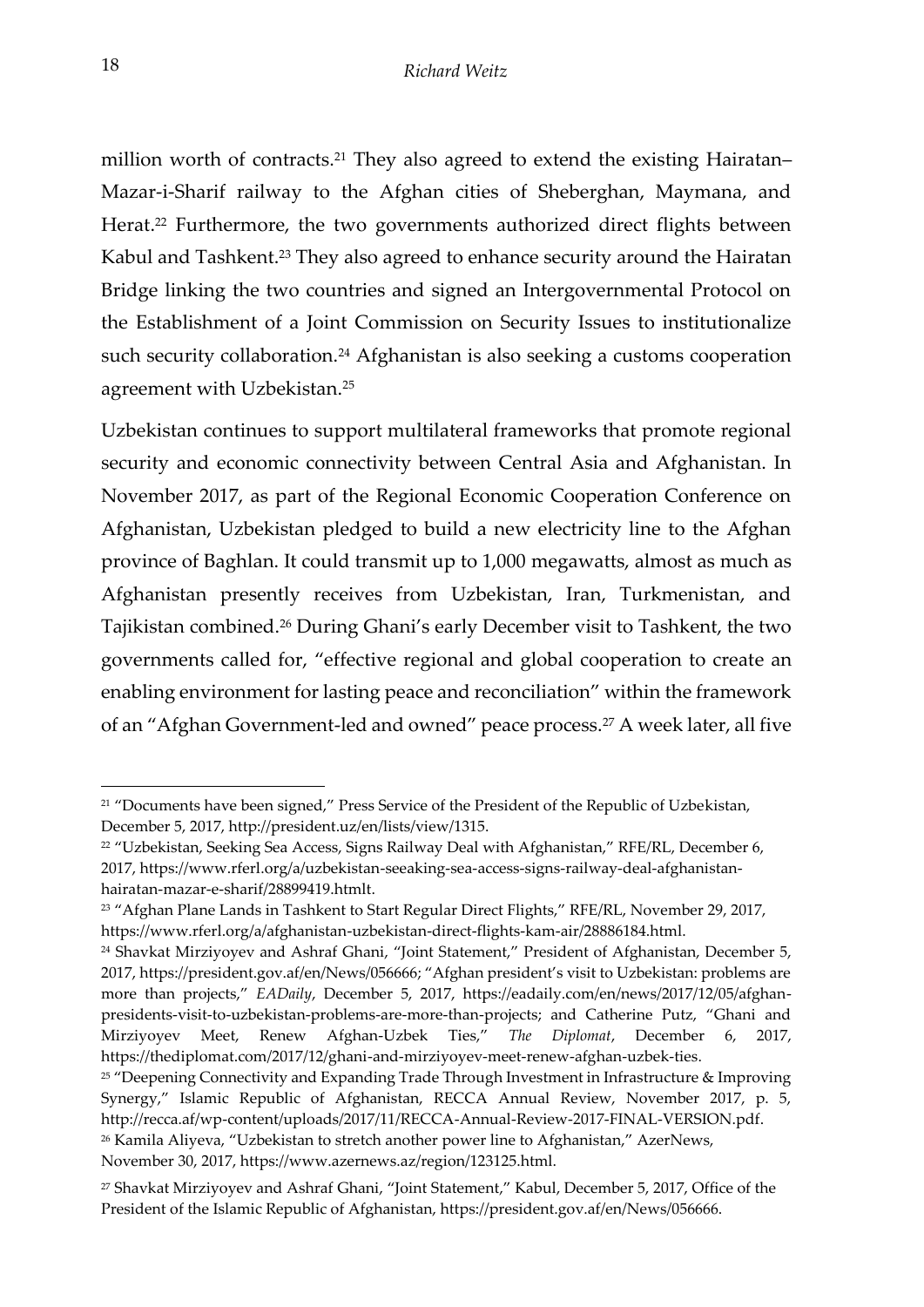Central Asian governments invited Afghanistan to participate in a meeting in Ashgabat of the UN Regional Centre for Preventative Diplomacy for Central Asia. Its Programme of Action for 2018-2020 supports Central Asian efforts to resolve the region's disputes over water diplomacy, counter extremism and terrorism, bolster preventive diplomacy, and enhance Central Asian-Afghanistan connectivity.<sup>28</sup> In their joint declaration, the ministers "welcome the participation of the Islamic Republic of Afghanistan, and confirm our engagement with Afghanistan on issues of mutual interest affecting peace and security and our support to regional initiatives that promote the greater integration of Afghanistan and Central Asia.<sup>29</sup>

Afghan narcotics transit though Uzbekistan along the northern route into Central Asia, Russia, and Europe. Some precursor chemicals, weapons, and contraband enter Afghanistan through Uzbek territory. The Mirziyoyev government has launched several new initiatives to reduce and eliminate such trade and also to decrease domestic demand for narcotics. For example, Uzbek law enforcement officials in February 2017 held a month-long outreach campaign to inform undergraduates of the dangers of drug abuse.<sup>30</sup> The government has also promoted cooperation within the CIS to disrupt Eurasian trafficking networks.<sup>31</sup> The U.S. Drug Enforcement Agency believes such enhanced cooperation will improve the effectiveness of regional counter-narcotics efforts, though the agency

<sup>29</sup> "Joint Declaration of Republic of Kazakhstan, Kyrgyz Republic, Republic of Tajikistan, Turkmenistan, and Republic of Uzbekistan," United Nations Regional Centre for Preventative

Diplomacy in Asia (UNRCCA), Ashgabat, December 11, 2017, [https://unrcca.unmissions.org/sites/default/files/declaration\\_cleared\\_eng\\_without\\_tc.pdf.](https://unrcca.unmissions.org/sites/default/files/declaration_cleared_eng_without_tc.pdf) .

<sup>&</sup>lt;sup>28</sup> "UNRCCA Hosts Meeting of Foreign Ministers of Central Asia and Afghanistan and Marks 10th Anniversary," United Nations Regional Centre for Preventative Diplomacy in Asia, December 11, 2017. https://unrcca.unmissions.org/unrcca-hosts-meeting-foreign-ministers-central-asia-andafghanistan-and-marks-10th-anniversary

<sup>&</sup>lt;sup>30</sup> Maksim Yeniseyev, "Uzbekistan steps up anti-drug efforts among youth," Central Asia News, March 2016, http://central.asia-news.com/en\_GB/articles/cnmi\_ca/features/2017/03/10/feature-02.

<sup>31</sup> "Remarks by Shavkat Mirziyoyev at Leaders' Roundtable at CIS Summit," *The Tashkent Times*, October 2017, http://tashkenttimes.uz/national/1541-remarks-by-shavkat-mirziyoyev-at-leadersroundtable-at-cis-summit.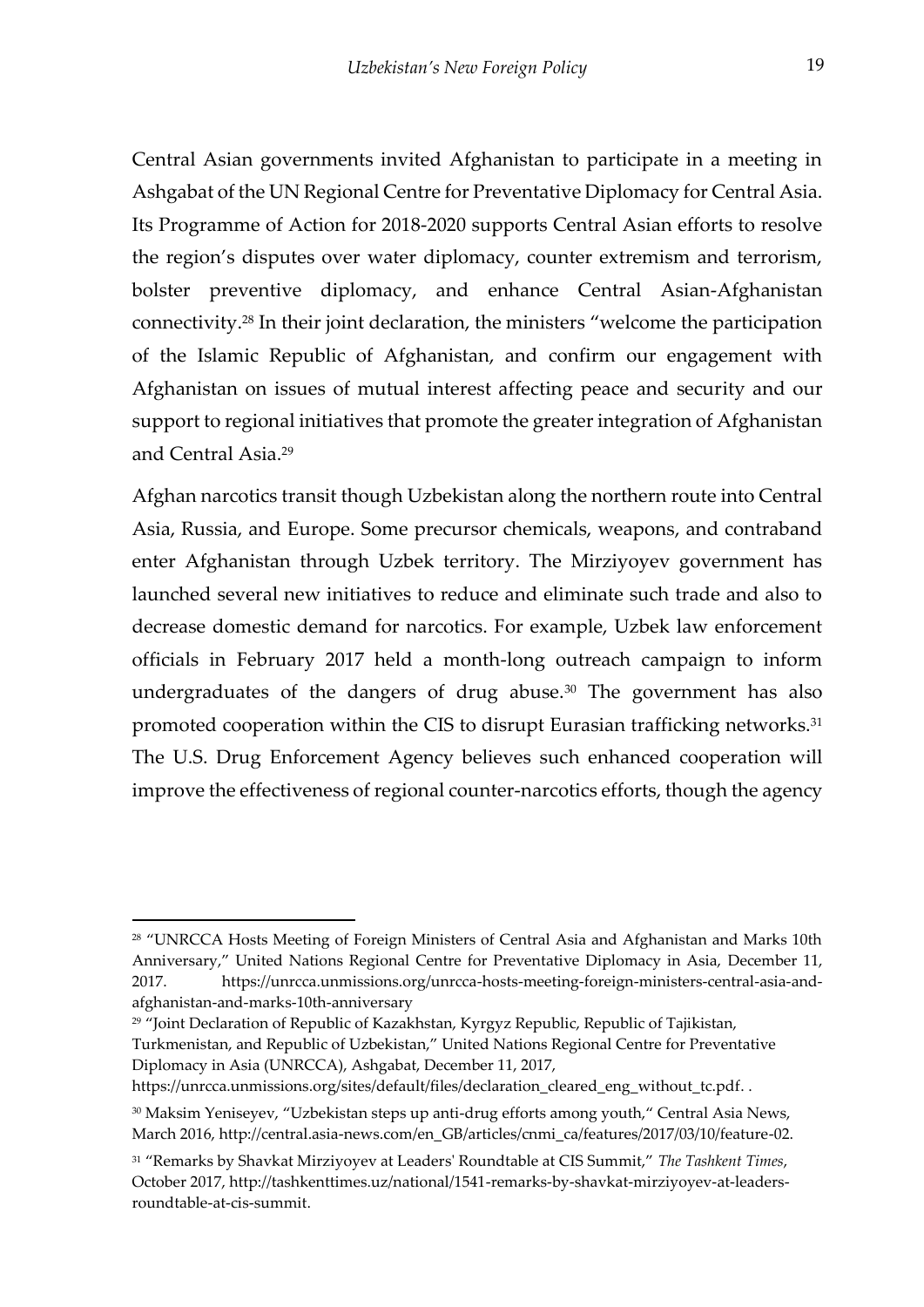closed its Tashkent office in 2017 due to inadequate operational cooperation on the ground.<sup>32</sup>

### <span id="page-21-0"></span>**Regional Organizations**

Under Karimov, Uzbekistan's ties with the main multinational institutions engaged in Eurasia were constrained. The government limited participation in Russian-led initiatives—such as the Collective Security Treaty Organization (CSTO), a regional customs union, and the Eurasian Economic Union (EEU)—due to fears that these projects would weaken Uzbekistan's autonomy. Furthermore, Tashkent viewed Kazakh and Western proposed initiatives with skepticism given Uzbekistan's frustrating experience with post-Soviet integration projects and strained ties with some Western governments.

The Mirziyoyev government has focused on executing major domestic reforms and improving bilateral relations with key Central Asian partners. Still, under Mirziyoyev, there has been some new initiatives with regional organizations, such as an agreement between the SCO's Interbank Association and the National Bank of Foreign Economic Activity of Uzbekistan focused on coordinating and supporting investment in the Belt and Road Initiative.<sup>33</sup> At the June 2017 SCO summit in Astana, the Uzbek government welcomed the elevation of India and Pakistan to full membership, seeing their entry as providing the organization with more resources, a higher profile, and imparting momentum to SCO activities. Uzbekistan's officials have noted that the expanded role of India and Pakistan in the SCO means the organization contains almost all the countries "who are directly interested in stabilizing the military-political situation and improving the socio-economic situation in [Afghanistan, which] will create favorable conditions for reaching a regional consensus on the political

j

<sup>32</sup> "International Narcotics Control Strategy Report Volume I," (2017) International Narcotics Control Strategy Report, U.S. Department of State, Bureau for International Narcotics and Law Enforcement Affairs, March 2017), https://www.state.gov/documents/organization/268025.pdf.

<sup>33</sup> "Full text: List of deliverables of Belt and Road forum," Xinhua, May 15, 2017, http://news.xinhuanet.com/english/2017-05/15/c\_136286376.htm.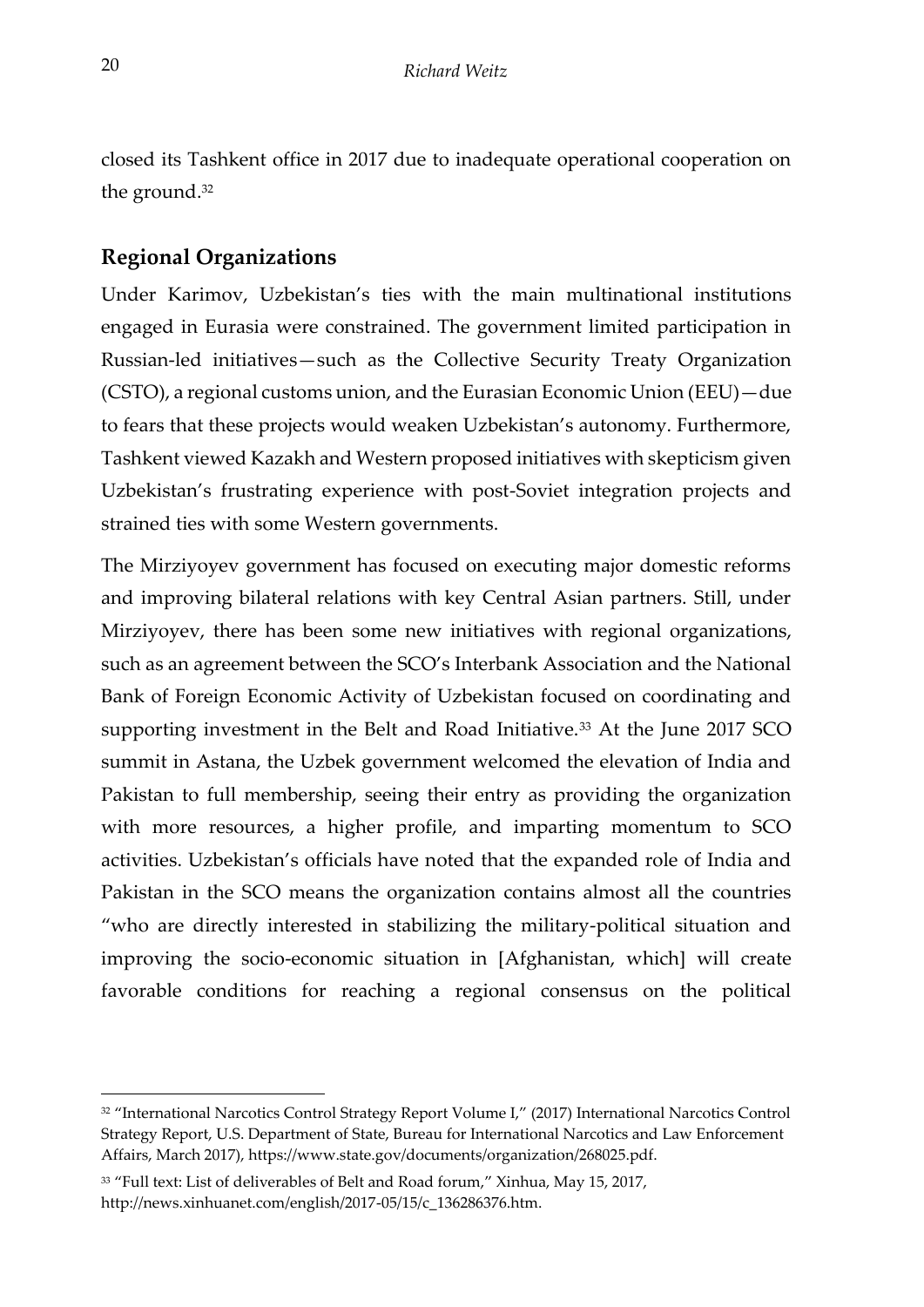settlement" of that conflict.<sup>34</sup> At the summit, Mirziyoyev proposed enhancing information sharing among SCO members, launching joint initiatives to counter youth extremism, expanding academic exchanges, establishing mechanisms to jointly fund priority scientific and technology projects, and engaging SCO religious leaders in the new Imam Bukhari International Research Center at Samarkand designed to further interfaith, interethnic, and intercultural dialogue. Mirziyoyev also backed a Russian initiative to create a forum for heads of the SCO member states.<sup>35</sup>

The European Union's priorities in Central Asia include promoting political, judicial, and economic reforms; advancing the rule of law and human and labor rights; expanding EU-Uzbek trade, tourism, investment and energy ties; and contributing to regional peace and security by countering terrorism and weapons of mass destruction (WMD) proliferation.<sup>36</sup> The EU has been active in Uzbekistan since independence, with ties institutionalized under the 1996 Partnership and Cooperation Agreement, which removes some trade barriers and establishes several joint mechanisms. Annual human rights dialogues have occurred for a decade.<sup>37</sup> Under its 2014-2020 bilateral cooperation program with Uzbekistan, the EU has allocated  $E168$  million, mostly for rural development. The EU supplies additional assistance under several targeted programs: border management (through the BOMCA program), narcotics control (CADAP/IcSP), energy (IFCA & INOGATE), small- and medium-sized enterprise development (CA-Invest), peace and stability (through IcSP), water/environment (IFCA), education (Erasmus+), democracy and human rights (EIDHR), and nuclear safety (INSC).<sup>38</sup> The EU supports a Chemical Biological Radiological and Nuclear Risk Mitigation Centre of Excellence in Uzbekistan to raise awareness and expand collaboration

<sup>34</sup> Shakhriyor Turgunboyev, "Interview with Deputy Foreign Minister [Anvar Nasirov] about the results of Uzbekistan's participation in the SCO Astana summit," Jahon, June 15, 2017, http://www.jahonnews.uz/en/politika/314/35554/.

<sup>35</sup> *Ibid*.

<sup>36</sup> "EU-Uzbekistan Cooperation Council," European Council, July 17, 2017,

http://www.consilium.europa.eu/en/meetings/international-ministerial-meetings/2017/07/17/. <sup>37</sup> "EU-Uzbekistan relations," European Union, June 15, 2017,

https://eeas.europa.eu/headquarters/headquarters-homepage\_en/11047/EU-Uzbekistan%20relations. <sup>38</sup> EU, Uzbekistan discuss cooperation in cotton, agriculture spheres," Azernews, October 25, 2017, https://www.azernews.az/region/121106.html.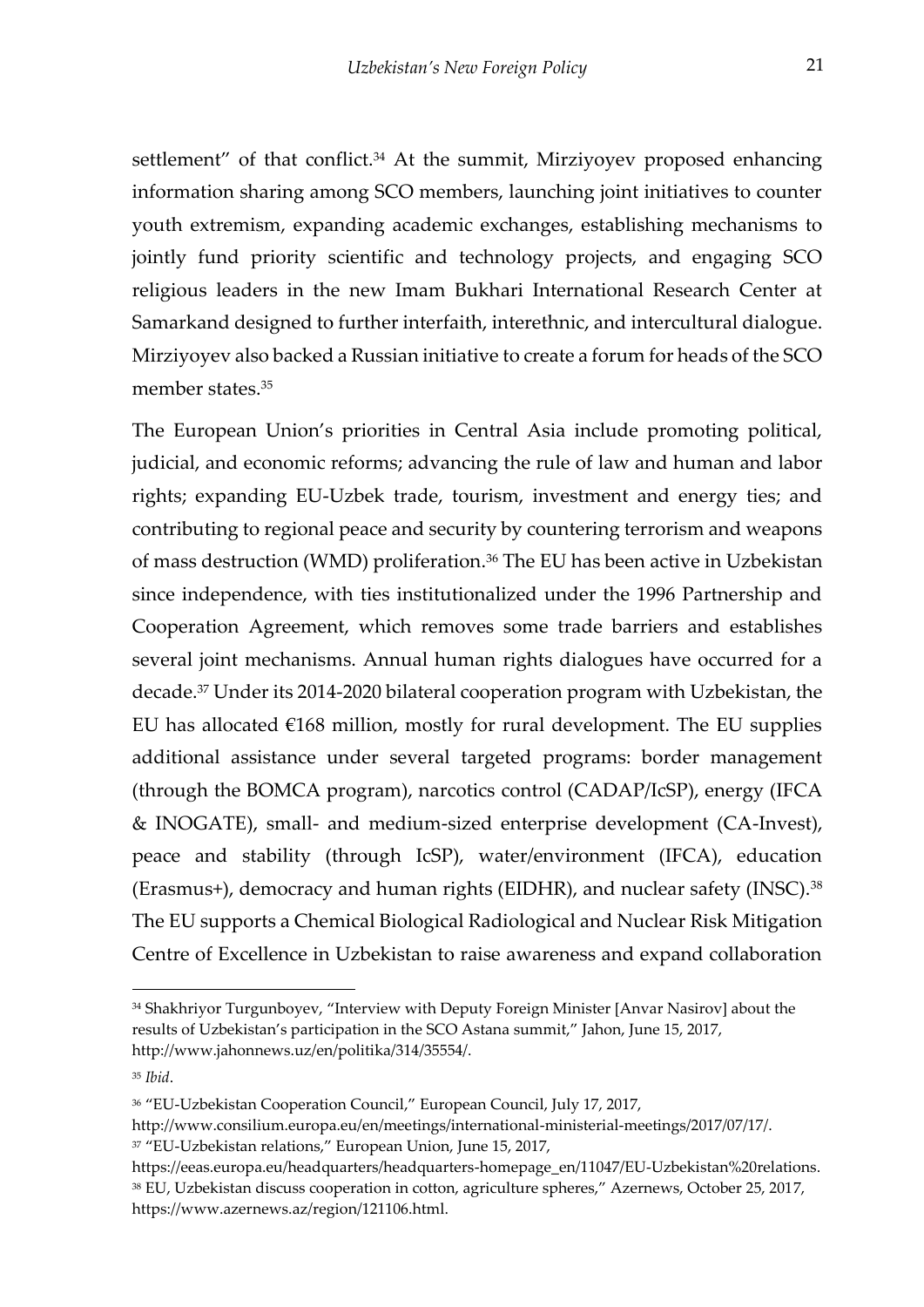regarding biosecurity, emergency management, public health, and nonproliferation.<sup>39</sup>

Though concurring with the Organization for Security and Cooperation in Europe (OSCE) that the early December 2016 presidential elections should have offered voters a wider range of political viewpoints, the EU praised the recent business, labor, judicial, and administrative changes and offered assistance to Uzbek authorities in making additional economic, social, and political reforms.<sup>40</sup> In February 2017, the parties renewed the EU-Uzbekistan Memorandum of Understanding on cooperation in the field of energy.<sup>41</sup> In July 2017, the first meeting of the EU-Uzbekistan council occurred under the Mirziyoyev administration with EU representatives telling the media they wanted "renewed engagement" with Tashkent.<sup>42</sup> In July, Uzbekistan ratified the Textile Protocol to the Agreement on Partnership and Cooperation with the EU, removing some barriers to exporting textiles to Europe.<sup>43</sup> Previously, the Protocol was rejected by the EU Parliament in 2011 due to allegations of forced and child labor in Uzbekistan's cotton industry.<sup>44</sup>

Signaling EU interest in expanding ties further, on September 19, 2017, the EU designated Eduards Stiprais, Political Director at the Latvian Ministry of Foreign Affairs, as its new ambassador to Tashkent, while the High Representative for Foreign Affairs and Security Policy & Vice-President of the European Commission, Federica Mogherini, met senior Uzbekistan officials in Brussels and

j

<sup>39</sup> "EU CBRN CE Project 53 Strengthening the National Legal Framework and Provision of Specialized Training on Bio-Safety and Bio-Security in Central Asian Countries," EU Centres of Excellence on Chemical, Biological, Radiological and Nuclear Risk Mitigation, http://coeproject53.istc.int/en/the-project-53/.

<sup>40</sup> EU Says Uzbek Election Result Shows Need For Governmental Reform," RFE/RL, December 6, 2016,

https://www.rferl.org/a/eu-says-uzbek-election-result-shows-need-governmentalreform/28158538.html.

<sup>41</sup> "EU-Uzbekistan relations."

<sup>42</sup> "EU, Uzbekistan Meet Amid Some Signs of Change," RFE/RL, July 17, 2017,

https://www.rferl.org/a/eu-uzbekistan-talks-signs-change/28620649.html.

<sup>43</sup> "Textile protocol between Uzbekistan and EU enters into force," *UzDaily*, July 2, 2017, https://www.uzdaily.com/articles-id-39966.htm.

<sup>44</sup> Iana Dreyer, "European Parliament prepares to ease imports of Uzbek cotton and textiles," Borderlex, September, 23, 2016, http://www.borderlex.eu/european-parliament-in-drive-to-endorseopening-up-to-uzbek-cotton-and-textiles-exports/.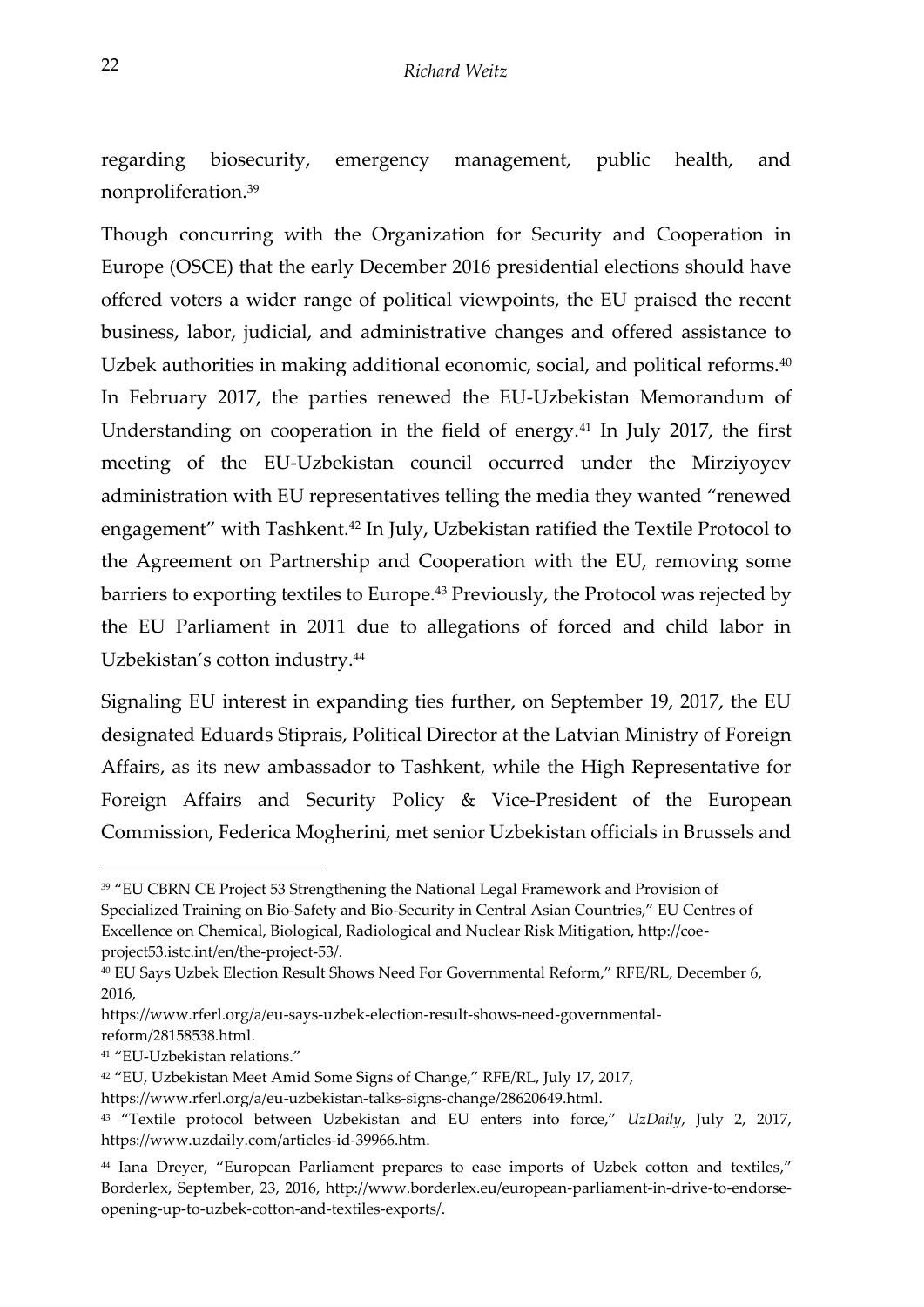Tashkent several times in 2017.<sup>45</sup> For example, on November 10, 2017, Mogherini attended the 13th annual EU-Central Asia ministerial meeting in Samarkand, where the five Central Asian foreign ministers signed a Program on Mutual Cooperation for 2018-19 that supports Uzbekistan's goals of improving the regional investment climate, increasing transit and transport potential, and making border and resource management more efficient. The ministers also pledged that the governments would strive to cooperate within international organizations.<sup>46</sup> Regarding NATO, from 2013 to 2017, Tashkent hosted the Office of the NATO Liaison Officer for Central Asia. For budgetary reasons the alliance abolished the position in 2016 and closed the office the following April.<sup>47</sup> The Latvian Embassy has become NATO's contact point in Uzbekistan after the liaison office closed, while joint projects continue within the framework of the Uzbekistan's Individual Partnership and Cooperation Programme through NATO headquarters and specific commands.<sup>48</sup> The alliance sponsors some local education and training, including an intensive 250-hour Military English language course for Uzbek officers to facilitate their participation in NATO exercises.<sup>49</sup> In January, 2017, NATO sponsored an energy conference that included experts from all five of the formerly Soviet Central Asian states as well as Afghanistan.<sup>50</sup> Uzbek security experts had been critical of NATO's withdrawal

<sup>46</sup> "Five Central Asian Nations Sign Cooperation Program At Uzbekistan Meeting," RFE/RL, November 10, 2017, https://www.rferl.org/a/central-asia-cooperation-program-

samarkand/28847217.html; and "Central Asian, EU Foreign Ministers discuss cooperation relations", *UzDaily*, November 11, 2017, https://www.uzdaily.com/articles-id-41565.htm.

<sup>47</sup> "Office of the NATO Liaison Officer (NLO) in Central Asia," NATO, May 23, 2017, http://www.nato.int/cps/en/natohq/topics\_107902.htm.

<sup>45</sup> Bruce Pannier, "How High Should Hopes Be For Change In Uzbekistan?," RFE/RL, December 25, 2017, https://www.rferl.org/a/uzbekistan-mirziyoev-hopes-for-change-karimov-cotton-foreignpolicy/28938193.html.

<sup>48</sup> "Relations with Uzbekistan," NATO, December 13, 2017,

https://www.nato.int/cps/en/natohq/topics\_22839.htm.

<sup>49</sup> "Uzbek Officers Graduate from English Language Course," NATO, April 5, 2017,

https://www.nato.int/cps/en/natohq/news\_143037.htm?selectedLocale=en

<sup>50</sup> "Central Asian Energy Experts Discuss Energy Security Issues," NATO, January 16, 2017,

https://www.nato.int/cps/en/natohq/news\_140021.htm?selectedLocale=en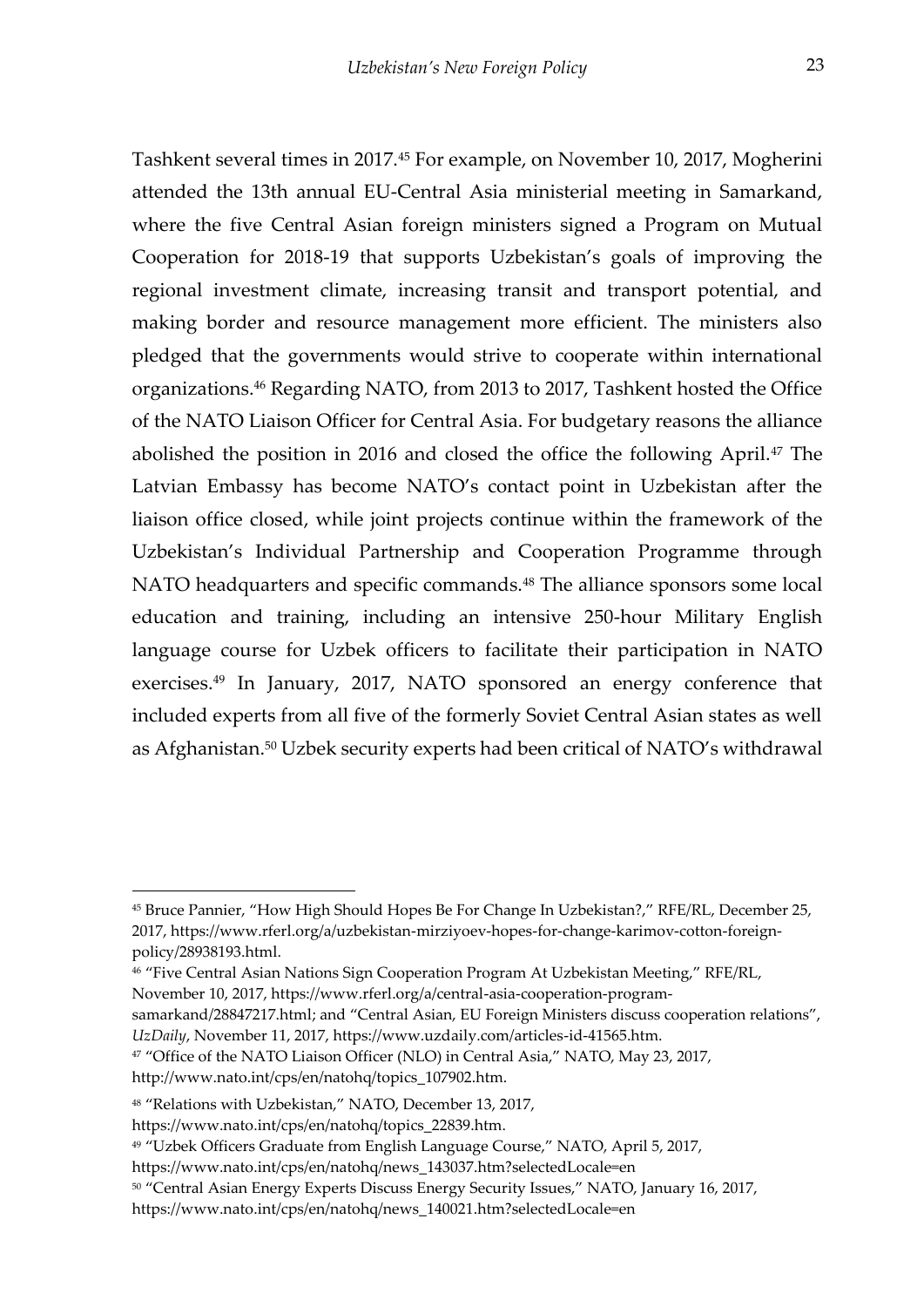of troops from Afghanistan, but the alliance has since reversed course and has recently been increasing its forces there.<sup>51</sup>

Uzbek government representatives continue to participate in CIS meetings and projects. Mirziyoyev has expressed support for a Commonwealth-free trade zone as well as streamlining the organization's administrative procedures to improve efficiency and effectiveness.<sup>52</sup> Despite expanded bilateral security cooperation with Russia and other members of the EEU and CSTO, the Uzbek government has reaffirmed Karimov's policy of staying independent of both institutions.<sup>53</sup>

### <span id="page-25-0"></span>**Conclusion**

-

The new government has stressed the need for greater multilateral cooperation among Central Asian states to address transnational challenges such as water access, environmental degradation, and international terrorism. The Mirziyoyev administration has notably softened official language regarding regional watersharing issues and proposed joint development of Eurasian hydroelectric resources. Regional threats have transformed due to the rise of new terrorist groups and the potential for Eurasian nationals fighting in the Middle East to return to Central Asia. Uzbek authorities have sought to decrease the attraction of militant Islam as well as fortify national and regional defenses against terrorism through multilateral collaboration. The Uzbek government has pledged to reduce human and narcotics trafficking through its territory as well as end coerced child labor and improve human rights. It has launched various domestic and regional initiatives towards these goals. Furthermore, Uzbek-Afghan ties have strengthened in both the economic and security field due to several bilateral projects and greater participation in supporting multilateral frameworks such as those sponsored by the SCO and the EU. Uzbekistan has often promoted collective Central Asian solidarity and cooperation within these bodies.

<sup>51</sup> Samuel Ramani, "The Implications of Tightening Russia-Uzbekistan Ties," *The Diplomat*, May 11, 2016, https://thediplomat.com/2016/05/the-implications-of-tightening-russia-uzbekistan-ties/.

<sup>52</sup> "Узбекистан поддержал формирование зоны свободной торговли в СНГ," RFE/RL, October 13, 2017, https://rus.ozodlik.org/a/28791268.html.

<sup>53</sup> "Uzbekistan Rejoining CSTO Not on the Agenda, Prime Minister Says," RFE/RL, July 5, 2017, https://www.rferl.org/a/uzbekistan-csto/28598178.html.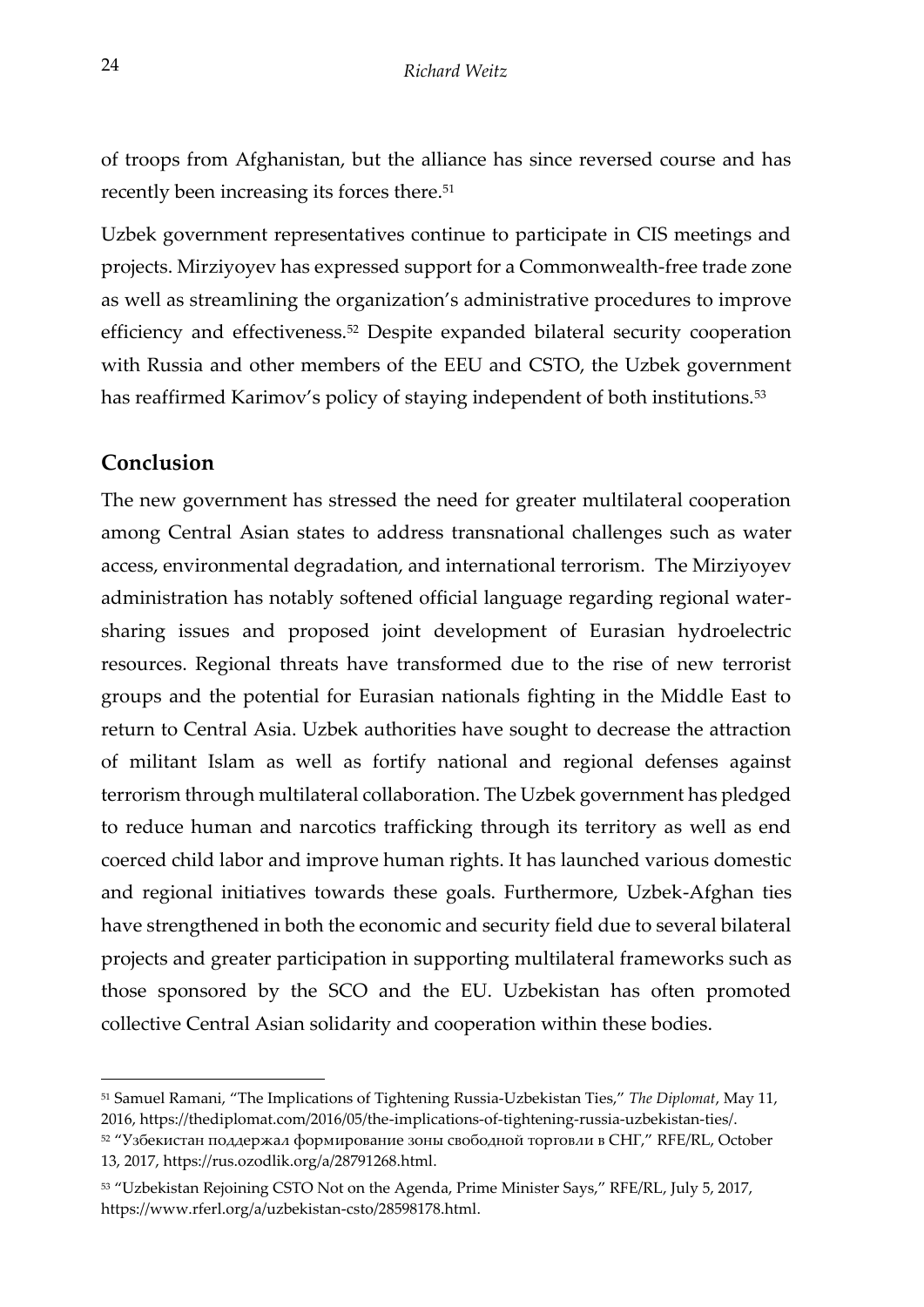# <span id="page-26-0"></span>**Global Economic Aspirations**

The Development Strategy for 2017-2021 aspires to improve Uzbekistan's economic competitiveness, business environment, macroeconomic stability, investment climate, and "international cooperation, including with leading international and foreign financial institutions."<sup>54</sup> The new government has accordingly deepened Uzbekistan's foreign economic ties in Eurasia and beyond.

#### <span id="page-26-1"></span>**Domestic and Regional Initiatives**

-

Since Mirziyoyev assumed office, his government has sought to expand national exports, attract international investment, end protectionism, import free-market mechanisms, and make the national economy more competitive. The government has devalued the national currency (the soum), transitioned from a U.S. dollar peg to a floating exchange rate, and allowed Uzbek citizens to purchase foreign currency for the first time since shortly after independence.<sup>55</sup> These foreigncurrency restrictions had frustrated consumers, fueled a black market, and discouraged entrepreneurship and foreign investment.<sup>56</sup> Presidential decrees have restructured export-import mechanisms, streamlined trade processes, and reduced administrative requirements. For example, an Export-Import Contract Decree outlines new registration, examination, and licensing policies. A more comprehensive Foreign Trade Decree eliminates prepayment requirements, relaxes contract requirements, establishes a single time period for currency

<sup>54</sup> "Uzbekistan's Development Strategy for 2017-2021 has been adopted following public consultation," *The Tashkent Times*, February 8, 2017, http://tashkenttimes.uz/national/541-uzbekistans-development-strategy-for-2017-2021-has-been-adopted-following-.

<sup>55</sup> "Uzbeks To Be Allowed To Buy Foreign Cash As Of October 1," RFE/RL, September 25, 2017, https://www.rferl.org/a/uzbekistan-foreign-cash-october-1/28755679.html.

<sup>56</sup> "Uzbekistan Returns to Currency Convertibility, Delivers Blow to Black Market," EurasiaNet, September 5, 2017, http://www.eurasianet.org/node/84981; and "Uzbekistan To Liberalize Currency Regulations Starting September 5," RFE/RL, September 3, 2017, https://www.rferl.org/a/uzbekistancurrency-sum-dollar-convertible-liberalization-exchange/28714017.html.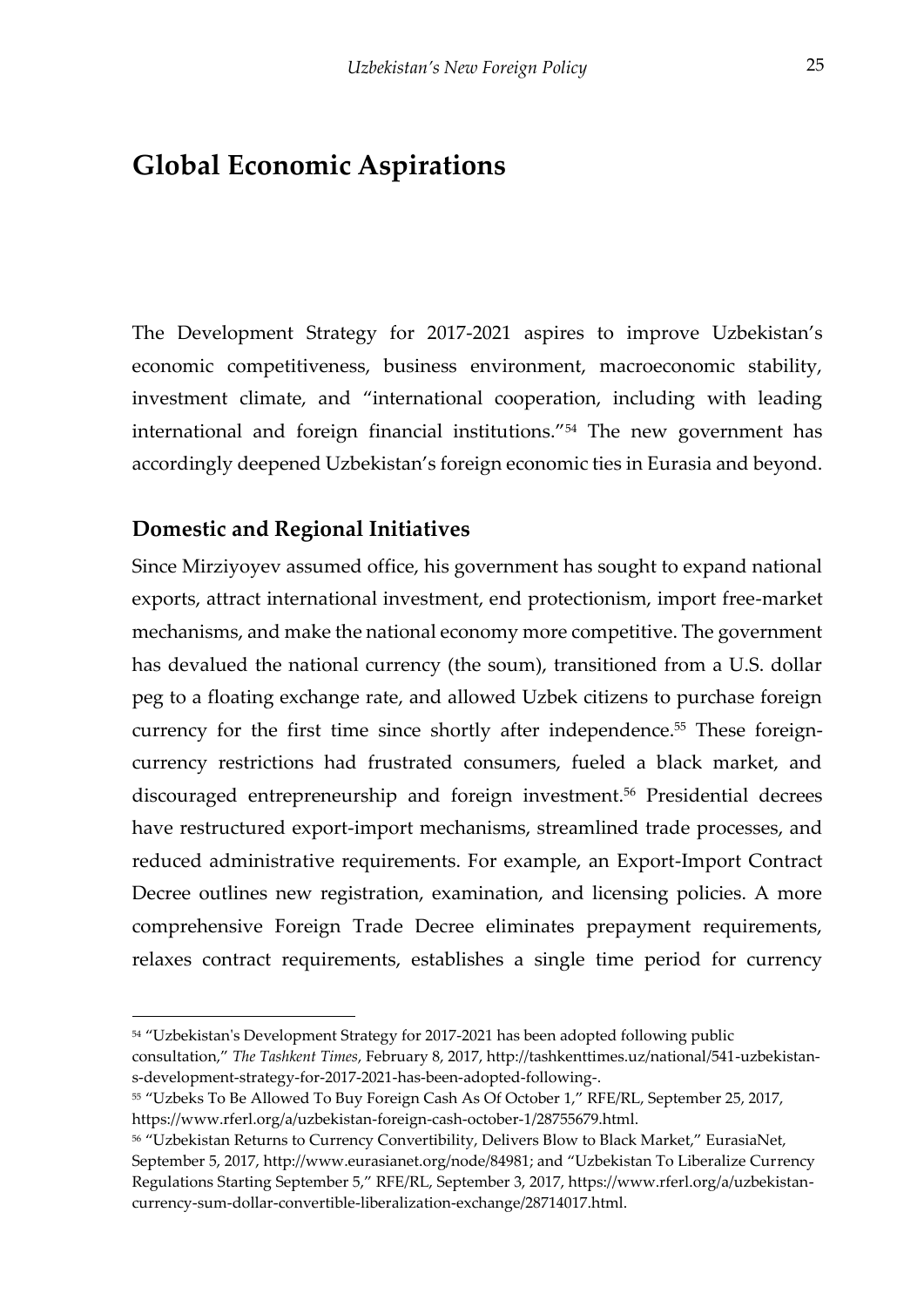repatriation, eliminates the requirement to obtain permission to re-export goods, and gives export-import traders more leeway.<sup>57</sup> The government has also allowed farmers to sell food directly to foreign buyers, circumventing Uzagroexport's official export monopoly.<sup>58</sup> There is discussion of further privatization of stateowned corporations outside the strategic sectors of energy, gold and transportation.<sup>59</sup>

The government's diversification agenda includes developing tourism, high-tech projects, and scientific-technological education and research.<sup>60</sup> In the energy field, the focus has been on alleviating the country's chronic oil and gas shortages by securing additional hydrocarbon imports. The government is seeking new technology to increase the use of renewable energy sources, strengthen the resilience of the national energy grid against natural and manmade (terrorist) threats, increase efficiency and reduce wasted energy, and limit greenhouse gas emissions. In addition, the government has sponsored or participated in regional trade shows hosting tens of thousands of attendees, yielding billions of dollars in contracts.<sup>61</sup> These reforms contributed to an increase in Uzbekistan's trade

1

<sup>57</sup> Gulnur Bekmukhanbetova and Curtis Masters, "Steps to Liberalize Uzbekistan's Export-Import Regime", Global Compliance News, December 8, 2017,

https://globalcompliancenews.com/uzbekistan-export-import-regime-20171208/#page=1 <sup>58</sup> "Uzbekistan: King Cotton Confronts Caper Uprising," EurasiaNet, July 27, 2017, http://www.eurasianet.org/node/84526.

<sup>59</sup> Kenneth Rapoza, "Eurasia's Latest Economic Reboot Can Be Found in Uzbekistan," Forbes*,*  September 14, 2017, https://www.forbes.com/sites/kenrapoza/2017/09/14/eurasias-new-perestroikauzbekistan-silk-road-china/#48278aa6f25c.

<sup>&</sup>lt;sup>60</sup> "Узбекистан поддержал формирование зоны свободной торговли в CHI," RFE/RL, October 13, 2017, https://rus.ozodlik.org/a/28791268.html.

<sup>61</sup> "Maksim Yeniseyev, "Uzbekistan moves toward developing renewable energy sources," Caravanserai*,* June 13, 2017, http://central.asia-

news.com/en\_GB/articles/cnmi\_ca/features/2017/06/13/feature-01; and "Uzbekistan's Energy Sector to Become More Efficient and Reliable with World Bank Support," World Bank, November 23, 2016, http://www.worldbank.org/en/news/press-release/2016/11/23/uzbekistans-energy-sector-to-becomemore-efficient-and-reliable-with-world-bank-support; Kamila Aliyeva, "Uzbekistan to Develop Renewable Energy," AzerNews*,* May 30, 2017, https://www.azernews.az/region/113978.html; and "Uzbekistan set to modernize power system," Trend, September 25, 2017,

https://en.trend.az/casia/uzbekistan/2800582.html; and "Shavkat Mirziyoyev appraised new projects at the Shurtan Gas Chemical complex," Uzbekistan National Agency, February 24, 2017, http://uza.uz/en/politics/shavkat-mirziyoyev-appraised-new-projects-at-the-shurtan-gas-24-02-2017.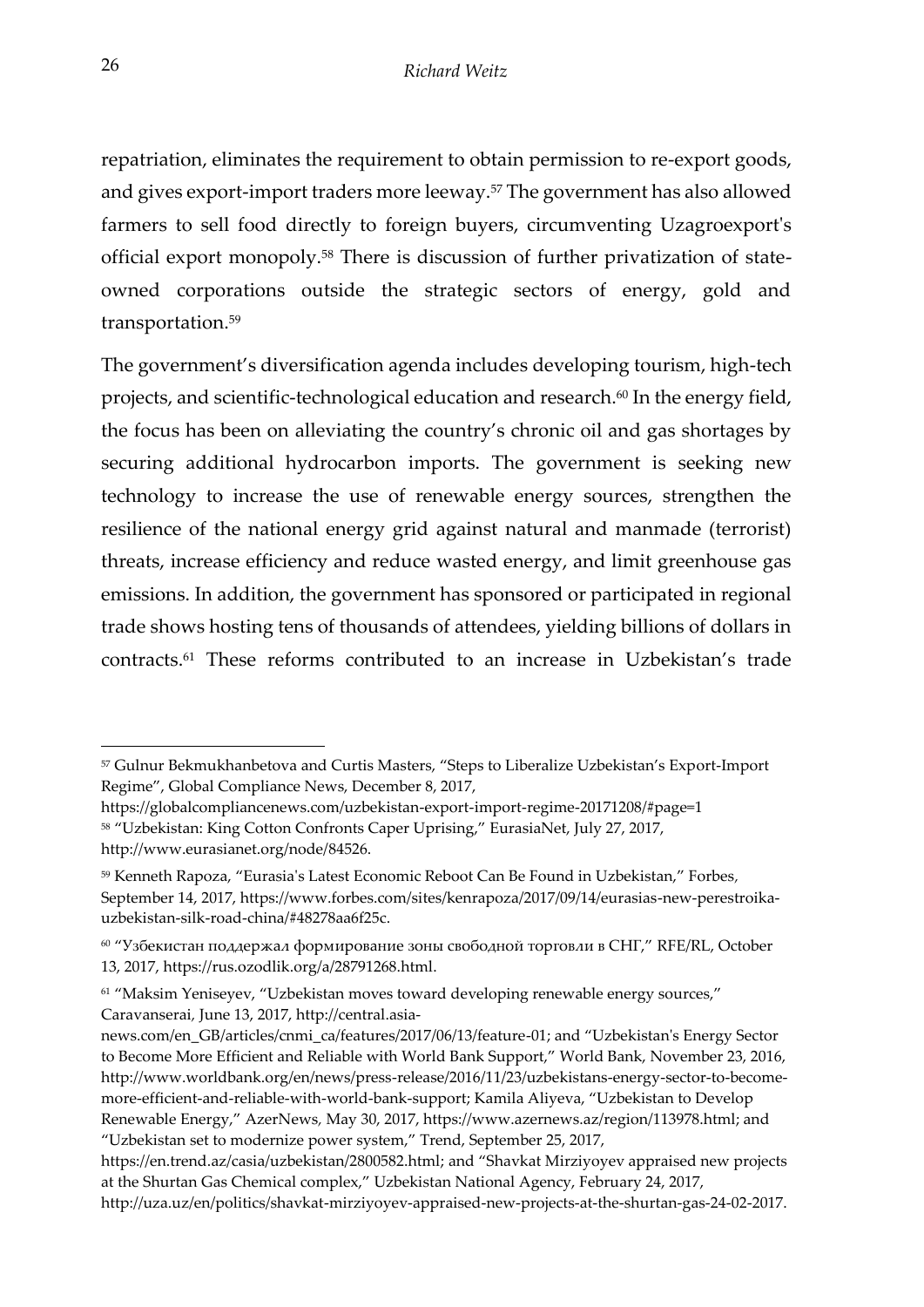turnover with all other Central Asian countries, including double-digit growth with Kyrgyzstan, Tajikistan, and Kazakhstan.

### <span id="page-28-0"></span>**Beyond Eurasia**

-

Economic outreach has extended beyond Central Asia. When Mirziyoyev met with Georgian President Giorgi Kvirikashvili on September 20, 2017, stressed the strategic, economic, and cultural links between the South Caucasus and Central Asia regions. The presidents discussed further boosting trade and other commercial ties following a 20 percent increase in bilateral commerce during the first eight months of the year.<sup>62</sup> Uzbek corporations aim to export more automobiles, textiles, and agricultural and electrical goods to Georgia as well as increase access to Georgia's ports.<sup>63</sup> Regarding Azerbaijan, Mirziyoyev supported President Ilham Aliyev's declaration of 2017 as the "Year of Islamic Solidarity" in Azerbaijan and called for expanding bilateral political, economic, and cultural exchanges. Mirziyoyev also voiced support for Azerbaijan's stance on the Nagorno-Karabakh conflict when he met with the Chairman of the Caucasus Muslims Office, Sheikh ul-Islam Haji Allahshukur Pashazade, in October 2017.<sup>64</sup> Other notable economic events beyond Eurasia have included the September 2017 Uzbek-American business forum in New York, which featured some of the largest U.S. corporations (Boeing, Coca-Cola, General Electric, and Visa) and yielded several billion dollars in energy, petrochemical, engineering, electric, and other contracts.<sup>65</sup> The European Bank for Reconstruction and Development (EBRD) has re-engaged with Uzbekistan. The EBRD and Uzbek government signed a Memorandum of Understanding in March 2017 and opened an office in

<sup>&</sup>lt;sup>62</sup> "President of Uzbekistan receives Prime Minister of Georgia," UzDaily, September 20, 2017, https://www.uzdaily.com/articles-id-40920.htm; and "President Shavkat Mirziyoyev received the Prime Minister of Georgia," Press Service of the President of the Republic of Uzbekistan, September 20, 2017, http://president.uz/en/lists/view/1067.

<sup>63</sup> "President Shavkat Mirziyoyev received the Prime Minister of Georgia," Uzbekistan Ministry of Foreign Affairs, September 20, 2017, http://m.mfa.uz/en/press/news/12506/?sphrase\_id=5419084.. <sup>64</sup> "President Mirziyoyev: Uzbekistan supports Azerbaijan's fair stance on Nagorno-Karabakh

conflict," AzerTac, October 2017,

https://azertag.az/en/xeber/President\_Mirziyoyev\_Uzbekistan\_supports\_Azerbaijan\_039s\_fair\_stanc e\_on\_Nagorno\_Karabakh\_conflict-1104674.

<sup>65</sup> Kamila Aliyeva, "Uzbekistan, U.S. sign agreements worth \$2.6 billion," Azernews, September 22, 2017, https://www.azernews.az/region/120474.html.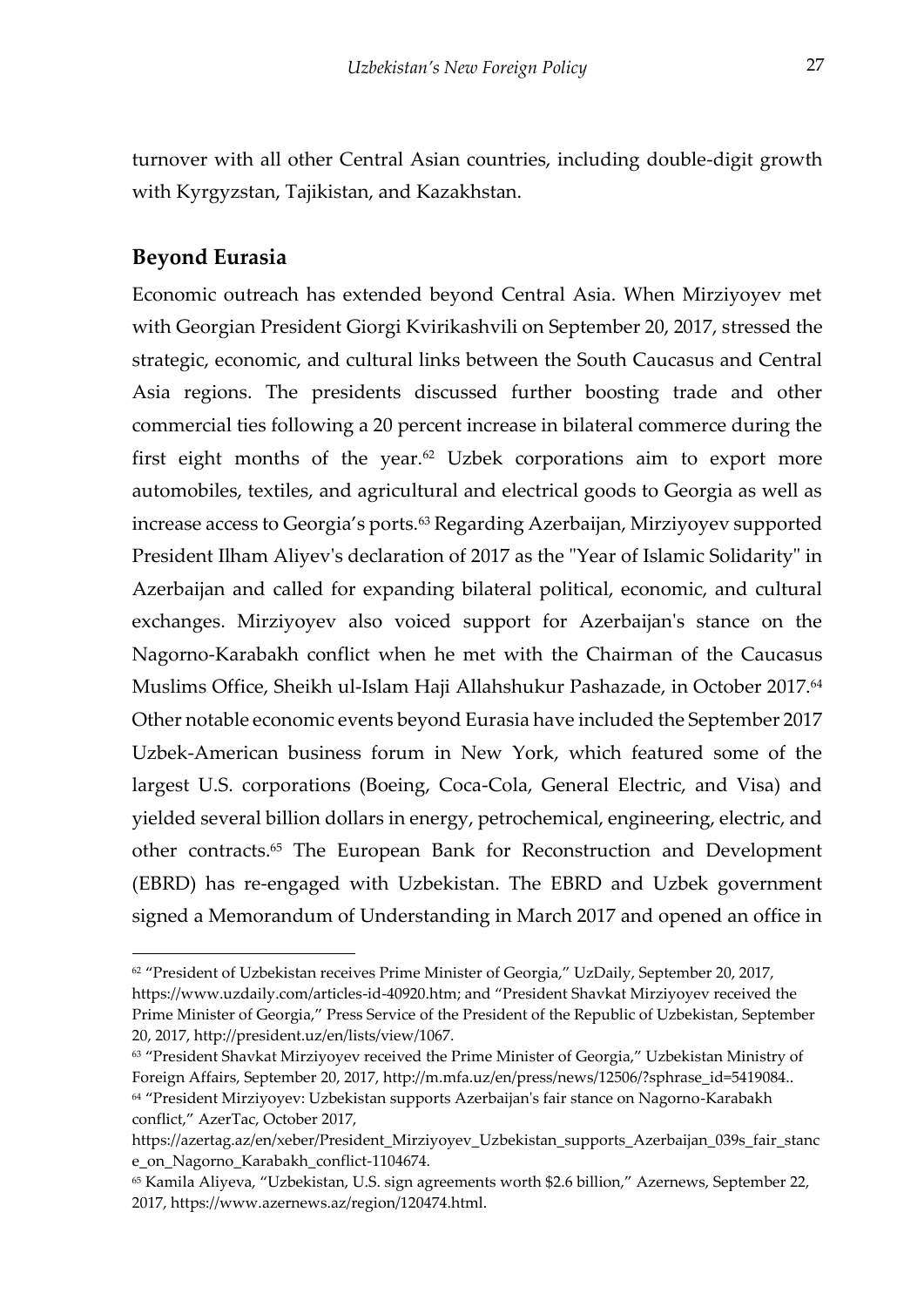Tashkent in November. The EBRD presently provides short-term financing for small and medium-sized enterprises, support for cross-border trade, and loans to improve Uzbekistan's investment climate and competitiveness. The Bank is also preparing a more comprehensive country strategy for Uzbekistan.<sup>66</sup> After meeting Mirziyoyev in New York in September, Christine Lagarde, Managing Director of the International Monetary Fund, welcomed Uzbekistan's recent domestic economic reforms and the government's collaborative approach to Central Asian economic issues, explaining that "Regional cooperation is much needed to deal with the region's biggest challenges, such as sharing water resources, creating an efficient regional energy grid, and facilitating transportation."<sup>67</sup>

Uzbekistan's economic ties with South and East Asia are also growing. Uzbekistan has offered to supply India with uranium ore for its nuclear power plants. Despite purchasing uranium from Russia, Kazakhstan, and Canada, India could import several thousand tons of uranium from Uzbekistan under any agreement.<sup>68</sup> When Indian Prime Minister Narendra Modi met Mirziyoyev on the summit sidelines, Modi called for deepening political, economic, trade, transportation, military and technological cooperation.<sup>69</sup> If the Turkmenistan-Afghanistan-Pakistan-India (TAPI) pipeline is ever completed, Uzbekistan, which has agreed to take part in the project, will have even closer ties to India. As for Japan, the Japan International Cooperation Agency provides financial and technological assistance to support the development of Uzbekistan's industrial, energy, and medical sectors, which will also attract many leading Japanese

<sup>67</sup> "Statement by IMF Managing Director Christine Lagarde on Uzbekistan," Press Service of the President of the Republic of Uzbekistan, September 19.2017, http://president.uz/en/lists/view/1061. <sup>68</sup> "Uranium supply to power Uzbekistan-India growing strategic ties," ET Energy World, October 3, 2017, http://energyinfrapost.com/uranium-supply-power-uzbekistan-india-growing-strategic-ties/; Ali Mustafayev, "India intends to start uranium supplies from Uzbekistan," Trend, September 25, 2017, https://en.trend.az/business/economy/2800379.html; and Ashok Sajjanhar, "Uzbekistan: A quiet revolution taking place – analysis," *Eurasia Review*, December 8, 2017,

https://www.eurasiareview.com/08122017-uzbekistan-a-quiet-revolution-taking-place-analysis.

j

<sup>66</sup> European Bank for Reconstruction and Development, "Uzbekistan overview," 2017, http://www.ebrd.com/where-we-are/uzbekistan/overview.html.

<sup>69</sup> "India-Uzbekistan ties enhanced as PM Modi meets President Mirziyoyev," News Mobile, June 2017, http://www.newsmobile.in/articles/2017/06/09/india-uzbekistan-ties-enhanced-as-pm-modimeets-president-mirziyoyev/.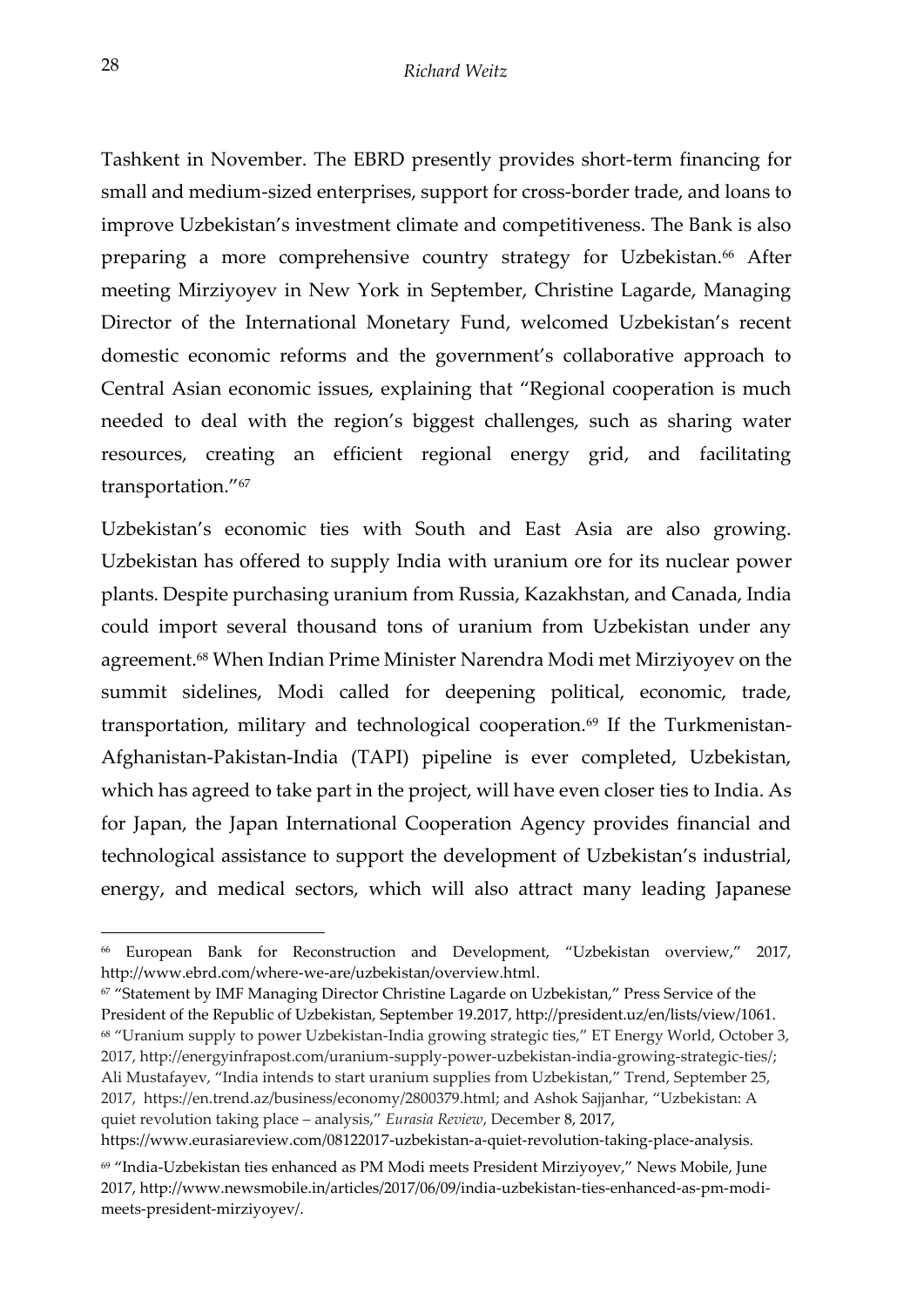companies.<sup>70</sup> Many projects date to some landmark 2015 agreements, but a newly launched project funds training of Uzbek TV companies.<sup>71</sup>

Even more notable has been the new government's outreach with South Korea, which Mirziyoyev visited from November 22-25, 2017. In his meeting with Mirziyoyev, South Korea's new president, Moon Jae-in, called Uzbekistan a "key state" in his administration's plans to expand South Korea's economic presence in Central Asia. South Korea is already a leading source of Uzbekistan's imports and bilateral trade exceeds one billion dollars.<sup>72</sup> South Korean investment in Uzbekistan surpasses seven billion dollars and several hundred South Korean enterprises operate in Uzbekistan's chemical, textile, communications, transportation, tourism, information technology, and energy sectors.<sup>73</sup> Approximately 180,000 ethnic Koreans reside in Uzbekistan and bilateral frameworks include the 2006 Joint Declaration on Strategic Partnership and the 2014 Joint Declaration on Further Development and Deepening of the Strategic Partnership.<sup>74</sup> During Mirziyoyev's visit, South Korea's Export-Import Bank tripled its credit line to Uzbekistan's Uzpromstroibank; the loan will help finance additional agriculture, food, medical, construction, and automotive projects.<sup>75</sup> One reason driving Indian, Japanese, and South Korean interest in developing ties with Uzbekistan is to balance China's growing economic presence and

<sup>70</sup> "Abe Pledges ¥12 billion to Uzbekistan," *Japan Times*, October 25, 2015, https://www.japantimes.co.jp/news/2015/10/25/national/politics-diplomacy/abe-meets-tajikpresident-to-discuss-infrastructure-aid/#.WkFXQ7SplsM.

<sup>71</sup> "Japan to help Uzbekistan create educational media center," Trend, December 7, 2017, https://www.azernews.az/region/123610.html.

<sup>72</sup> "Uzbekistan Strikes Multibillion Dollar Deals in Korea, Seeks Mining Help," EurasiaNet, November 23, 2017, http://www.eurasianet.org/node/86151

<sup>73</sup> "Shavkat Mirziyoyev took part in South Korea – Uzbekistan business forum," Press Service of the President of the Republic of Uzbekistan, November 23, 2017, http://president.uz/en/lists/view/1268. <sup>74</sup> "Uzbekistan – South Korea: New stage of the strategic partnership," Press Service of the President

of the Republic of Uzbekistan, November 23, 2017, http://president.uz/en/lists/view/1276.

<sup>75</sup> Kamila Aliyeva, "Uzbek National Bank to receive \$150 million from Korean Eximbank," *Azernews*, November 29, 2017, https://www.azernews.az/region/123039.html.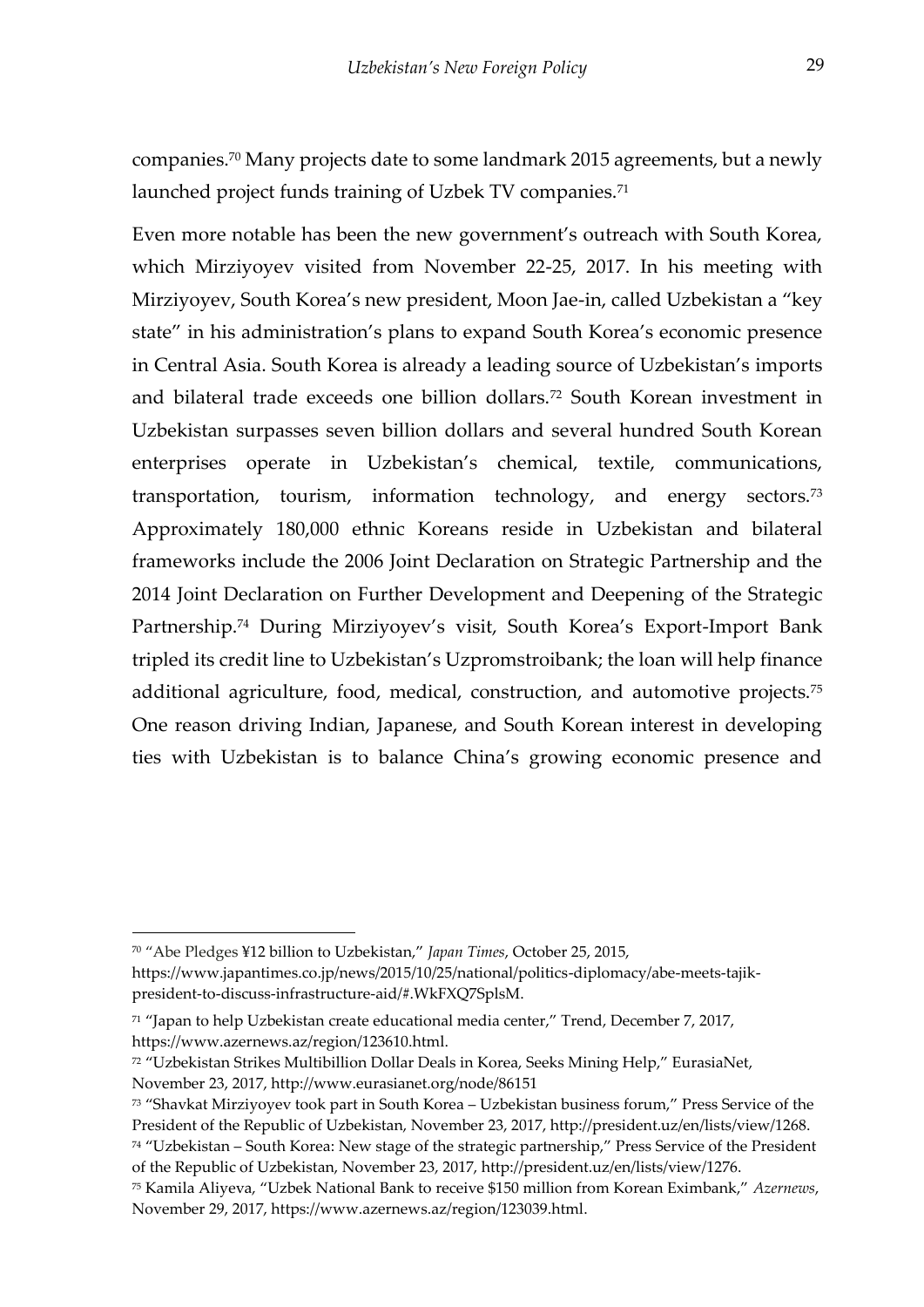Russia's revived military power in Central Asia. This approach aligns with Tashkent's regional priorities.<sup>76</sup>

### <span id="page-31-0"></span>**Conclusion**

Recent government reforms aim to boost Uzbekistan's international economic competitiveness, promote entrepreneurship, attract more foreign direct investment, and renew ties with international financial institutions. National priorities include developing tourism, supporting high-tech projects, expanding the use of renewable energy, and diversifying exports beyond natural resources. These initiatives, such as relaxing foreign-currency regulations and participating in regional trade fairs, have contributed to Uzbekistan's growing commerce with its Central Asian neighbors. Uzbekistan's foreign economic ties encompass the South Caucasus, the United States, Europe, as well as South and East Asia.

<sup>76</sup> Anthony V. Rinna, "Uzbekistan: A Key to South Korea's Central Asia Strategy," *The Diplomat*, November 28, 2017, https://thediplomat.com/2017/11/uzbekistan-a-key-to-south-koreas-central-asiastrategy/.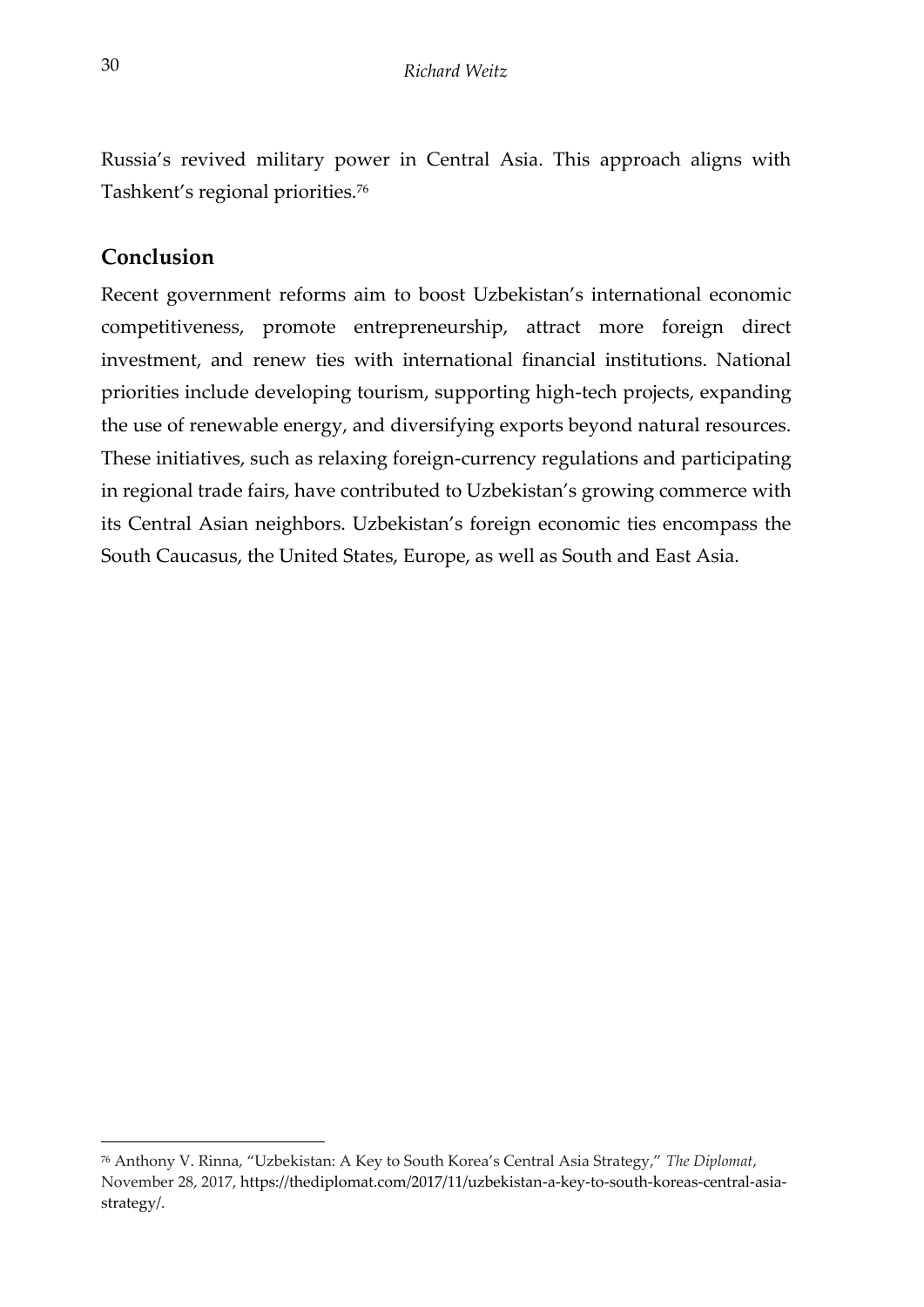### <span id="page-32-0"></span>**Reviving Bilateral Partnerships**

The most visible change in Uzbekistan's foreign policy over the past year has been the government's strengthened bilateral ties with other Central Asian countries. Mirziyoyev and other Uzbek national leaders have regularly visited their neighbors as well as hosted official visits from their representatives in enhanced inter-ministerial engagement. Provincial and private sector ties have also deepened. The last year has seen a number of bilateral economic, security, and humanitarian agreements. Closer cooperation between Central Asian states, both directly and by supporting regional initiatives, could improve regional security, trade, water usage, and energy development, while enhancing Central Asia's collective leverage with external actors.

### <span id="page-32-1"></span>**Kazakhstan**

Kazakhstan is Uzbekistan's major trading partner in Central Asia, with bilateral commerce totaling some two billion dollars in 2016. Although excessive customs duties and border controls remain constraints, Kazakh leaders see the establishment of good ties with neighboring Uzbekistan as an important measure to advancing their regional integration agenda. When Karimov visited Kazakh President Nursultan Nazarbayev in Astana in September 2012, the two presidents discussed the importance of enhanced bilateral economic ties, ensured access to shared water bodies, and the promotion of stability in Afghanistan. In December 2013, the Uzbek parliament ratified a strategic partnership agreement with Kazakhstan. The two governments have cooperated in various multinational institutions in which they share membership, such as the UN, the OSCE, the CIS, the SCO, the OIC, and the Conference on Interaction and Confidence-Building Measures in Asia (CICA), a Nazarbayev initiative. Nevertheless, bilateral tensions have persisted and include border disputes, illegal migration, Astana's greater support for Moscow-led regional structures, and competing claims to regional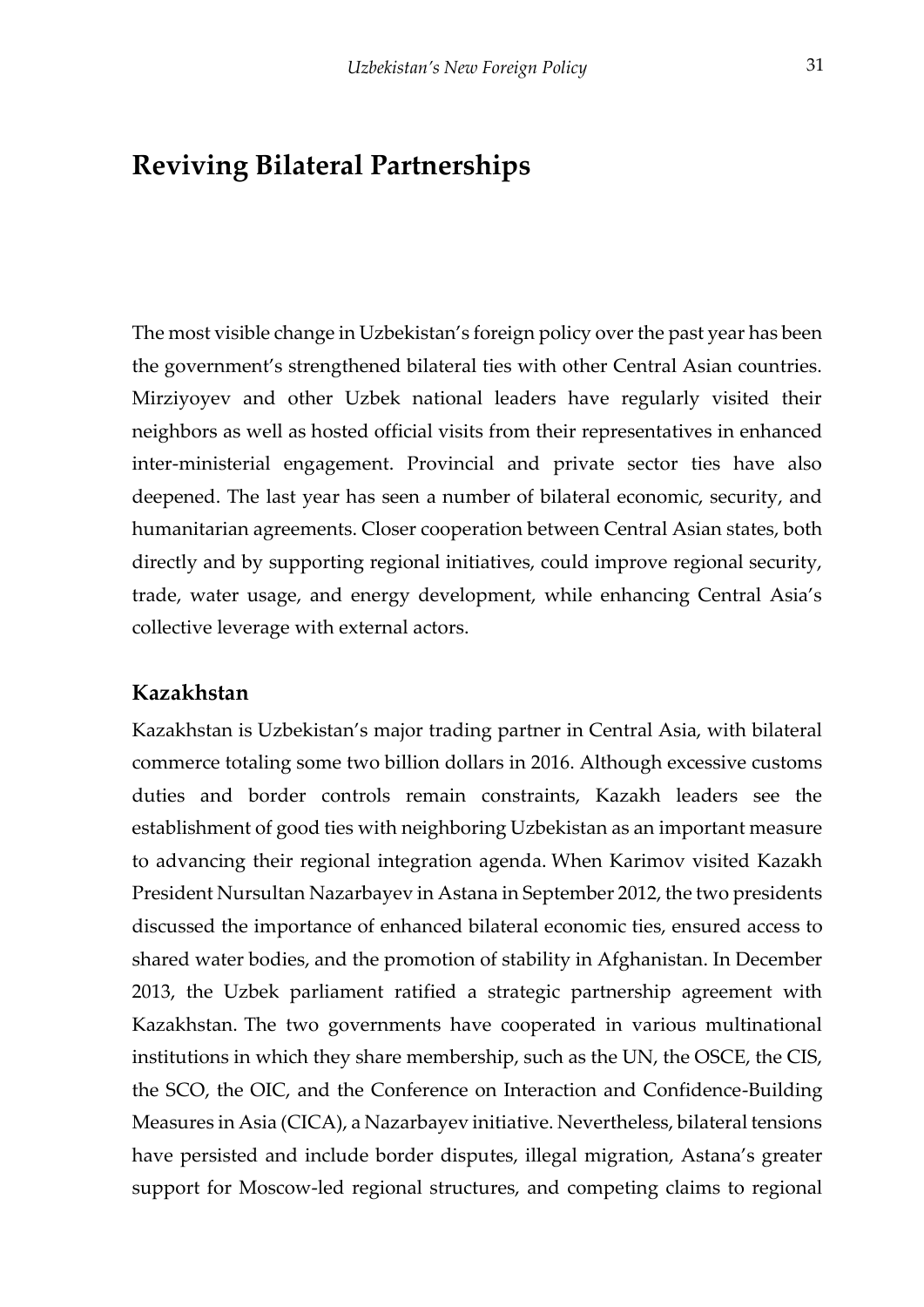diplomatic primacy. Uzbekistan has a larger population, while Kazakhstan enjoys higher economic growth rates, levels of foreign investment, and standards of living.

During his March 2017 visit to Astana, Mirziyoyev highlighted the increase in bilateral trade and praised Kazakhstan's contribution to regional security through its SCO chairmanship.<sup>77</sup> The two governments signed new economic and strategic agreements that included setting up joint trading houses, promoting each other's industrial goods, and improving regional transport corridors. At a Kazakh-Uzbek forum on March 23, 2017, businesses from both states signed dozens of contracts totaling around one billion dollars.<sup>78</sup> Uzbekistan has reduced excise taxes for Kazakh agricultural products, while the two countries' national airlines are considering increasing flights between their airports.<sup>79</sup> In August, Kazakh Defense Minister Saken Zhasuzakov visited Uzbekistan and signed several bilateral defense agreements, including a binational military cooperation agreement focused on joint training and military education.<sup>80</sup> Mirziyoyev has

<sup>77</sup> Malika Orazgaliyeva, "New Uzbek President's state visit to Kazakhstan sees relations soar," *The Astana Times*, March 24, 2017, astanatimes.com/2017/03/new-uzbek-presidents-state-visit-tokazakhstan-sees-relations-soar/.

<sup>78</sup> "Uzbekistan – Kazakhstan business forum," Uzbekistan National News Agency, Uzbekistan National News Agency, October 20, 2017, uza.uz/en/business/uzbekistan-kazakhstan-businessforum-20-10-2017.

<sup>79</sup> "Узбекистан и Казахстан упростят прохождение границы своим гражданам", Podrobno.uz, December 26, 2016, http://podrobno.uz/cat/obchestvo/uzbekistan-i-kazakhstan-uprostyatprokhozhdenie-granitsy-svoim-grazhdanam-read-more-http-ru-sputnikn/?sphrase\_id=9249; and, "Узбекистан снизил акцизные налоги на ввозимую из Казахстана сельхозпродукцию", Podrobno.uz, April 22, 2017, http://podrobno.uz/cat/economic/uzbekistan-snizil-aktsiznye-nalogina-vvozimuyu-iz-kazakhstana-selkhozproduktsiyu/?sphrase\_id=9249; and, ""Узбекистон хаво йуллари" и "Эйр Астана" договорились увеличить частоту авиарейсов," Podrobno.uz, October 18, 2017, http://podrobno.uz/cat/obchestvo/uzbekiston-khavo-yullari-i-eyr-astana-dogovorilisuvelichit-chastotu-aviareysov/

<sup>80</sup> Azizov, Demir. "Kazakhstan willing to expand military partnership with Uzbekistan," *Central Asia Daily*, August 18, 2017, centralasiadaily.org/news/foreign-relations/200-kazakhstan-willing-toexpand-military-partnership-with-uzbekistan.html; and, Malika Orazgaliyeva, "Kazakhstan, Uzbekistan sign first military cooperation plan," The Astana TImes, August 22, 2017, https://astanatimes.com/2017/08/kazakhstan-uzbekistan-sign-first-military-cooperation-plan/; and "Министр обороны РК посетил с официальным визитом Республику Узбекистан", Defense Ministry of Kazakhstan, August 19, 2017, https://www.mod.gov.kz/rus/presscentr/novosti/?cid=0&rid=3989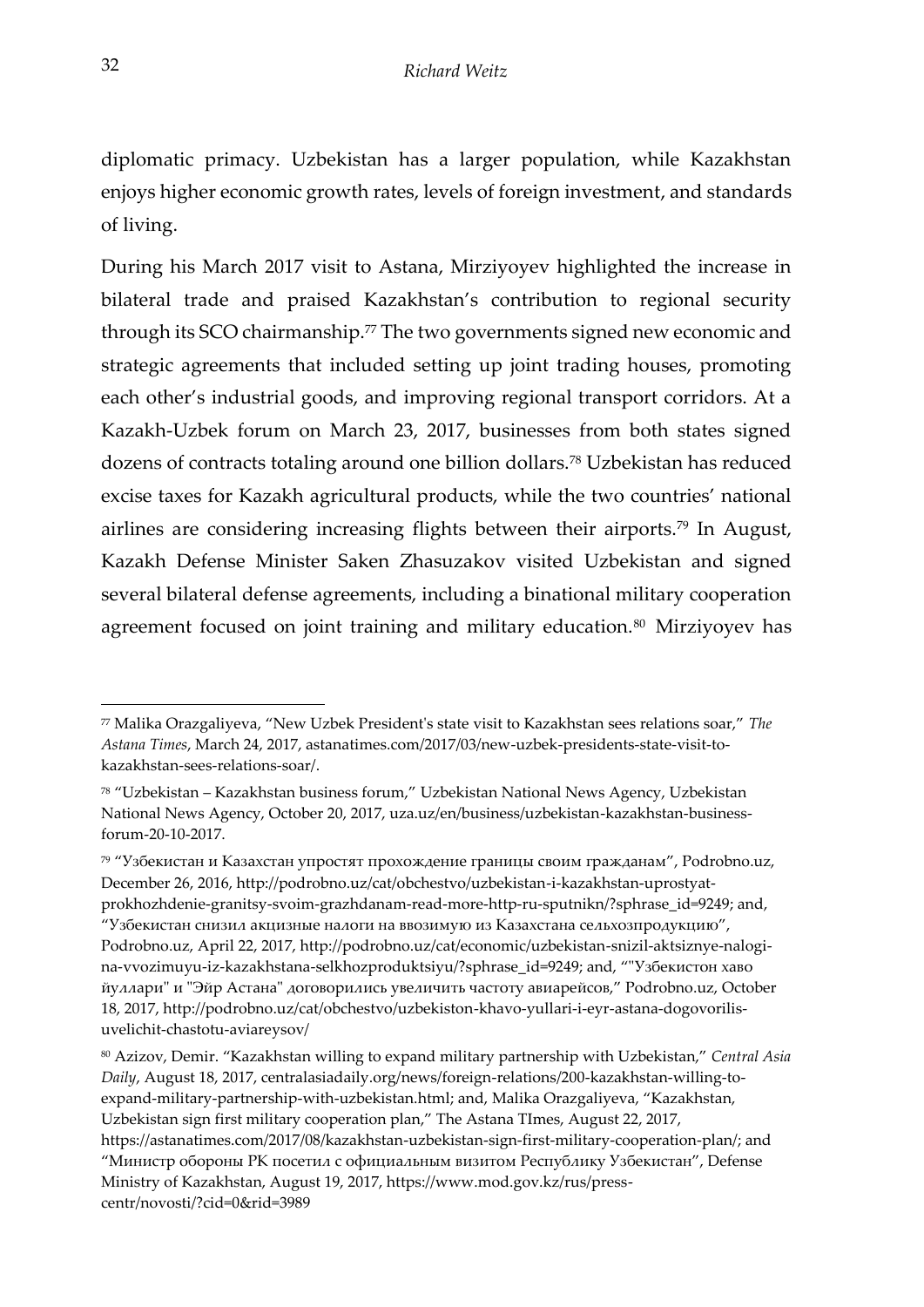declared 2018 the "Year of Uzbekistan" in Kazakhstan, while 2019 will be the "Year of Kazakhstan" in Uzbekistan.<sup>81</sup>

### <span id="page-34-0"></span>**Kyrgyzstan**

-

Uzbekistan's ties with Kyrgyzstan substantially improved during President Mirziyoyev's first year. Previously, their contested 1,300 kilometer border witnessed several armed conflicts between border guards. Disagreements over water access were common due to Kyrgyz construction of hydropower plants that Uzbeks feared could disrupt the flow of water for the irrigation that is critical for their agriculture. On August 22, 2016, only a week before Karimov's death, long-standing Uzbek-Kyrgyz tensions over the Kasan-sai reservoir flared anew when Uzbek and Kyrgyz forces seized disputed land and each other's citizens.<sup>82</sup>

Under Mirziyoyev, border demarcation talks have made considerable progress. By the time Mirziyoyev visited Kyrgyzstan in September, 2017, the two governments announced an agreement to delineate 85 percent of the border.<sup>83</sup> Mirziyoyev's trip to Bishkek was the first visit by an Uzbek head of state in 17 years. Mirziyoyev called Kyrgyzstan a "strategic partner" and said that he wanted to transform the Uzbek-Kyrgyz frontier into "a border of friendship."<sup>84</sup> Kyrgyz President Almazbek Atambayev called the visit a "historic event for both of our peoples" that "our people have been waiting for more than 20 years."<sup>85</sup> The

<sup>81</sup> "Kazakh, Uzbek Leaders Hail Improving Ties at Tashkent Meeting," RFE/RL, September 16, 2017, https://www.rferl.org/a/uzbekistan-kazakhstan-nazarbaev-mirziyoev-visit/28739276.html

<sup>82</sup> "Uzbekistan Claims Disputed Territory Along Border With Kyrgyzstan," RFE/RL, August 25, 2016, https://www.rferl.org/a/uzbekistan-claims-territory-kyrgyz-border-kerben/27945209.html; and Umida Hashimova, "Uzbekistan and Kyrgyzstan undertake resolving their water disputes," Eurasia Daily Monitor, October 17, 2017, https://jamestown.org/program/uzbekistan-kyrgyzstan-undertakeresolving-water-disputes/

<sup>83</sup> "Uzbekistan, Kyrgyzstan Open New Chapter in Relations," EurasiaNet, September 8, 2017, http://www.eurasianet.org/node/85051 and Timur Toktonaliev, "A Turning Point for Kyrgyz-Uzbek Relations?," Institute for War and Peace Reporting, September 8, 2017, https://iwpr.net/globalvoices/turning-point-kyrgyz-uzbek-relations.

<sup>84 &</sup>quot;Kyrgyz President Calls His Uzbek Counterpart's Visit to Bishkek 'Historic Event'," RFE/RL, September 5, 2017, https://www.rferl.org/a/kyrgyzstan-miriyoev-uzbekistan-historicvisit/28718252.html.

<sup>85</sup> Timur Toktonaliev, "A Turning Point for Kyrgyz-Uzbek Relations?," Institute for War and Peace Reporting, September 8, 2017, iwpr.net/global-voices/turning-point-kyrgyz-uzbek-relations; and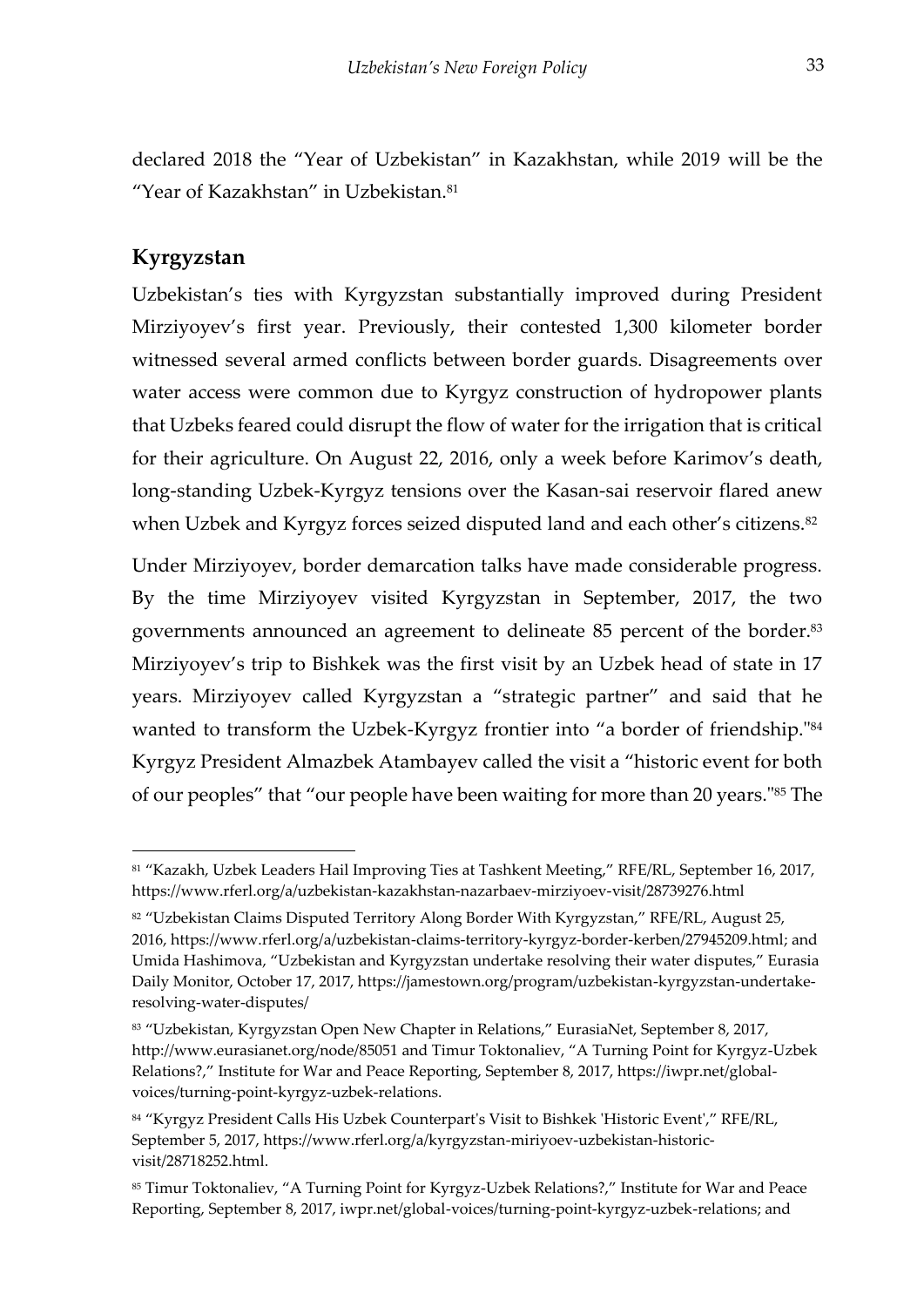trip yielded bilateral agreements regarding taxation, education, expanded border crossings, and other fields. A presidential joint statement pledged mutual efforts to resolve disputes and combat terrorism, regional extremism, narcotics, and arms trafficking.<sup>86</sup> A subsequent strategic partnership declaration called for strengthening political dialogue, continuing progress in making cross-border travel more accessible, and improving economic ties.<sup>87</sup> Both governments have indicated their desire to complete the long-deferred China-Kyrgyzstan-Uzbekistan railway and construct roads linking western China to Tashkent through southern Kyrgyzstan. Mirziyoyev's visit was followed by other highlevel exchanges. Lower-level official contacts have also grown to include exchanges of regional governors, national parliaments, and representatives of Kyrgyz religious and academic institutions.<sup>88</sup>

In October 2016, Uzbek authorities relaxed restrictive border-crossing regulations, expanding the reasons around on what purpose Kyrgyz residents could enter Uzbekistan beyond attending funerals. With the easier entry requirements and reopening of closed border crossings, some relatives will see one another for the first time in years.<sup>89</sup> Mirziyoyev also took a softer line on bilateral water and energy disputes. He affirmed that Uzbekistan would not only support Kyrgyzstan's hydropower plants but also, given the government's

<sup>&</sup>quot;Uzbekistan, Kyrgyzstan sign historic border agreement," *Daily Sabah*, September 5, 2017, www.dailysabah.com/asia/2017/09/06/uzbekistan-kyrgyzstan-sign-historic-border-agreement.

<sup>86</sup> Maskim Yeniseyev, "Uzbekistan and Kyrgyzstan reach historic new stage in relations,"CaravanSerai, September 18, 2017, http://central.asianews.com/en\_GB/articles/cnmi\_ca/features/2017/09/18/feature-01.

<sup>87</sup> "Uzbekistan, Kyrgyzstan Ink Era-Defining Partnership Deal." EurasiaNet, October 6, 2017. http://www.eurasianet.org/node/85441.

<sup>88</sup> Umida Hashimova, "Uzbekistan Determined to Improve Relations with Its Neighbors," *Eurasia Daily Monitor*, October 26, 2016, https://jamestown.org/program/uzbekistan-determined-improverelations-neighbors/; and Umida Hashimova, "Rapprochement With Kyrgyzstan: Mirziyoyaev's Greatest Foreign Policy Achievement to Date," *Eurasia Daily Monitor*, September 18, 2017, https://jamestown.org/program/rapprochement-with-kyrgyzstan-mirziyaevs-greatest-foreignpolicy-achievement-to-date/.

<sup>89</sup> Farangis Najibullah, "'It Changes Lives': Families Welcome Reopening of Kyrgyz, Uzbek Border Posts," RFE/RL*,* September 14, 2017, https://www.rferl.org/a/kyrgyzstan-uzbekistan-reopeningborder-crossings-mirziyoev/28735887.html.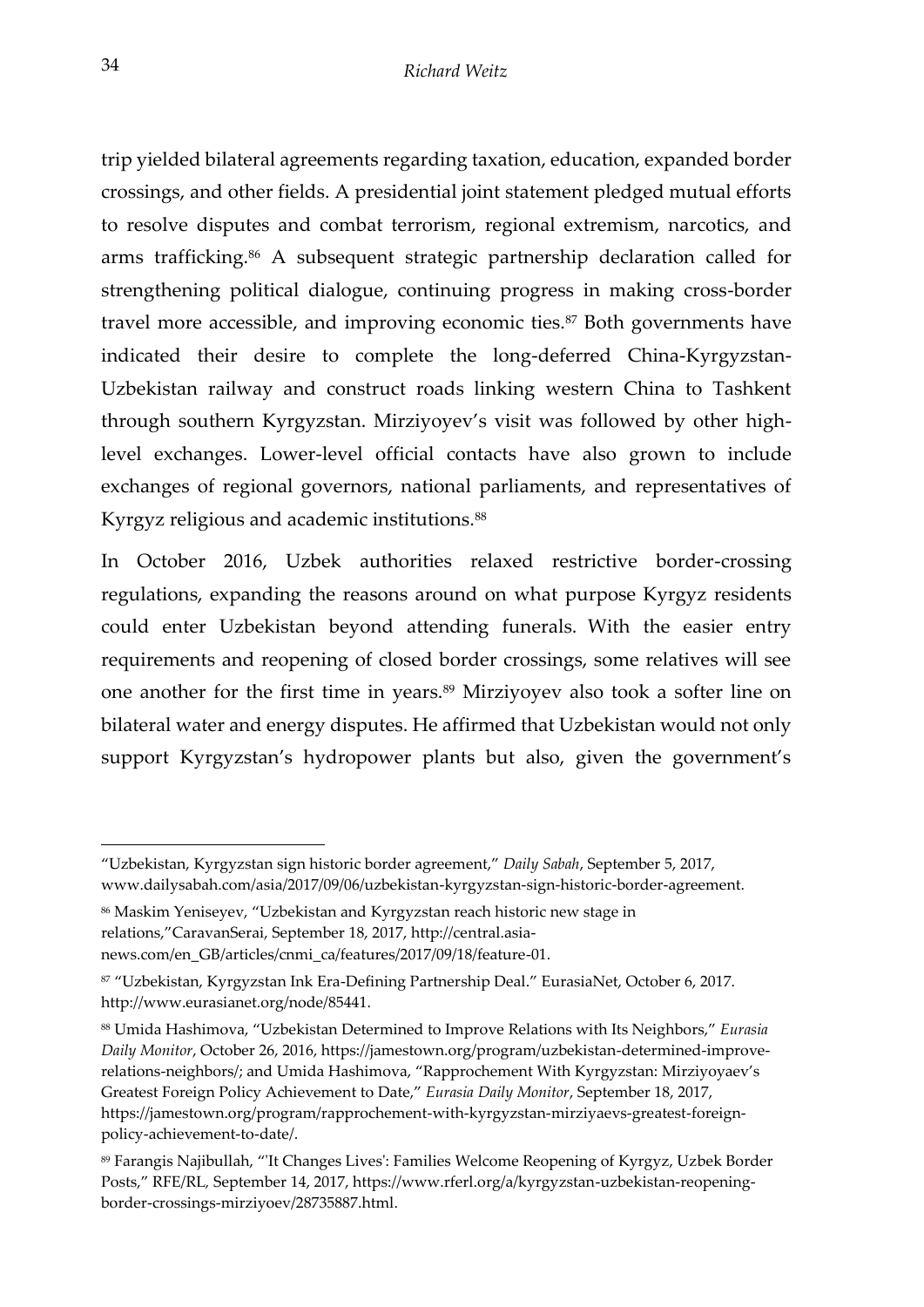commitment to developing renewable energy, help build them.<sup>90</sup> On October 6, 2017, UzbekHydroEnergo and the Kyrgyz National Energy Holding Company signed a memorandum formalizing joint construction of the Kambarata 1HPP.<sup>91</sup> Another document defines how Uzbekistan can use water from the Kasan-sai reservoir.<sup>92</sup> The aggregate impact of these developments has been that Uzbek-Kyrgyz trade has doubled since Mirziyoyev became president.<sup>93</sup> The successful visit of Kyrgyzstan's new president, Sooronbai Jeenbekov, to Uzbekistan in mid-December 2017 has laid the basis for a further improvement in bilateral ties. Numerous ministers, members of parliament, and business leaders accompanied Jeenbekov for the two days of discussions on expanding economic, political, and cultural ties.<sup>94</sup>

### <span id="page-36-0"></span>**Tajikistan**

-

Until recently, Uzbek-Tajik relations were tense due to border disputes, resource competition, terrorist threats, and transportation issues. To alleviate a massive energy shortage, Tajikistan has been building dams for hydroelectric power that could disrupt Uzbekistan's irrigation of its agriculture. In 2000, Uzbekistan introduced a visa regime for Tajik citizens to prevent terrorist infiltration coming through Tajikistan from Afghanistan. Uzbek authorities also periodically blocked

<sup>90</sup> Bruce Pannier, "Hydropower A Hot Topic In Central Asia, And Not Just From The Usual Suspects," RFE/RL, June 19, 2017, https://www.rferl.org/a/central-asia-hydropower-uzbekistanroghun-nurek-/28564134.html; and Umida Hashimova, "Rapprochement With Kyrgyzstan: Mirziyoyaev's Greatest Foreign Policy Achievement to Date," *Eurasia Daily Monitor*, September 18, 2017, https://jamestown.org/program/rapprochement-with-kyrgyzstan-mirziyaevs-greatest-foreignpolicy-achievement-to-date/.

<sup>91</sup> "Uzbekhydroenergo to participate in construction of Kambar-Ata HPP-1 in Kyrgyzstan," Akipress, October 9, 2017, https://akipress.com/news:597533/; and "Uzbekistan, Kyrgyzstan to Jointly Build Kambarata HPP," AzerNews, October 9, 2017, https://www.azernews.az/region/120194.html.

<sup>92</sup> "Uzbekistan, Kyrgyzstan Ink Era-Defining Partnership Deal," EurasiaNet, October 6, 2017. http://www.eurasianet.org/node/85441.

<sup>93</sup> Demir Azizov. "Узбекистан И Кыргызстан Намерены Увеличить Товарооборот До \$500 Млн." Trend, September 6, 2017, https://www.trend.az/business/economy/2793490.html.

<sup>94</sup> "New Kyrgyz President Jeenbekov Visits Uzbekistan," RFE/RL, December 13, 2017, https://www.rferl.org/a/kyrgyz-president-jeenbekov-uzbekistan/28914013.html; and "President Jeenbekov heads to Uzbekistan on official visit," Akipress, December 13, 2017, https://akipress.com/news:599908.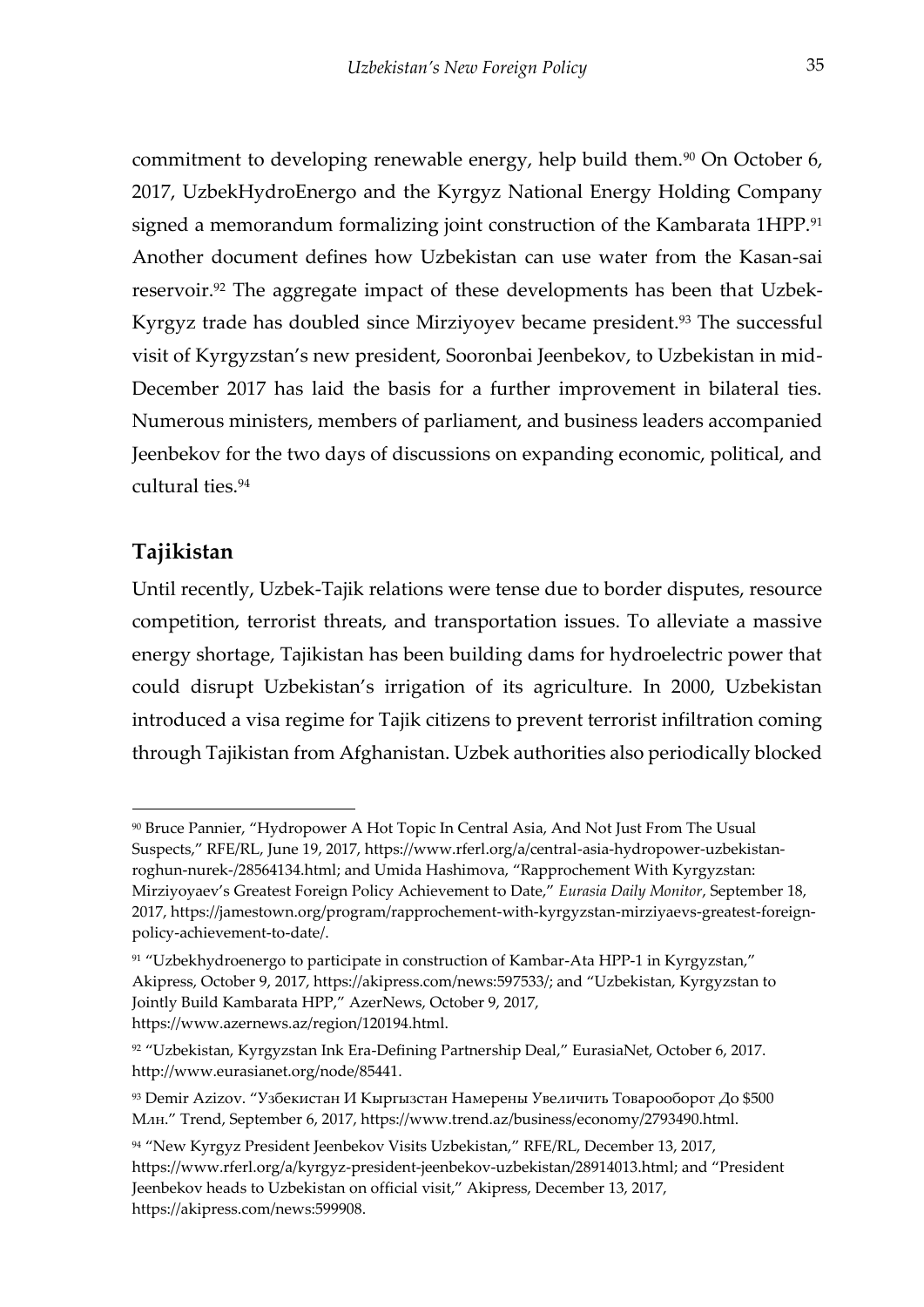supplies of electricity, natural gas, and other materials to Tajikistan.<sup>95</sup> In 2012, Karimov even warned that tensions surrounding water resources could lead to war.<sup>96</sup> Bilateral trade plummeted from \$300 million in 2008 to only a few million dollars in 2014 due to escalating tensions, and Uzbekistan's disruption of the international rail and road routes to Tajikistan that traverse Uzbekistan's territory.<sup>97</sup>

Under Mirziyoyev, Uzbekistan has softened opposition to Tajikistan's dam projects, reestablished direct commercial air flights between Dushanbe and Tashkent, reopened border crossings, and eased visa requirements for short-term tourist visits by Tajik citizens (sufficient to allow them to take international flights out of Uzbekistan).<sup>98</sup> To help reset relations, President Emomali Rahmon attended President Karimov's funeral in Samarkand and met with Mirziyoyev. Tashkent reacted calmly when Tajikistan, with renewed foreign financing, resumed construction at Rogun in October 2016. Komilov said that Uzbekistan primarily wants Tajikistan to uphold international guarantees regarding water rights.<sup>99</sup> Uzbekistan apparently calculates that at this point the dam's construction is unstoppable, so further public pique would be counterproductive; rather, the best strategy is to secure assurances of access to water and cheap summer electricity. Although Tajikistan has yet to make these concessions, political ties and bilateral commerce have grown considerably, beginning toward the end of the Karimov presidency. In the first nine months of 2017, bilateral trade surged to \$178.2 million.<sup>100</sup> Uzbekistan and Tajikistan are discussing reintegrating their energy

https://thediplomat.com/tag/tajikistan-uzbekistan-relations/.

https://cacianalyst.org/publications/analytical-articles/item/13405-sings-of-improving-relationsbetween-uzbekistan-and-tajikistan-but-tensions-remain.html.

<sup>95</sup> Bruce Pannier, "Uzbekistan: The Suddenly Good Neighbor," RFE/RL, October 4, 2016, https://www.rferl.org/a/uzbekistan-suddenly-good-neighbor/28031740.html.

<sup>96</sup> Catherine Putz, "Uzbekistan's Changing Rogun Tone," *The Diplomat,* July 10, 2017,

<sup>97</sup> Edward Lemon, "Signs of improving relations between Uzbekistan and Tajikistan but tensions remain", *Central Asia-Caucasus Analyst*, October 19, 2016,

<sup>98</sup> "Uzbekistan Eases Visa Rules for Visiting Tajiks," EurasiaNet, October 7, 2017, http://www.eurasianet.org/node/85466.

<sup>99</sup> Catherine Putz, "Uzbekistan's Changing Rogun Tone," *The Diplomat*, July 10, 2017, https://thediplomat.com/2017/07/uzbekistans-changing-rogun-tone/.

<sup>100</sup> Kamila Aliyeva, "Uzbekistan, Tajikistan May Enter New Markets under Single Brand,"

Azernews, October 13, 2017, https://www.azernews.az/region/120379.html.; and "Trade Possibilities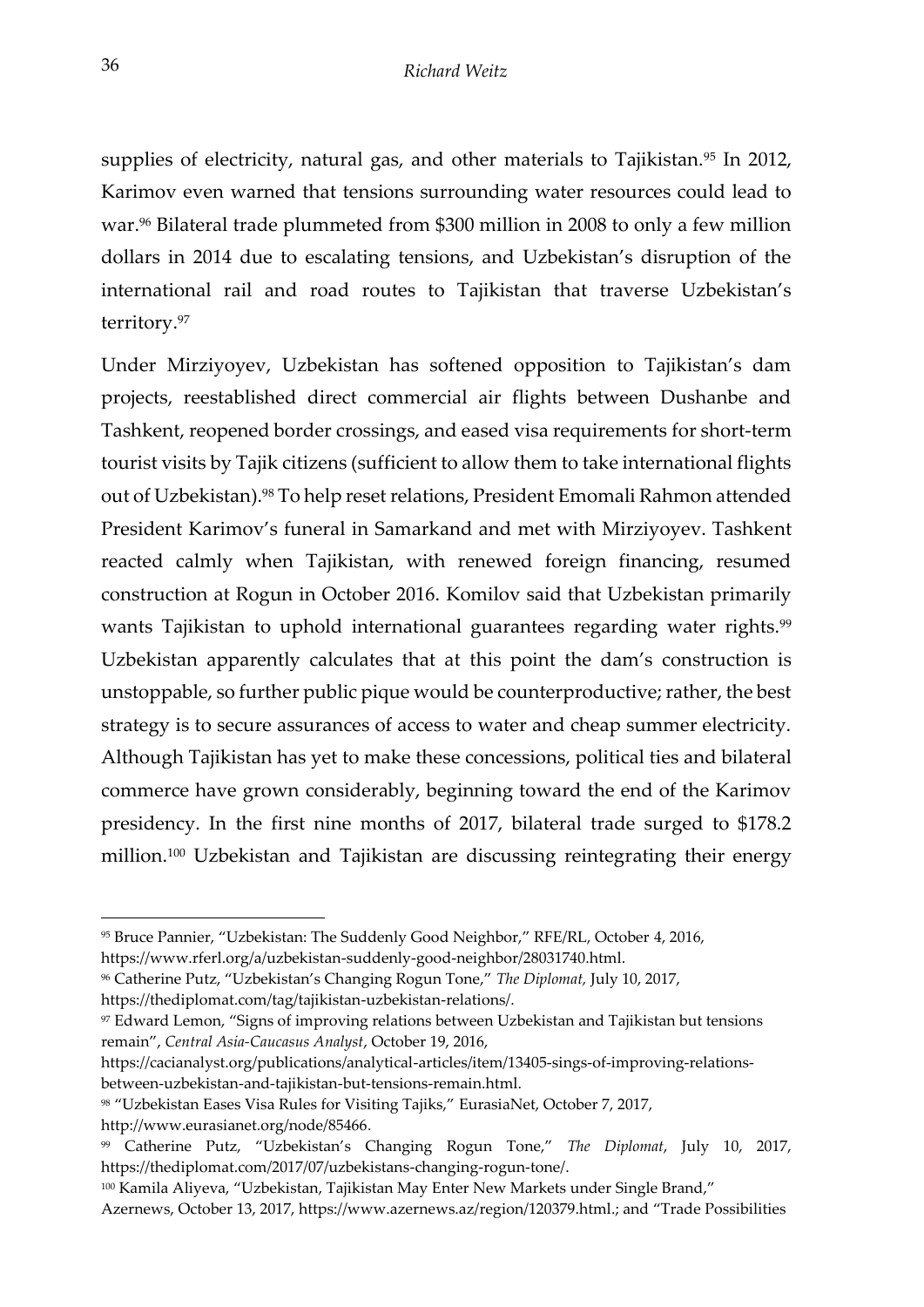grids and renewing Uzbekistani gas supplies to Tajikistan.<sup>101</sup> Some security cooperation is also visible, as for the first time in 20 years, an Uzbek Interior Minister, Abdusalom Azizov, visited Tajikistan in June 2017 to discuss countering terrorism, extremism, and drug trafficking.<sup>102</sup> During a 2017 CIS defense leadership forum, Tashkent and Dushanbe even discussed defense-industrial cooperation and joint military exercises.<sup>103</sup> On another note, from May 9-13, 2017, Dushanbe hosted its first five-day celebration of Uzbek culture.<sup>104</sup> On January 68, 2018, it was announced that Prime Minister Abdulla Aripov would visit Dushanbe to pave the way for a follow-up Presidential visit in the first months of 2018, which would focus on trade, economic cooperation, border demarcation, and cooperation in the railway and energy sectors.<sup>105</sup>

#### <span id="page-38-0"></span>**Turkmenistan**

-

Following a decade of strained relations, Uzbekistan-Turkmenistan ties improved substantially following Gurbanguly Berdimuhammedov's ascent to the presidency and Karimov's two-day official visit to Turkmenistan in 2007. In addition to shared concerns regarding regional terrorism and Russia, a major factor contributing their reconciliation was their mutual interest as Central Asia's

https://www.uzdaily.com/articles-id-39934.htm.

Spurring Rapprochement Between Tajikistan and Uzbekistan," Eurasianet, October 23, 2017, http://www.eurasianet.org/node/85676.

<sup>&</sup>lt;sup>101</sup> "Uzbekistan, Tajikistan: New Energy Ties Power Better Relations," Stratfor, November 9, 2017, https://worldview.stratfor.com/article/uzbekistan-tajikistan-new-energy-ties-power-better-relations; and "Ташкент и Душанбе обсуждают возобновление поставок узбекского газа в Таджикистан," Podrobno, November 7, 2017, http://podrobno.uz/cat/economic/tashkent-i-dushanbe-obsuzhdayutvozobnovlenie-postavok-uzbekskogo-gaza-v-tadzhikistan/?sphrase\_id=11066; and Avaz Yuldashev, "Год после Каримова. Узбекистан и Таджикистан: от конфронтации к интеграции," Centrasia, September 6, 2017, http://www.centrasia.ru/newsA.php?st=1504650600

<sup>102</sup> "Uzbek, Tajik Interior Ministers hold meeting," *UzDaily*, June 28, 2017,

<sup>103</sup> "Таджикистан и Узбекистан обсудят возможность проведения совместных военных учений," Avesta, October 12, 2017, http://avesta.tj/2017/10/12/tadzhikistan-i-uzbekistan-obsudyatvozmozhnost-provedeniya-sovmestnyh-voennyh-uchenij/.

<sup>104</sup> "Uzbek Cultural Celebration in Tajikistan Marks Fence-Mending Effort," RFE/RL, May 2, 2017, https://www.rferl.org/a/uzbek-cultural-celebration-tajikistan/28463665.html.

<sup>105</sup> Catherine Putz, "Uzbekistan's President to Visit Tajikistan Soon", *Diplomat*, January 9, 2018. (https://thediplomat.com/2018/01/uzbekistans-president-to-visit-tajikistan-soon/)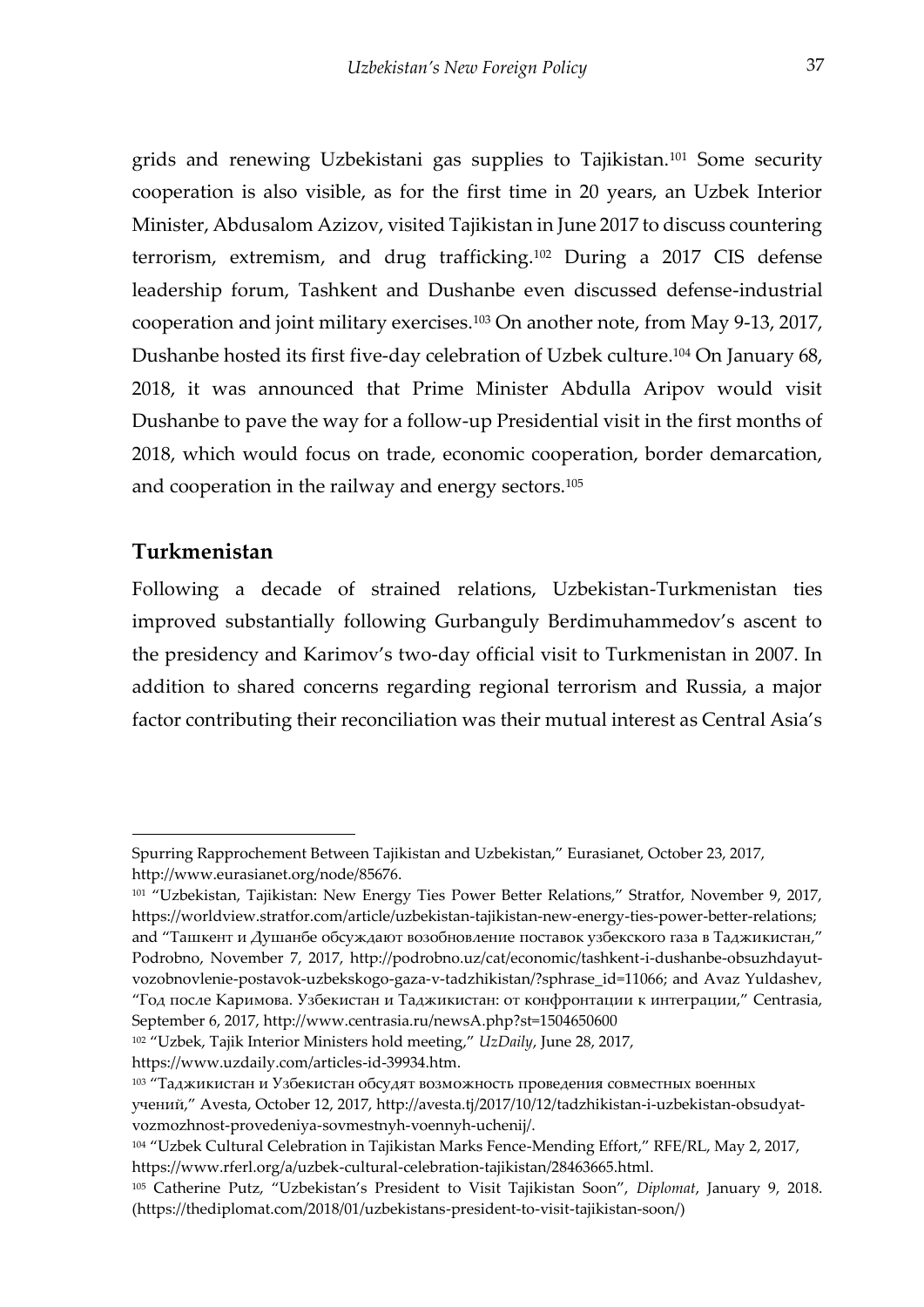largest natural gas producers in developing new east-west pipelines to meet China's rising energy imports.<sup>106</sup>

Mirziyoyev has strived to increase this cooperation. He made his first foreign trip as president to Turkmenistan. In March 2017, Mirziyoyev and Turkmen President Gurbanguly Berdimuhamedov signed a strategic cooperation agreement and discussed joint energy, security, and transportation initiatives, such as the Turkmenistan-Uzbekistan-Tajikistan-Afghanistan-Pakistan (TUTAP) project to deliver electricity from Central Asia to South Asia.<sup>107</sup> Mirziyoyev also accepted Berdimuhamedov's invitation in principle to participate in the Turkmenistan-Afghanistan-Pakistan-India (TAPI) natural gas pipeline, though fighting in Afghanistan has so far blocked construction.<sup>108</sup> Turkmenistan will also deliver electricity to Uzbekistan in exchange for the cancellation of its outstanding debts to Uzbekenergo, Uzbekistan's state power company.<sup>109</sup> Mirziyoyev and Berdimuhamedov have continued to discuss further bilateral cooperation in political, trade, investment, and transportation.<sup>110</sup> Their security dialogue has covered terrorism, extremism, Afghanistan, and transnational crime, including drug trafficking.<sup>111</sup> Through Turkmenistan, Uzbekistan gains access to a western transport corridor to the Caspian Sea, the Caucasus, Europe, and the Persian Gulf.

<sup>106</sup> Erkin Akhmadov, Uzbekistan-Turkmenistan: Latest Sign of Growing Regional Cooperation in Central Asia," *CACI Analyst*, October 31, 2017, https://www.cacianalyst.org/publications/fieldreports/item/11509-field-reports-caci-analyst-2007-10-31-art-11509.html; Chemen Durdiyeva, "Turkmen-Uzbek Rapprochement Reaches A New Phase In Ashgabat," *CACI Analyst*, February 6, 2008, http://www.cacianalyst.org/publications/field-reports/item/11564-field-reports-caci-analyst-2008-2-6-art-11564.html; and Paul Stronski, "Turkmenistan at Twenty-Five: The High Price of Authoritarianism," Carnegie Endowment for International Peace, January 30, 2017, http://carnegieendowment.org/2017/01/30/turkmenistan-at-twenty-five-high-price-ofauthoritarianism-pub-67839.

<sup>107</sup> Catherine Putz, "Uzbek President Makes First Official Trip Abroad to Turkmenistan," *The Diplomat,* March 2017, https://thediplomat.com/2017/03/uzbek-president-makes-first-official-tripabroad-to-turkmenistan/.

<sup>108</sup> Casey Michel, "Will Uzbekistan Join TAPI?," May 23, 2017, *The Diplomat*, May 2017, https://thediplomat.com/2017/05/will-uzbekistan-join-tapi.

<sup>109</sup> "Turkmenistan, Uzbekistan Pledge Game-Changing Energy, Power Cooperation," EurasiaNet, May 21, 2017, http://www.eurasianet.org/node/83676.

<sup>110</sup> "Shavkat Mirziyoyev to visit Turkmenistan again on May 19-20," *The Tashkent Times*, 17 May 2017, tashkenttimes.uz/national/941-tr.

<sup>111</sup> "Uzbek, Turkmen Presidents Agree to Cooperation on Energy, Transportation, Security," RFE*/*RL*,* March 6, 2017, https://www.rferl.org/a/uzbekistan-turkmenistan-mirziyaevberdymukhammedov/28354163.html.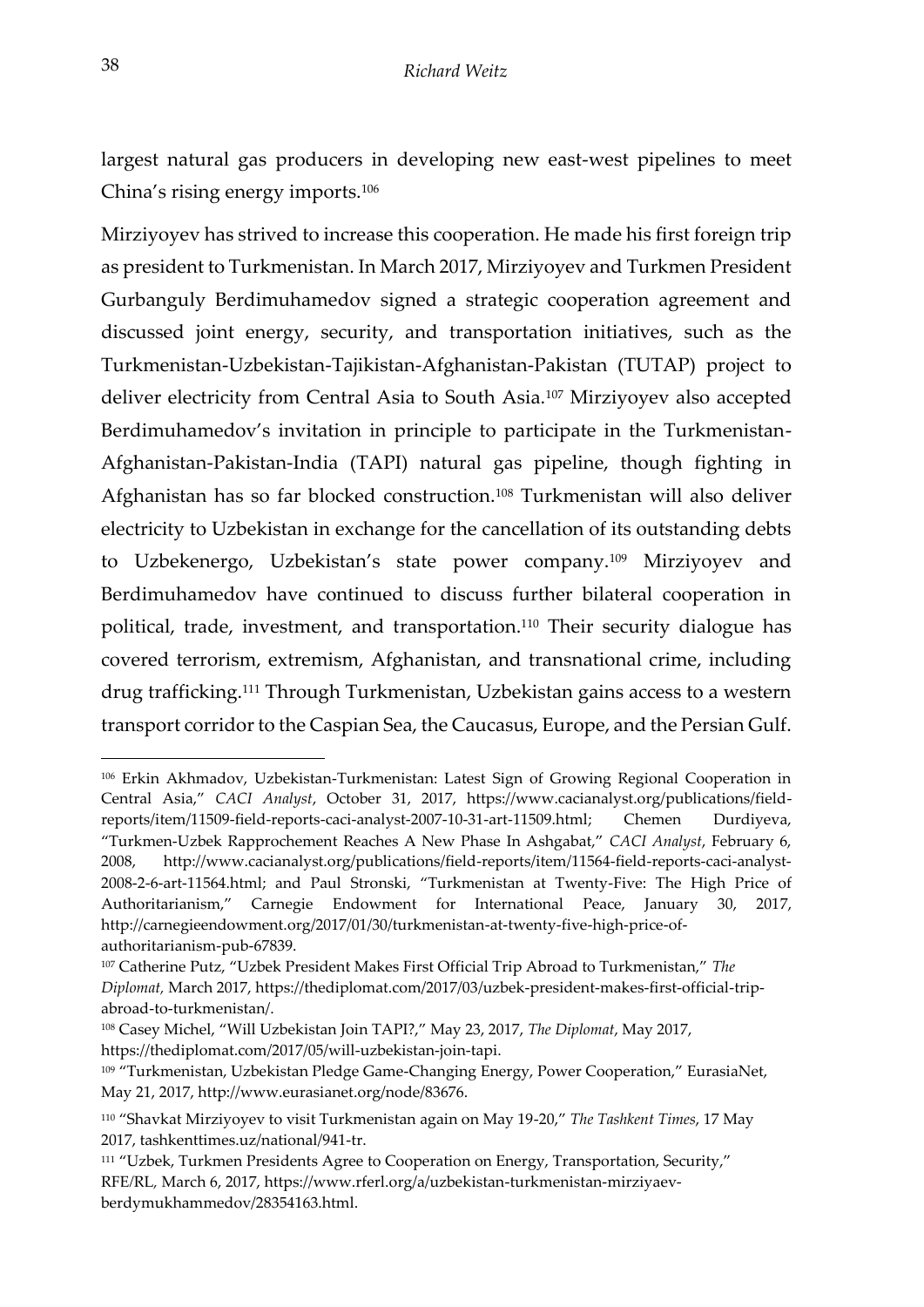Both governments have agreed to collaborate on energy and transportation projects that could also involve Afghanistan, Pakistan, and the South Caucasus.<sup>112</sup>

### <span id="page-40-0"></span>**Conclusion**

The softer tone and stance of Uzbek leaders on bilateral issues, combined with their elevated engagement with neighboring leaders, has improved Uzbekistan's relations with the other Central Asian countries. The comprehensive range of recent initiatives have included measures to resolve border disputes, reduce cross-border travel restrictions, promote energy exchanges, expand transportation routes, and fortify regional security. Kazakhstan remains Uzbekistan's major regional trading partner and their two governments have signed additional strategic and economic agreements. More unexpectedly, Uzbekistan has ended its armed border conflicts with Kyrgyzstan, delineated most of their joint boundary, strengthened political dialogue, facilitated crossboundary trade and tourism, and developed sub-national, private sector, and NGO ties. The same surprising improvement in Uzbekistan's foreign ties has occurred with Tajikistan. Under Mirziyoyev, Uzbekistan has relaxed opposition to Tajikistan's hydroelectric projects, reestablished direct commercial air flights, reopened border crossings, eased visa requirements, and promoted commercial exchanges. Mirziyoyev has also strived to increase cooperation with Turkmenistan, building on earlier Karimov initiatives and the two countries' natural energy partnership. Taken together, the regional implications of this shift are substantial.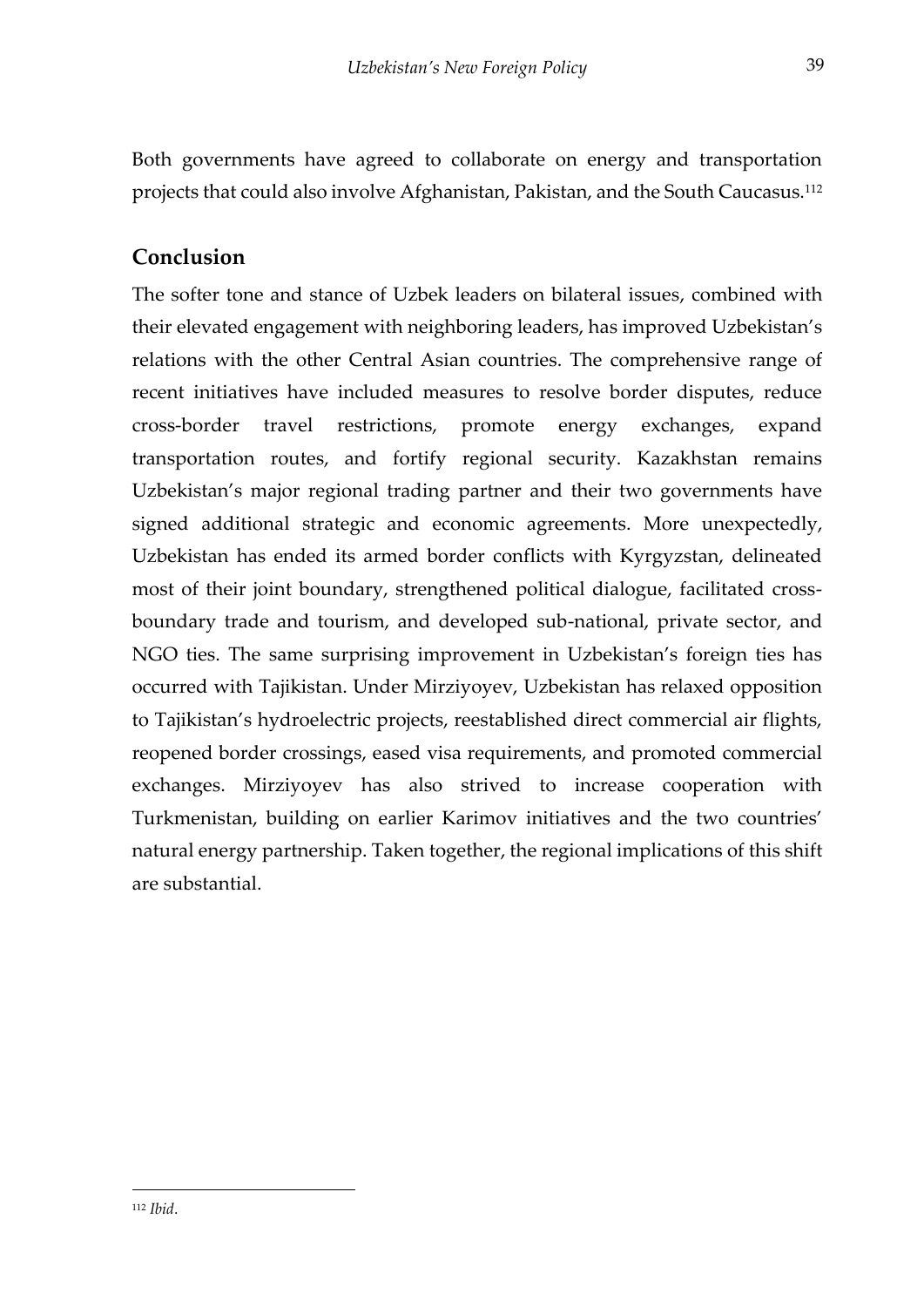### <span id="page-41-0"></span>**Balancing the Great Powers**

Since independence, Uzbekistan has strived to balance Russian regional ambitions and military power, China's rising socioeconomic presence, and uncertainties regarding the U.S. government sustaining a high-profile presence in Central Asia. Uzbekistan's relations with Russia and China are growing economically but bounded in the security domain. Uzbekistan has refrained from joining Moscow-led institutions, while enthusiastically pursuing opportunities within the framework of Beijing's Silk Road initiatives. Tashkent's ties with Washington have never been as extensive as Uzbekistan has hoped, but Uzbek leaders anticipate that their new reforms, commitment to counterterrorism, and balanced ties with Beijing and Moscow will prove attractive to Washington.

#### <span id="page-41-1"></span>**Russia**

-

Uzbekistan's relations with the Russian Federation were on the uptick even before Mirziyoyev became president. Karimov's visit to Moscow in late April, 2016, saw lengthy official meetings and exceptionally friendly public statements.<sup>117</sup> Mirziyoyev has continued this rapprochement and downplayed Karimov's public suspicions of Moscow's ambitions in Eurasia. During his April 2017 state visit to Moscow, Mirziyoyev supported Uzbek-Russian cooperation against transnational threats such as those emanating from Afghanistan, transnational terrorism, and narcotics trafficking.<sup>118</sup> The trade and investment deals signed during this trip, worth billions of dollars, encompassed the energy, textile, automobile, agricultural, industrial, and resource extraction sectors. For instance, Uzbekistan has agreed to purchase Russian oil; imports should rise to

<sup>117</sup> Fozil Mashrab, "Uzbekistan and Russia Agree to Reset Bilateral Ties," *Eurasia Daily Monitor*, May 12, 2016, https://jamestown.org/program/uzbekistan-and-russia-agree-to-reset-bilateral-ties/.

<sup>118</sup> Catherine Putz, "Uzbek President Mirziyoyev Makes State Visit to Russia," *The Diplomat*, April 7, 2017, https://thediplomat.com/2017/04/uzbek-president-mirziyoyev-makes-state-visit-to-russia/.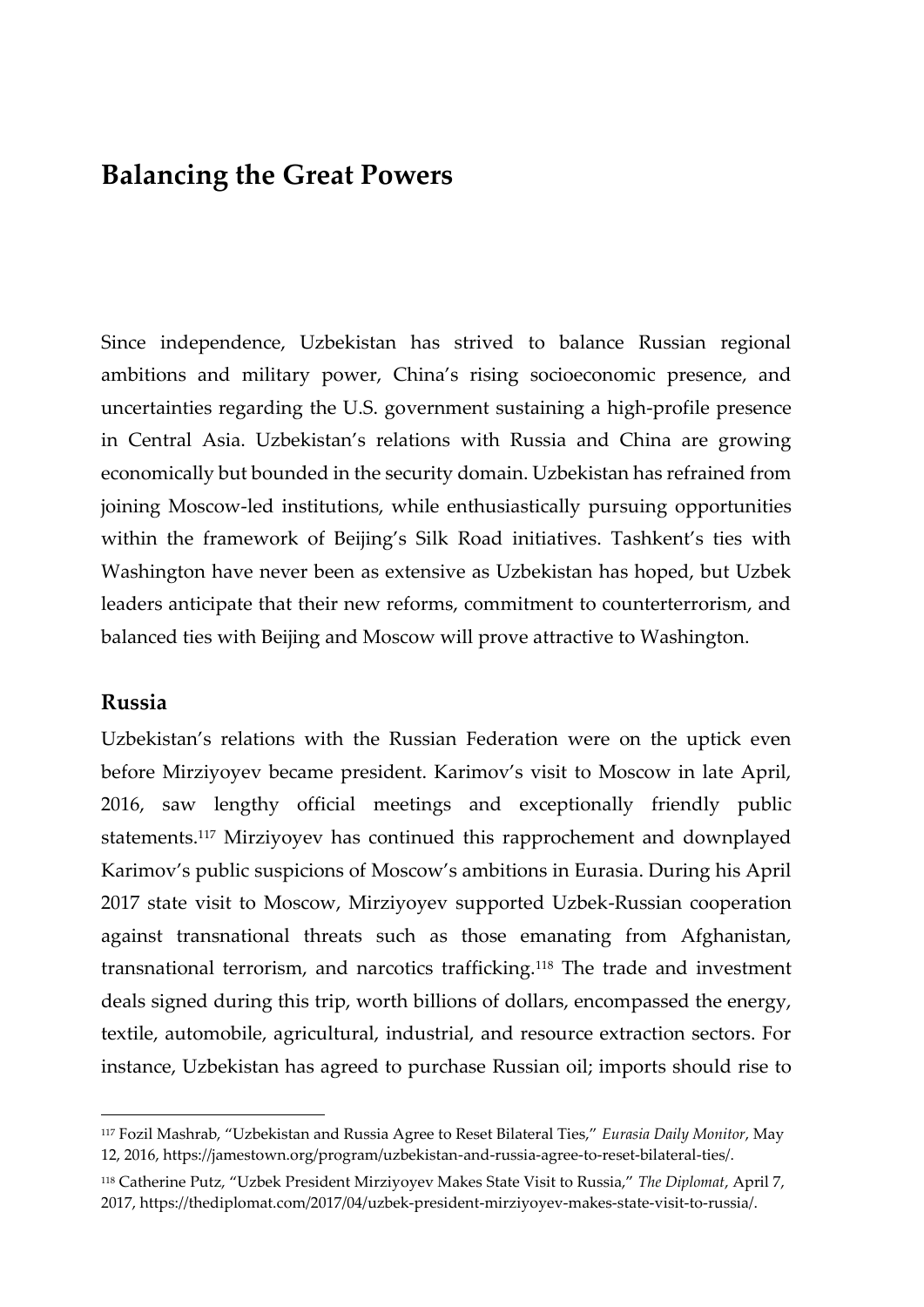one million tons in 2018–2020 and could reach five million tons by 2021.<sup>119</sup> Russia's Enter Engineering Pte Ltd, controlled by Gazprombank Group, also signed a contract with Jizzakh Petroleum, to build an oil refinery in the Jizzakh region of Uzbekistan.<sup>120</sup> The two governments reached new agreements on binational financing of investment projects; joint manufacturing of agricultural machinery; recruitment of Uzbek workers for temporary employment in Russia; and expanding humanitarian, cultural, and educational exchanges.<sup>121</sup> The value of trade in textiles, ferrous metals, rubber, wood, and agricultural goods between the two countries has already been growing, propelling Russia past China as Uzbekistan's leading trade partner for the first eight months of 2017.<sup>122</sup> Future plans are to diversify trade products, expand infrastructure cooperation, and create new Russian-Uzbek joint ventures in automotive, machine tool, and agricultural machinery. Bilateral trade may reach \$10 billion annually if these plans for enhanced industrial cooperation are realized.<sup>123</sup> Nevertheless, the Mirziyoyev administration has not altered the opposition to membership in the EEU adopted by the Karimov government.

In the security domain, Moscow seems willing to trade arms for potential influence. On November 29, 2016, Russian Defense Minister Sergei Shoygu and Uzbek Defense Minister Qobul Berdiyev signed a military-technical cooperation agreement that allows the Uzbek government to negotiate directly with Russian

<sup>119</sup> George Voloshin, "Closer Uzbekistan-Kazakhstan Ties Not Enough to Resolve Broader Regional Woes," *Eurasia Daily Monitor,* October 6, 2017, https://jamestown.org/program/closer-uzbekistankazakhstan-ties-not-enough-resolve-broader-regional-woes

<sup>120</sup> "Russian company inks deal to build oil refinery in Uzbekistan," NRGEdge*,* September 18, 2017, https://www.nrgedge.net/article/1505740369-russian-company-inks-deal-to-build-oil-refinery-inuzbekistan

<sup>121</sup> Shavkat Mirziyoyev, "Beginning of Russian-Uzbekistani Talks in Expanded Format," Office of the President of Russia, April 5, 2017, http://en.kremlin.ru/events/president/transcripts/54222; and "Uzbekistan, Russia Sign Agreements, Contracts Worth \$3.5Bln – Foreign Ministry," Sputnik, April 4, 2017, https://sputniknews.com/world/201704041052263856-uzbekistan-russia-contracts/.

<sup>&</sup>lt;sup>122</sup> Kamila Aliyeva, "Russia to create "green corridor" for textiles from Uzbekistan," AzerNews, October 4, 2017, https://www.azernews.az/region/119960.html; and Fozil Mashrab, "Russia Tacitly Entices Uzbekistan With Benefits of EEU, CSTO Membership," *Eurasia Daily Monitor,* November 17, 2017, https://jamestown.org/program/russia-tacitly-entices-uzbekistan-benefits-eeu-cstomembership

<sup>123</sup> "Узбекистан и Россия скооперируются в промышленности," Gazeta, October 3, 2017, https://www.gazeta.uz/ru/2017/10/03/industry/.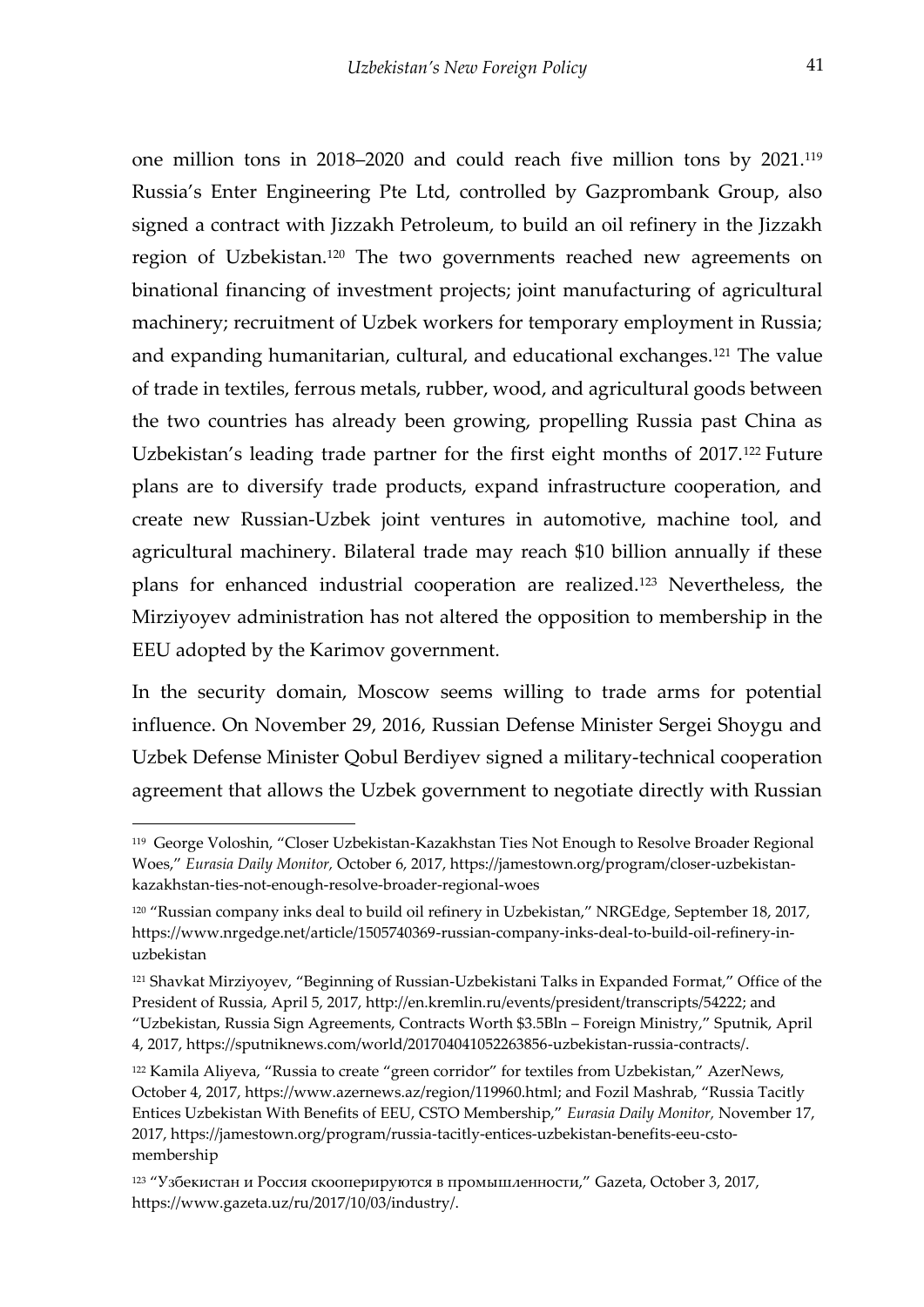arms makers. The two countries have also restarted a program that allows Uzbek officers to train at Russian military institutions.<sup>124</sup> In October 2017, at Moscow's suggestion, the two countries held their first joint military exercise in a dozen years in Uzbekistan.<sup>125</sup> Diplomatic ties between Russia and Uzbekistan are also deepening. The Uzbek government is establishing more consulates in Russian cities and the two governments are also coordinating policies regarding Afghanistan and Eurasian water management.<sup>126</sup> In a letter congratulating Mirziyoyev on the 25th anniversary of diplomatic relations between the Russian Federation and independent Uzbekistan, Putin wrote that, "Our countries are effectively cooperating in settling issues of regional and international agenda."<sup>127</sup> When an ethnic Uzbek carried out a bombing in the St. Petersburg metro a few days before the April presidential meeting in Moscow, Mirziyoyev told Putin that his government would intensify cooperation against transnational crime, terrorism, narcotrafficking and illegal immigration.<sup>128</sup>

#### <span id="page-43-0"></span>**China**

j

Following the collapse of the Soviet Union, Uzbekistan and the People's Republic of China (PRC) developed substantial diplomatic and economic ties. Uzbekistan mainly exports minerals, metals, energy, and food products to China and imports machinery, equipment, and consumer goods. Although Kazakhstan is the PRC's largest energy partner in Central Asia, China has also been developing energy ties with Uzbekistan, one of the largest natural gas producers in the world. Uzbekistan has also become a major conduit of natural gas to China through the

<sup>124</sup> Fozil Mashrab, "Uzbekistan Turns to Russia in Search of Modern Weapons," *Eurasia Daily Monitor*, February 15, 2017, https://jamestown.org/program/uzbekistan-turns-russia-search-modernweapons/.

**<sup>125</sup>** John C. K. Daly, "Russia and Uzbekistan Hold First Joint-Military Exercise in 12 Years, Plan Further Cooperation," *Eurasia Daily Monitor*, October 3, 2017, https://jamestown.org/program/russiaand-uzbekistan-hold-first-joint-military-exercise-in-12-years-plan-further-cooperation.

<sup>126 &</sup>quot;Uzbek President Orders Consulate to Be Established In St. Petersburg," RFE/RL, July 20, 2017, https://www.rferl.org/a/uzbek-petersburg-consulate-petersburg/28628773.html.

<sup>&</sup>lt;sup>127</sup> "Russian Relations with Uzbekistan Reach Strategic Level of Cooperation – Putin," Sputnik, March 20, 2017, https://sputniknews.com/politics/201703201051761613-russia-uzbekistan-putin/.

<sup>128</sup> "The Limits of Uzbekistan's Drift Toward Russia," Stratfor, April 13, 2017, https://worldview.stratfor.com/article/limits-uzbekistans-drift-toward-russia.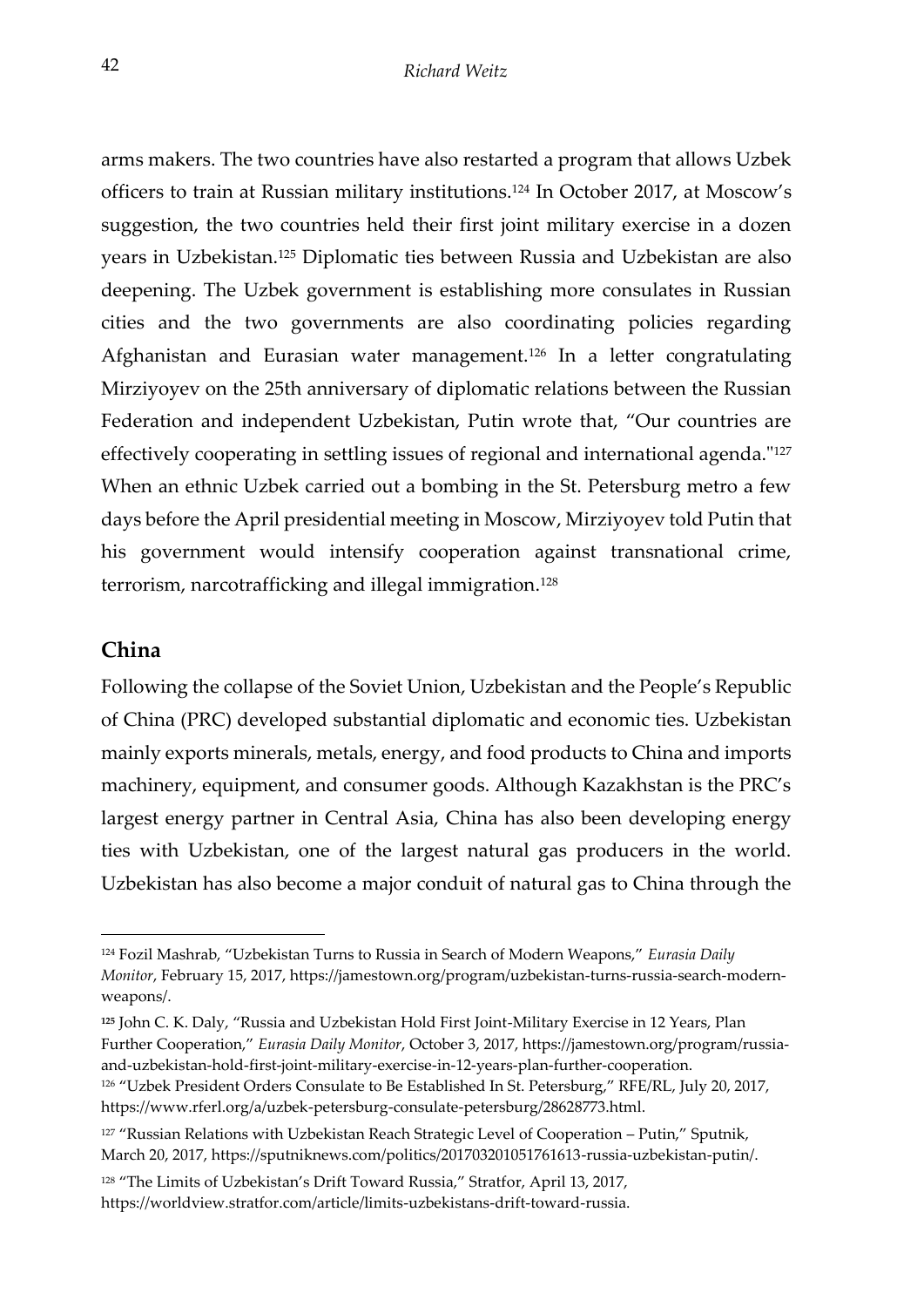three Central Asia-PRC pipelines that convey gas from eastern Turkmenistan to western China through Kazakhstani and Uzbekistani territory. These pipelines provide about 50-60 billion cubic meters of natural gas to the PRC, amounting to about one-fifth of China's gas imports. Meanwhile, Chinese firms have also become some of Uzbekistan's largest direct foreign investors, developing partnerships with hundreds of Uzbek businesses.<sup>129</sup> For instance, ZTE, Alcatel Shanghai Bell, and Huawei Technologies have a longstanding presence in Uzbekistan's telecommunications sector. Sino-Uzbek economic ties will likely grow due to Uzbekistan's prominent role in Beijing's "One Belt, One Road" (OBOR) program, which is building railways, roads, pipelines and other overland connections between Europe and China.

Chinese investment increased under Karimov and has intensified under Mirziyoyev, who attended the inaugural Belt and Road Forum in Beijing in May 2017. The more than 100 Sino-Uzbek agreements announced during the trip exceeded \$20 billion, with diverse projects encompassing agriculture, education, industry, medicine, energy, chemistry, transportation, and communications.<sup>130</sup> At the Forum, Mirziyoyev singled out the importance of the proposed China-Kyrgyzstan-Uzbekistan-Afghanistan railway network, the need for "joint high tech projects," as well as "interconnected industrial technoparks, scientific and innovation clusters, and free economic zones" such as the Jizzakh Sino-Uzbek high-tech industrial park and Special Industrial Zone established in 2013.<sup>131</sup>

<sup>129</sup> Ramtanu Maitra, "The Multiple Dimensions of China's 'One Belt One Road' in Uzbekistan," Schiller Institute, February 2017, https://www.schillerinstitute.org/economy/phys\_econ/2016/1227 obor-uzbek/ou.html.

<sup>130</sup> "Узбекистан и Китай подписали 105 соглашений на сумму около \$23 млрд," Regnum, May 14, 2017, https://regnum.ru/news/2274485.html; and "Full text: List of deliverables of Belt and Road forum," Xinhua, May 15, 2017, http://news.xinhuanet.com/english/2017-05/15/c\_136286376.htm; and "Minister Zhong Shan Signs Cooperation Documents of Water and Electricity, Infrastructure and Small and Medium-Sized Enterprises with the Chairman of National Investment Commission of Uzbekistan Akhmedkhadjaev," Chinese Ministry of Commerce, May 14, 2017,

http://english.mofcom.gov.cn/article/newsrelease/significantnews/201705/20170502578129.shtml; and "Minister Han Changfu Meets Uzbek Deputy Prime Minister Mirzaev," Chinese Ministry of Agriculture, July 11, 2017, http://english.agri.gov.cn/news/dqnf/201707/t20170712\_283169.htm.

<sup>131</sup> Shavkat Mirziyoyev, "Remarks by Shavkat Mirziyoyev at Leaders' Roundtable Summit at Belt and Road Forum," *The Tashkent Times*, http://tashkenttimes.uz/world/928-shavkat-mirziyoyev-sspeech-at-leaders-roundtable-summit-at-belt-and-road-forum.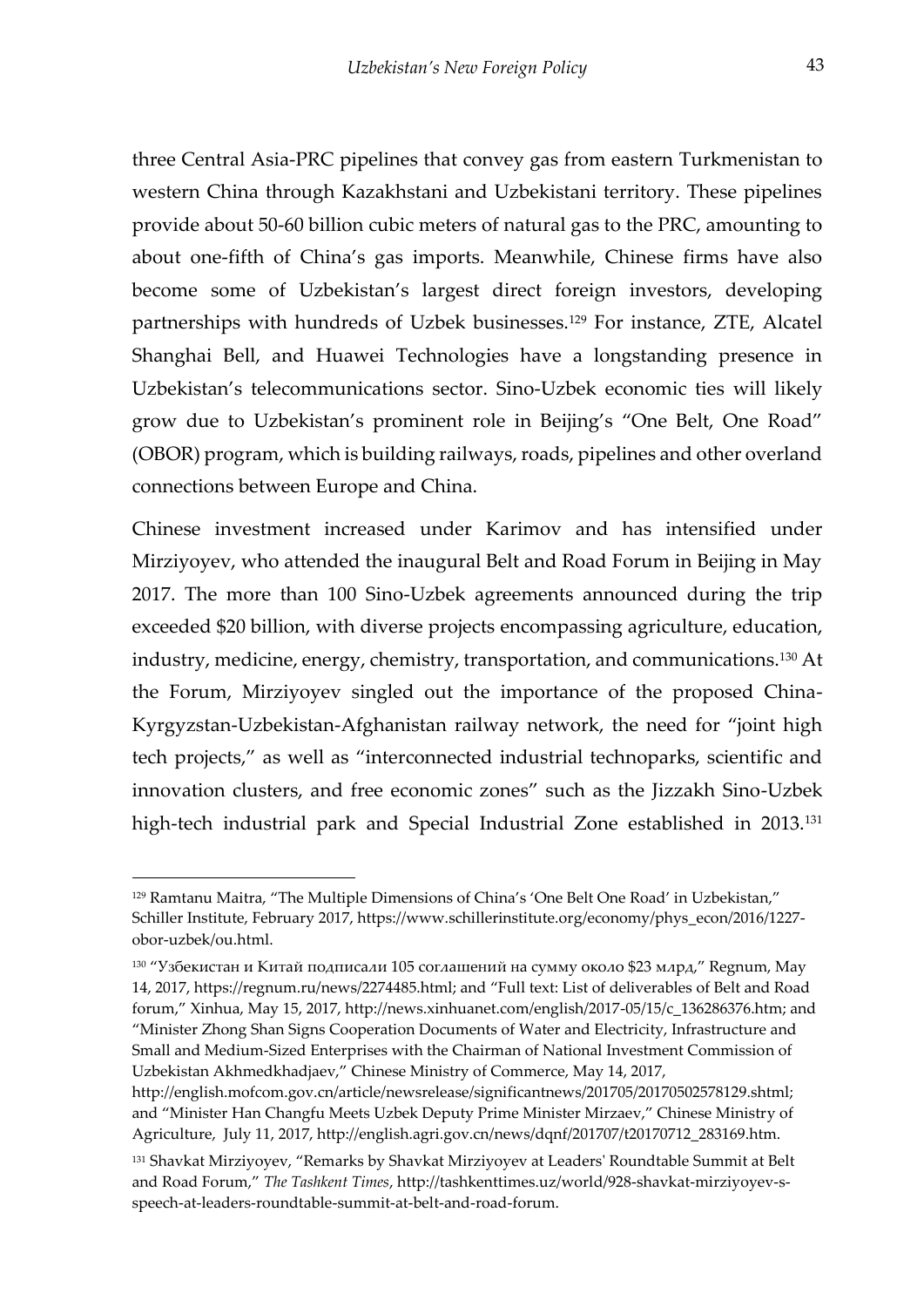Uzbeks want to obtain preferential Chinese financing through the Asia Infrastructure Investment Bank, Silk Road Fund, and China's Export-Import Bank.<sup>132</sup> Chinese-funded infrastructure projects could help develop Uzbekistan's interior transportation services as well as make Uzbekistan a strategic transport corridor between China, Eurasia, and Europe. Moreover, OBOR can impart more modern technology and business practices to Uzbekistan, helping move the country away from state central planning, low productivity, and continued dependence on agricultural commodities. Indeed, a major reason for Uzbekistan's "rapprochement" strategy towards neighbors has been to take greater advantage of China's OBOR initiative and maximize Uzbekistan's potential as a transportation corridor and economic partner.

### <span id="page-45-0"></span>**The United States**

-

Both the Karimov and Mirziyoyev administrations have pursued comprehensive ties with the United States. Specific Uzbek objectives have included expanding trade, investment, and technology transfer (including business best practices such as for agriculture exports); security assistance encompassing defense training, military equipment, and counterterrorism support; diplomatic approval and recognition of Uzbekistan's domestic achievements and international interests; and sustaining a substantial U.S. presence to balance other external powers.

The stated objectives of the U.S. in Uzbekistan have included fighting terrorism, countering WMD proliferation, supporting the war in Afghanistan, ensuring Uzbekistan's sovereignty and autonomy, developing bilateral economic ties, and improving human rights.<sup>133</sup> Trump's support for a foreign policy grounded in realist principles and prioritization of national sovereignty accords with Uzbekistan's stance under both the Karimov and Mirziyoyev administrations. The prospects of better U.S.-Uzbek relations under the Trump administration may have reinforced Tashkent's policy of remaining outside such Moscow-led

<sup>132</sup> "China's "Soft Power" in Uzbekistan," *EurAsia Daily*, May 11, 2017,

https://eadaily.com/en/news/2017/05/11/chinas-soft-power-in-uzbekistan-beijing-turning-into-majorpartner.

<sup>133</sup> "National Security Strategy of the United States of America," The White House, December 2017, p. 50, https://www.whitehouse.gov/wp-content/uploads/2017/12/NSS-Final-12-18-2017-0905.pdf.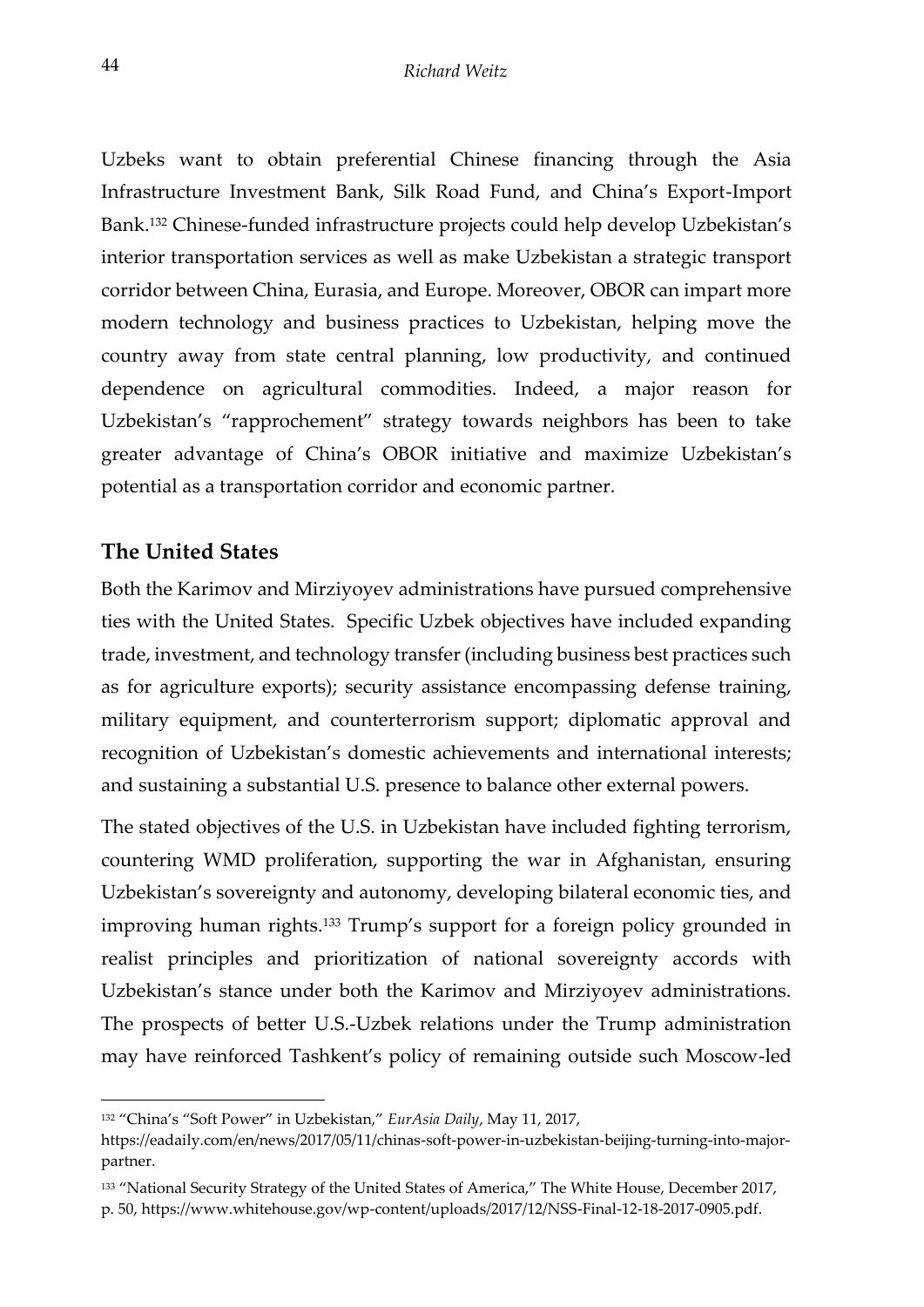regional cooperation initiatives as the CSTO and EEU. Still, people in Central Asia and beyond wonder whether the U.S. will remain a major regional player. Policy makers in Tashkent and other countries seek such a role to balance Russian military power, China's rising economic presence, and uncertainties regarding Afghanistan and the Middle East.

Since Uzbekistan became independent, the U.S. government has given the country more than \$1 billion in aggregate assistance, with about half this total consisting of military and nonproliferation funding. Bilateral differences under Karimov focused on human rights, forced labor in the cotton industry, and impediments to U.S. trade and investment. Despite these issues, the U.S. Congress has, since December 2011, permitted the Secretary of State to waive restrictions on some U.S. security assistance to Uzbekistan on national security grounds.

Under new presidents in both Tashkent and Washington, Uzbekistan and the United States have continued to cooperate on important security, economic, and other issues. U.S.-Uzbek nonproliferation collaboration remains especially strong, building on the April 2012 Counter Nuclear Smuggling Joint Action Plan. Recent progress has included the removal of Uzbekistan's remaining highly enriched uranium, the enhancement of security at facilities with dangerous material, the strengthening of Uzbekistan's radiation detection capabilities at strategic border points, as well as the negotiation of agreements on measures to collaborate on the prevention, detection, and response to nuclear and radiological smuggling incidents.<sup>134</sup> Furthermore, on September 27, 2017, Uzbekistan agreed to a multi-year, \$300 million uranium supply contract with Nukem Energy, a U.S. owned subsidiary of the Canadian-based Cameco Corporation.<sup>135</sup>

To assist implementation of the World Health Organization's End TB Strategy, the U.S. Agency for International Development (USAID) has been assisting

<sup>134 &</sup>quot;United States and Uzbekistan Cooperate to Counter Nuclear Smuggling," U.S. Embassy in Uzbekistan, February 2, 2017, https://uz.usembassy.gov/united-states-uzbekistan-cooperate-counternuclear-smuggling/.

<sup>&</sup>lt;sup>135</sup> "Uzbekistan agrees with United States on uranium supply: Minister," Akipress, September 28, 2017, https://akipress.com/news:597238/; and Ali Mustafayev, "Uzbekistan, US sign Contract on Uranium Supply," Trend, September 27, 2017, https://en.trend.az/business/economy/2801353.html.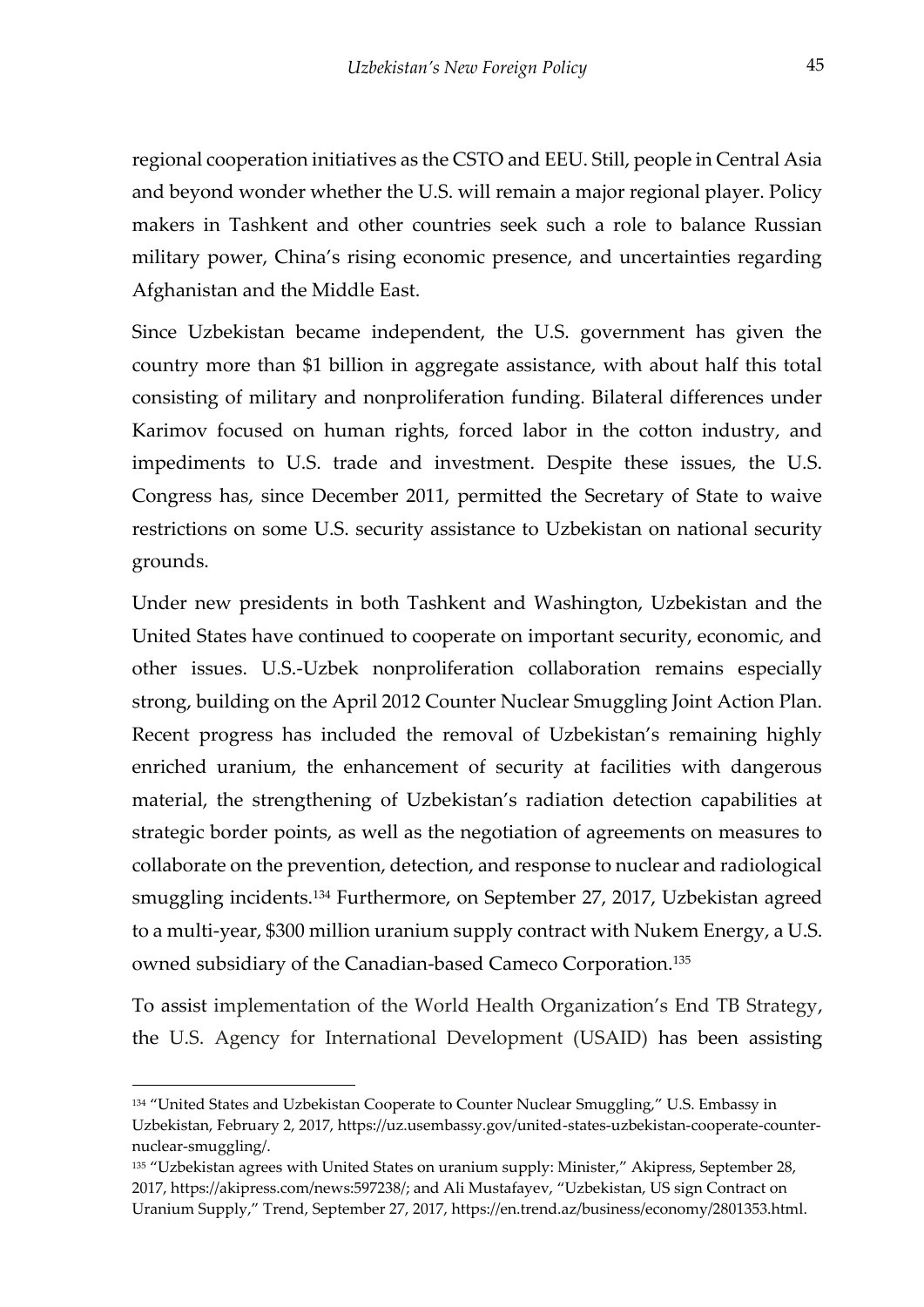Uzbekistan's Ministry of Health to address a multidrug-resistant tuberculosis epidemic.<sup>136</sup> In addition, the U.S. Center for Disease Control (CDC) supported the launching of a National Antimicrobial Resistance Center on April 11, 2017.<sup>137</sup> Uzbekistan is participating in the USAID Smart Waters program to train water management professionals, academic researchers, and policy makers among countries of the Aral Sea basin. On February 1, 2017, the Ministry of Agriculture and Water Resources of Uzbekistan signed a cooperative agreement with the Regional Environmental Centre for Central Asia for a five-year "Smart Waters" project.<sup>138</sup> U.S. universities and government agencies are exchanging information and insights on how Uzbekistan can improve the efficiency and diversity of its agricultural sector.<sup>139</sup> Uzbekistan's Ministry of Foreign Trade has also sought U.S. help for Uzbekistan's goal of joining the World Trade Organization.<sup>140</sup>

U.S. companies are active in other sectors of Uzbekistan's economy. At the Uzbekistan-U.S. Business Forum in New York, on November 20, 2017, some \$2.6 billion worth of contracts were signed.<sup>141</sup> In addition, Uzbek, U.S., and other law enforcement agencies are collaborating against commercial corruption. Uzbek and U.S. experts have strengthened cooperation in research and applied agriculture.<sup>142</sup> In the educational field, the U.S. State Department supports English language study and other programs at Uzbekistan's academic institutions.<sup>143</sup>

https://uz.usembassy.gov/project-smart-waters/.

j

<sup>136</sup> "Ambassador Spratlen Visits Kashkadarya Regional Tuberculosis Dispensary to Mark World TB Day," U.S. Embassy in Uzbekistan, March 24, 2017, https://uz.usembassy.gov/ambassador-spratlenvisits-kashkadarya-regional-tuberculosis-dispensary-mark-world-tb-day/.

<sup>&</sup>lt;sup>137</sup> "Opening of the National Antimicrobial Resistance Center," U.S. Embassy in Uzbekistan, April 12, 2017, https://uz.usembassy.gov/opening-national-antimicrobial-resistance-center/.

<sup>138</sup> "Project "Smart Waters," U.S. Embassy in Uzbekistan, February 16, 2017,

<sup>139</sup> Kamila Aliyeva, "Uzbekistan, U.S. to cooperate closely in agriculture," AzerNews, November 2, 2017, https://www.azernews.az/region/121560.html

<sup>140</sup>Kamila Aliyeva, U.S. to support Uzbekistan in its accession to WTO," AzerNews, December 15, 2017, https://www.azernews.az/region/124036.html.

<sup>141</sup> Maksim Yeniseyev, "Expanding agricultural exports, Uzbekistan starts shipping melons to the US", Central Asia News, November 13, 2017, http://central.asia-

news.com/en\_GB/articles/cnmi\_ca/features/2017/11/13/feature-01.

<sup>&</sup>lt;sup>142</sup> Kamila Aliyeva, "Uzbekistan, U.S. Cooperate Closely in Agriculture," AzerNews, November 2, 2017, https://www.azernews.az/region/121560.html.

<sup>143</sup> "Regional English Language Officer John Scacco visits Uzbekistan," U.S. Embassy in Uzbekistan, December 13, 2016, https://uz.usembassy.gov/regional-english-language-officer-john-scacco-visitsuzbekistan/.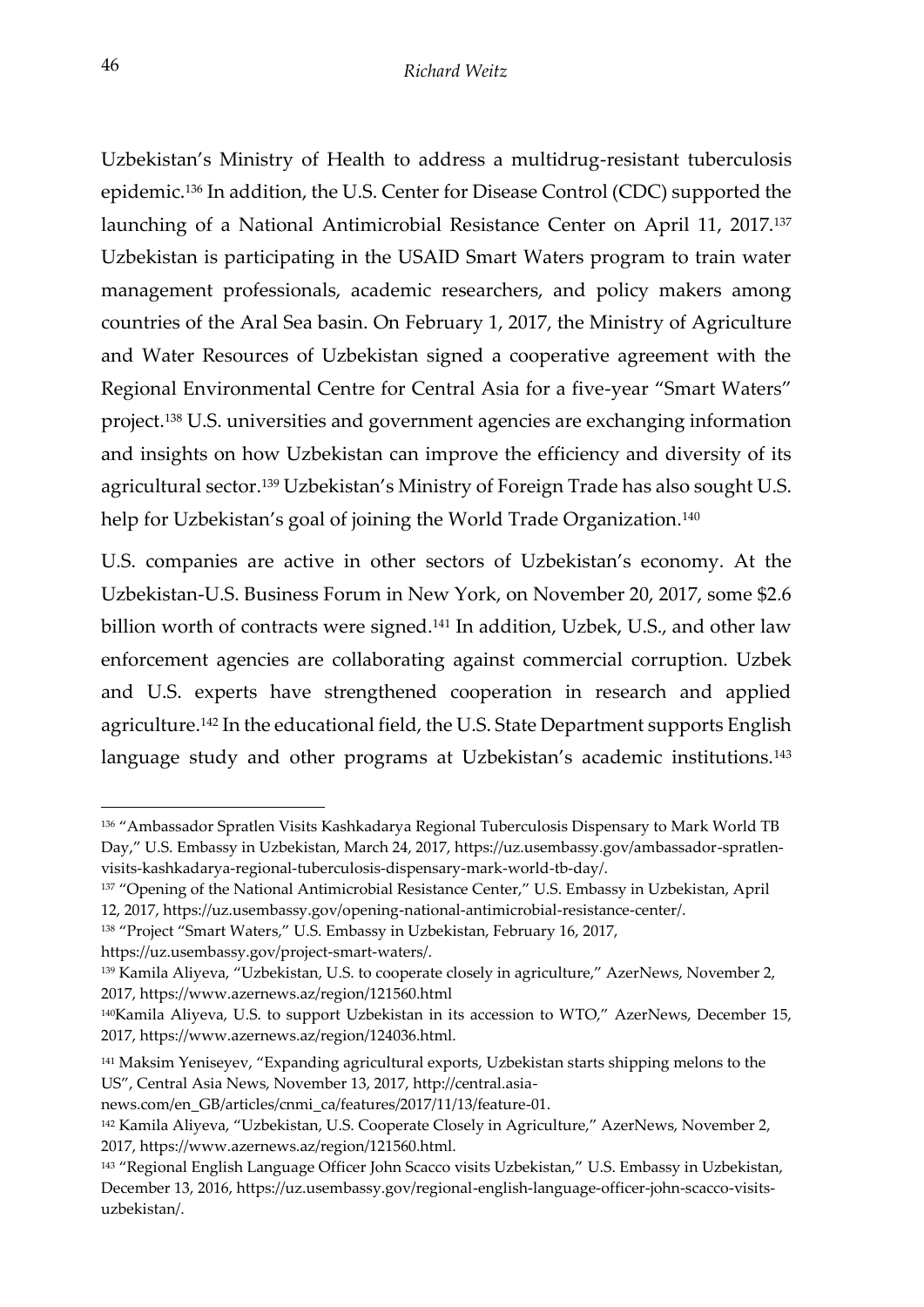Washington and Tashkent continue robust dialogue over human rights, child labor and political pluralism. In particular, USAID representatives regularly meet with Office of the Prosecutor General, the National Inter-Agency Commission on Counter Trafficking, local NGOs, the National Human Rights Center, and the International Organization for Migration.<sup>144</sup>

The U.S. government sustains ties with Uzbekistan's armed forces because, as an official statement put it, "Security cooperation is one way in which the United States shows its continued support of Uzbekistan's sovereignty, independence, and territorial integrity."<sup>145</sup> Under Section 1004 of the National Defense Authorization Act, U.S. Special Forces have, since 2015, been training hundreds of Uzbek special forces troops each year.<sup>146</sup> From December 13-15, 2016, a delegation led by General Michael Garrett, Commanding General of U.S. Army Central, met with representatives from the Uzbek Ministry of Defense and participated in a briefing at the Armed Forces Academy.<sup>147</sup> Moreover, from June 19-22, 2017, close to two dozen officials from Uzbekistan, Kazakhstan, Kyrgyzstan, Turkmenistan, and Pakistan convened at the George C. Marshall European Center for Security Studies in Germany for a four-day workshop to discuss region-wide strategies for fighting organized crime—a multinational cooperative approach critical for countering illegal transnational activities such as narcotics, weapons, and human trafficking in the region.<sup>148</sup> In its March 2017 Posture Statement, U.S. Central Command said:

<sup>144</sup> "U.S. Ambassador Spratlen and DAS Dan Rosenblum presented counter trafficking manuals, literature, and equipment," U.S. Embassy in Tashkent, December 21, 2017,

https://uz.usembassy.gov/u-s-ambassador-spratlen-das-dan-rosenblum-presented-countertrafficking-manuals-literature-equipment/.

<sup>&</sup>lt;sup>145</sup> "General Michael Garrett Commanding General of U.S. Army Central arrives in Uzbekistan," U.S. Embassy in Tashkent, December 21, 2017,

https://uz.usembassy.gov/general-michael-garrett-commanding-general-u-s-army-central-arrivesuzbekistan/.

<sup>146</sup> Joshua Kucera, "U.S. Boosts Special Forces Training in Central Asia," EurasiaNet, March 28, 2017, http://www.eurasianet.org/node/83021.

<sup>&</sup>lt;sup>147</sup> "General Michael Garrett Commanding General of U.S. Army Central arrives in Uzbekistan," U.S. Embassy in Uzbekistan, December 21, 2016, https://uz.usembassy.gov/general-michael-garrettcommanding-general-u-s-army-central-arrives-uzbekistan/.

<sup>148</sup> Christine June, "Central Asian Partners Share Insights in the Fight Against Organized Crime," U.S. Department of Defense, June 23, 2017,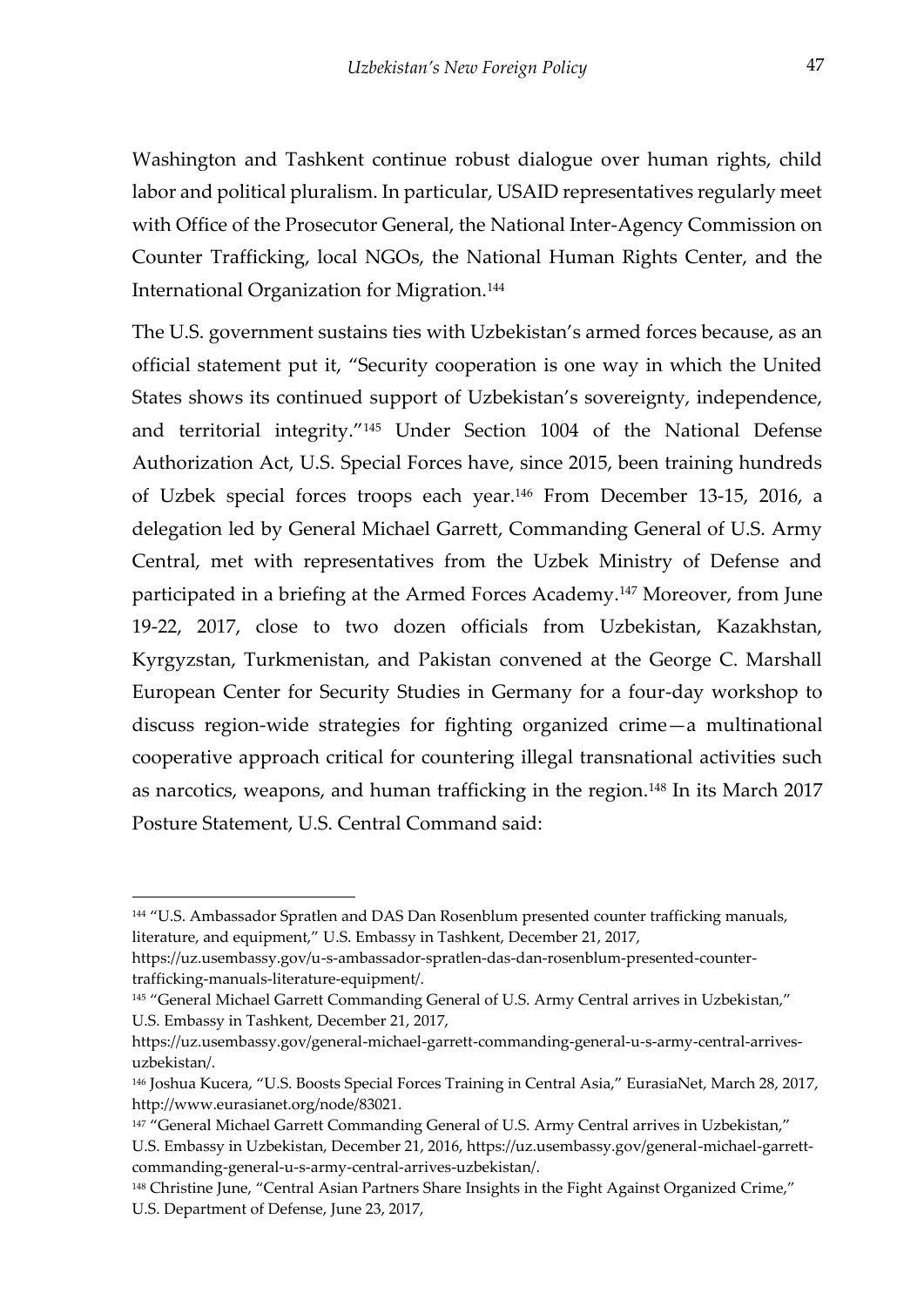We are cautiously optimistic about the possibility of Uzbekistan's improved relations with its neighbors in the region following the first presidential succession in the nation's 25-year history. This is a promising development given Uzbekistan's central and strategic geographic location, in the heart of Central Asia and bordering Afghanistan. President Mirziyoyev has reaffirmed the country's unwillingness to allow other nations to establish military bases in Uzbekistan, its restriction against aligning with foreign military or political blocs, and its self-imposed restriction against any type of expeditionary military operations. Despite these limitations, our bilateral mil-to-mil efforts are focused on helping the Uzbeks improve border security, enhance their counter-narcotic and counter-terrorism capabilities, and prevent the return of foreign fighters into the country, which are shared U.S. interests in the region. We remain committed to these security assistance efforts. We also are helping the Uzbek military, which is the largest military in Central Asia, to professionalize its forces through advisory support and assistance to its professional military institutions.<sup>149</sup>

In his September 2017 UN General Assembly address, Mirziyoyev announced that Uzbekistan would support Trump's call for Afghanistan's neighbors to promote a peaceful resolution of the country's civil strife.<sup>150</sup> After an Uzbek national, who had left Uzbekistan many years earlier, conducted a terrorist attack in New York City in October, killing eight people and injuring 11 others, Mirziyoyev expressed his condolences to Trump and offered to expand counterterrorist cooperation.<sup>151</sup> Despite concerns, the Trump administration has not tried to place Uzbekistan on its travel bans.<sup>152</sup>

j

https://www.defense.gov/News/Article/Article/1227292/central-asian-partners-share-insights-in-thefight-against-organized-crime/.

<sup>149</sup> "Statement of General Joseph L. Votel, Commander U.S. Central Command before the Senate Armed Services Committee on the Posture of U.S. Central Command," U.S. Department of Defense, March 9, 2017, https://www.armed-services.senate.gov/imo/media/doc/Votel\_03-09-17.pdf. p. 48.

<sup>&</sup>lt;sup>150</sup> "Mirziyoyev Backs Trump on Afghanistan Issue," Outlook Afghanistan, September 2017, http://www.outlookafghanistan.net/national\_detail.php?post\_id=19033.

<sup>151</sup> "Президент Узбекистана Выразил Соболезнования Президенту США В Связи С Терактом В Г.Нью-Йорке," Uzbekistan Ministry of Foreign Affairs, November 1, 2017, https://mfa.uz/ru/press/news/2017/11/12951/.

<sup>152</sup> However, the U.S. authorities have applied sanctions against Gulnara Karimova, the former president's eldest daughter, for corruption.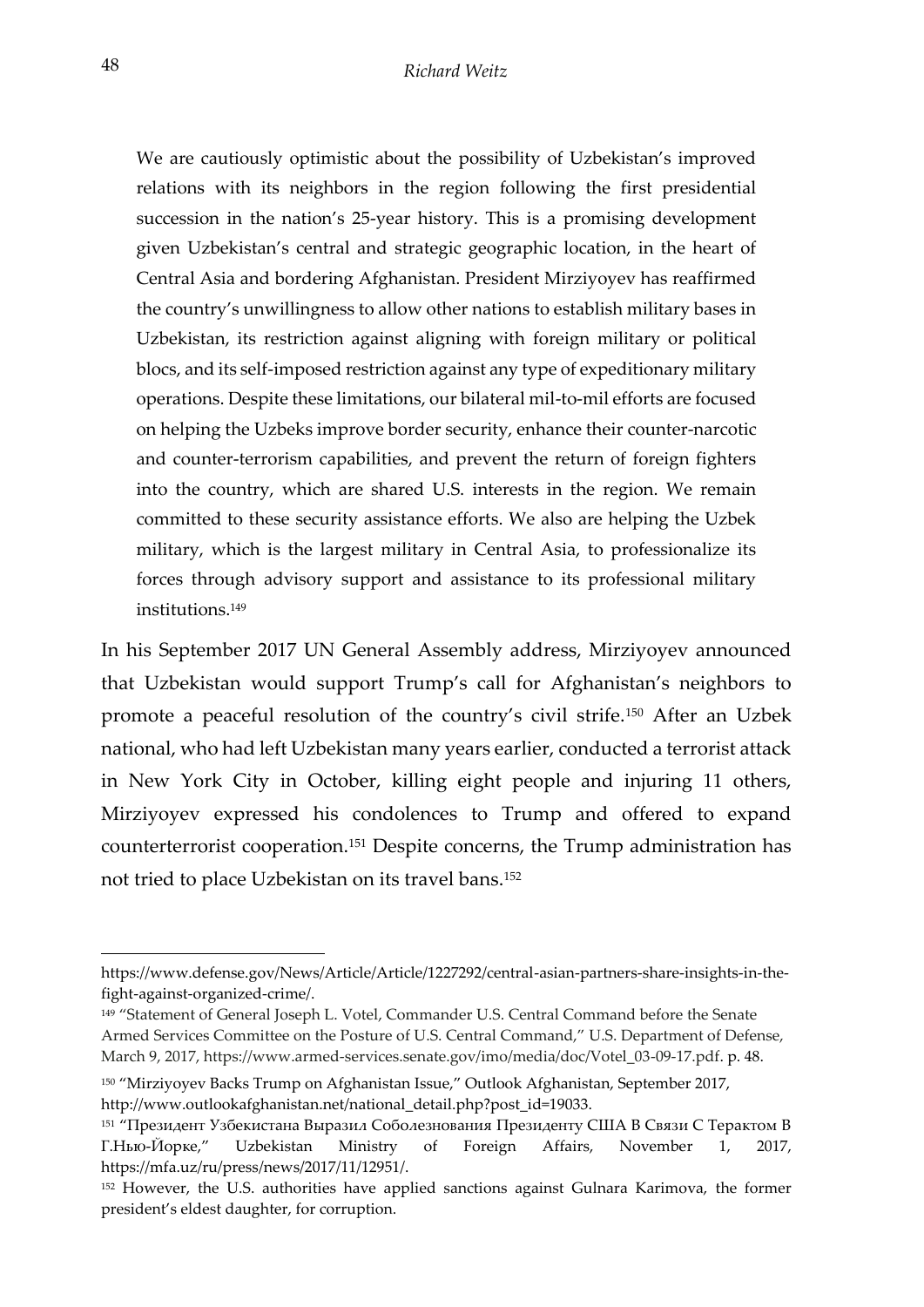The December 2017 U.S. National Security Strategy states that the Trump administration "seek[s] Central Asian states that are resilient against domination by rival powers, are resistant to becoming jihadist safe havens, and prioritize reforms."<sup>153</sup> Indeed, Uzbek analysts see that further economic and political reforms could make Uzbekistan a more attractive partner for U.S. investors and policy makers. On May 21, 2017, at the Riyadh Islamic Counterterrorism Summit, Mirziyoyev briefed Trump about his government's political and economic reforms.<sup>154</sup> When he met Lisa Curtis, Deputy Assistant to the President and Senior Director for South and Central Asia at the National Security Council, in Tashkent in November 2017, Mirziyoyev said that the bilateral dialogue had "acquired a constructive and stable character" that both sides confirmed their interest in the "practical expansion and deepening of bilateral relations, primarily in tradeeconomic and investment spheres."<sup>155</sup> On December 19, 2017, the two presidents discussed "regional security," Uzbekistan's economic reforms, and other "opportunities for improved cooperation" in an end-of-year phone call. The Uzbek government emphasized that Trump had welcomed Uzbekistan's developing productive relations with neighboring countries and had backed the "democratic changes and economic reforms taking place in our country, aiming at strengthening of the civil society, rule of law, and liberalization of economy."<sup>156</sup>

#### <span id="page-50-0"></span>**Conclusion**

-

Uzbek-Russian ties have continued to expand in the past year. Mirziyoyev's April 2017 state visit to Moscow yielded new trade and investment deals. There has also been expanded collaboration regarding arms sales, military exercises, and regional diplomacy. Nevertheless, the Uzbek government has continued Karimov's non-membership policy regarding the EEU and CSTO. The good

<sup>153</sup> "National Security Strategy of the United States," p. 50.

<sup>154</sup> Samuel Ramani, "Russia and Uzbekistan's Renewed Security Partnership," *The Diplomat*, July 11, 2017, https://thediplomat.com/2017/07/russia-and-uzbekistans-renewed-security-partnership/.

<sup>&</sup>lt;sup>155</sup> "President of Uzbekistan received Deputy Assistant to the U.S. President," Press Service of the President of the Republic of Uzbekistan, November 9, 2017, http://president.uz/en/lists/view/1217 156 "Trump, Uzbekistan's Mirziyoev Discuss Ties, Regional Security in Phone Call," RFE/RL,

December 20, 2017, https://www.rferl.org/a/trump-mirziyoev-call-uzbekistan-u-s-regionalsecurity/28928827.html.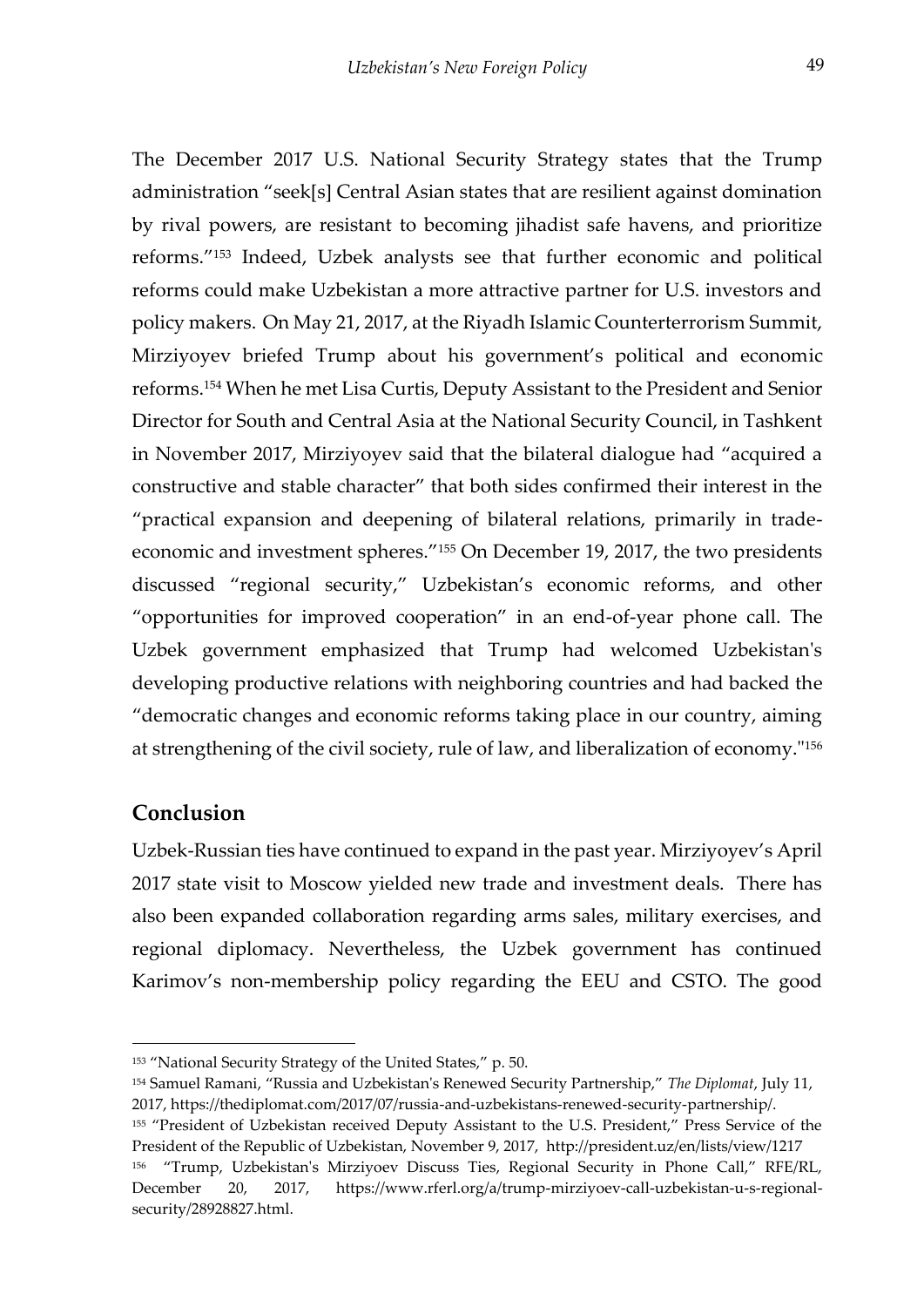economic ties that developed between Uzbekistan and China under Karimov have expanded under Mirziyoyev, who is eager for Uzbekistan to assume a prominent role in Beijing's OBOR. Uzbek officials want to expand economic and security ties with the United States as well as secure U.S. support for their domestic reforms, whose success would make Uzbekistan a more attractive partner for U.S. business and diplomacy.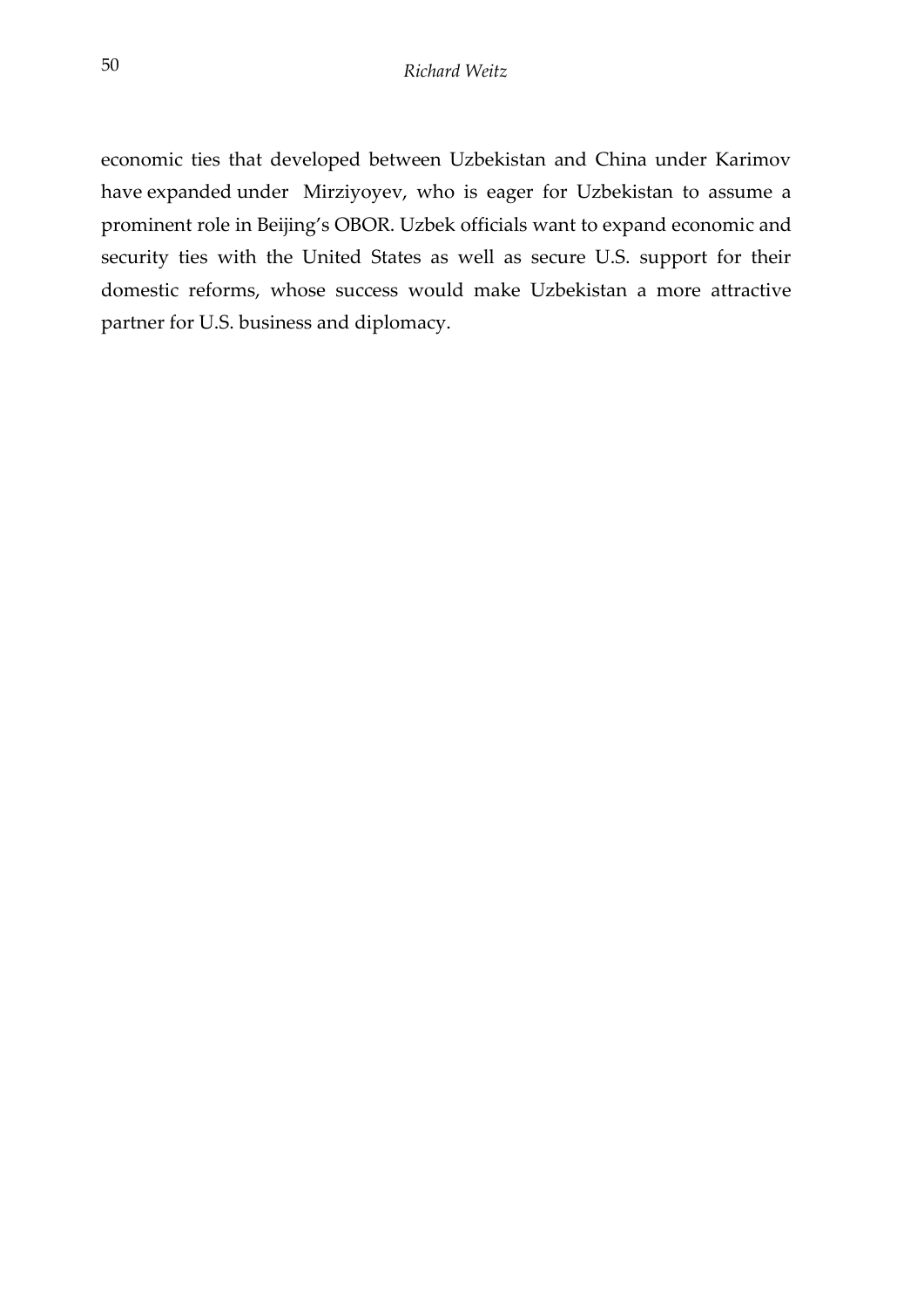## <span id="page-52-0"></span>**Conclusions**

-

In his December 22, 2017, speech to the national parliament, President Mirziyoyev observed that "the positive transformations that are occurring in our country are increasing the world community's interest in Uzbekistan." He noted that this elevates Uzbekistan's international prestige, but then quickly added that these changes represented only "the first steps on a long, difficult, but only correct path."<sup>157</sup> Despite the change in presidential administrations, substantial continuities in Uzbekistan's foreign policy are evident. Uzbek policy makers still uphold non-intervention in the domestic politics of other states, abstain from foreign defense alliances or foreign military deployments, and pursue a multipower balance of power in Central Asia. However, Tashkent's tactics have recently emphasized developing deeper international economic ties, resolving disputes with neighboring countries, and overtly prioritizing Central Asian solidarity. Although the new Uzbek government has initially focused on developing ties with other Eurasian states, the declared intent to transform Uzbekistan into a regional transportation hub should also lead to deepening Uzbekistan's ties with Europe (including the South Caucasus), Asian countries beyond China (especially India, Japan, and South Korea), and the Middle East.

The speed with which Mirziyoyev has fostered improved relations with the other Central Asian states, including Afghanistan, suggests that these partners anticipated and welcomed Tashkent's new approach. Uzbekistan's regional importance also remains unchanged. Not only does it have the largest population in Central Asia (excluding Afghanistan), but many ethnic Uzbeks live in neighboring countries, amplifying the interrelationship between events in Uzbekistan and the rest of the region. The country lies at the heart of Eurasia,

<sup>157</sup> Послание Президента Республики Узбекистан Шавката Мирзиёева Олий Мажлису," Press Service of the President of the Republic of Uzbekistan, December 22, 2017, http://president.uz/ru/lists/view/1371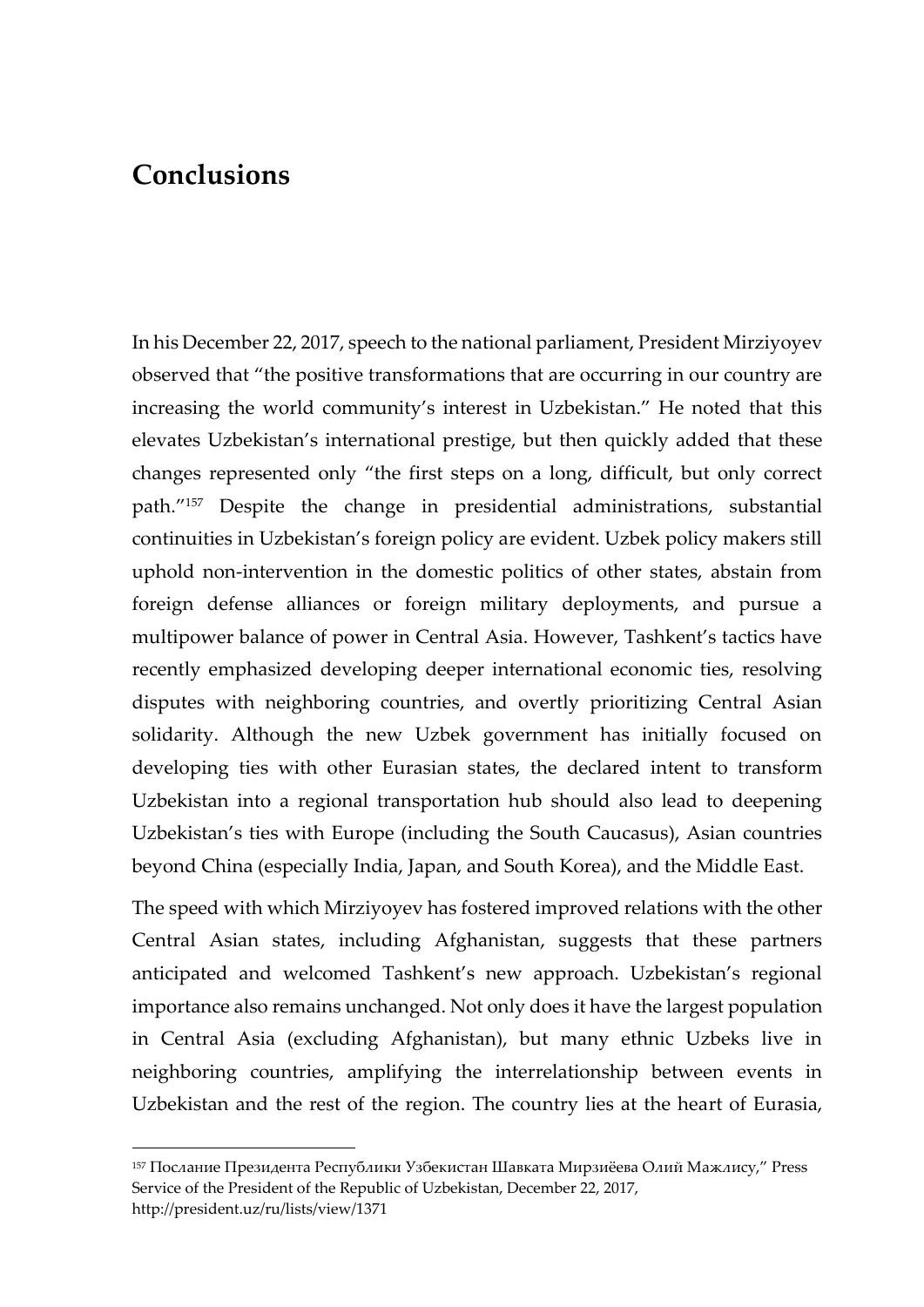situated among many possible east-west and north-south transportation corridors, making Tashkent's support critical for major regional projects and vital for Eurasia's stability and prosperity.